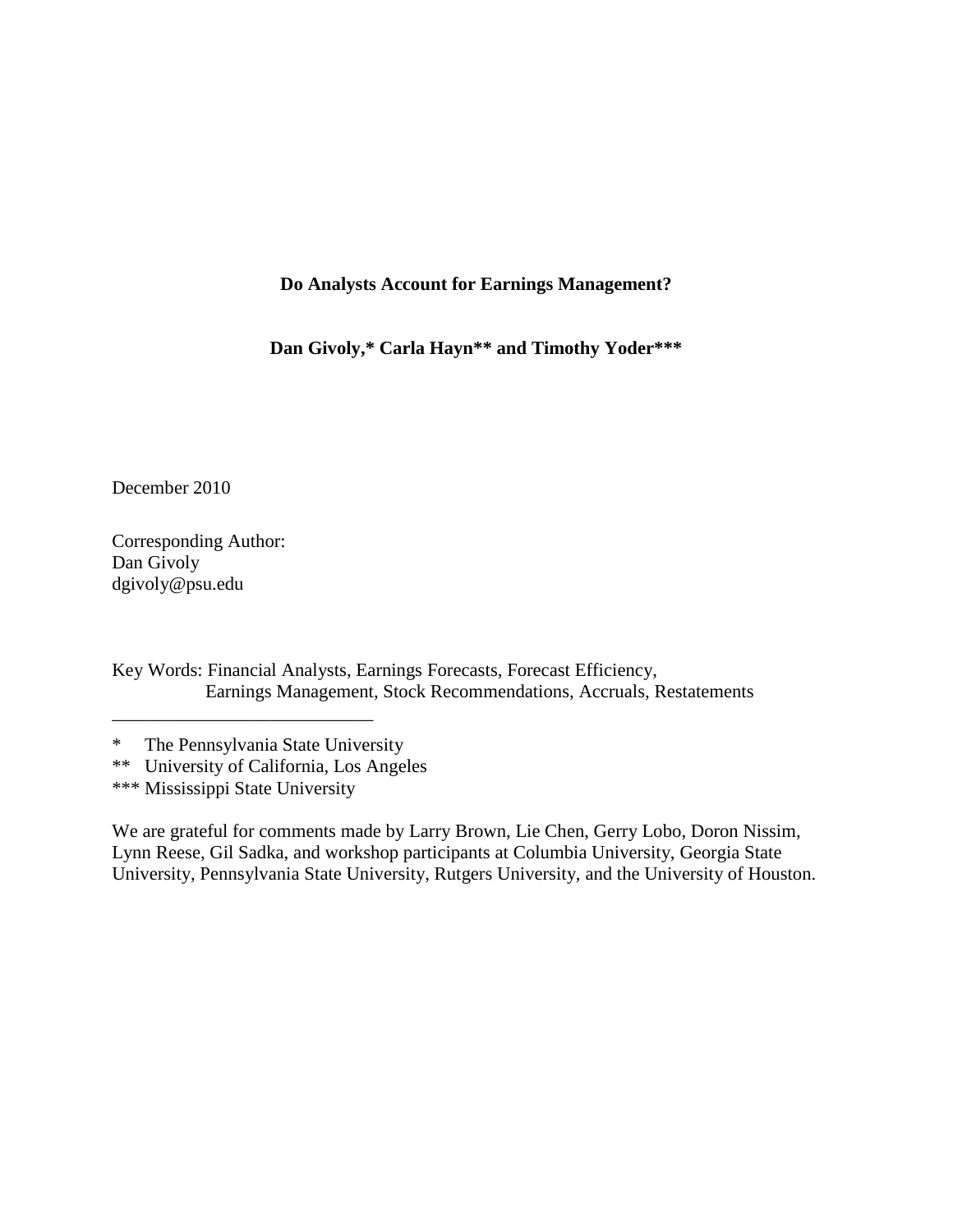### **Do Analysts Account for Earnings Management?**

### **Abstract**

We examine whether analysts anticipate earnings management and include the managed earnings component in their forecasts or are surprised by the managed earnings component. We also investigate whether analysts' earnings forecasts for future periods and their stock recommendations are affected by earnings management in the current period. The results, based on a sample of 583 restatements and a much larger sample of cases where earnings are likely to have been managed upward, are consistent with analysts anticipating earnings management and forecasting the managed earnings number. Further, the managed earnings component appears to influence analysts' subsequent earnings forecasts, leading to upward forecast revisions and upgraded stock recommendations which appear to be unwarranted given the firms' subsequent operating performance.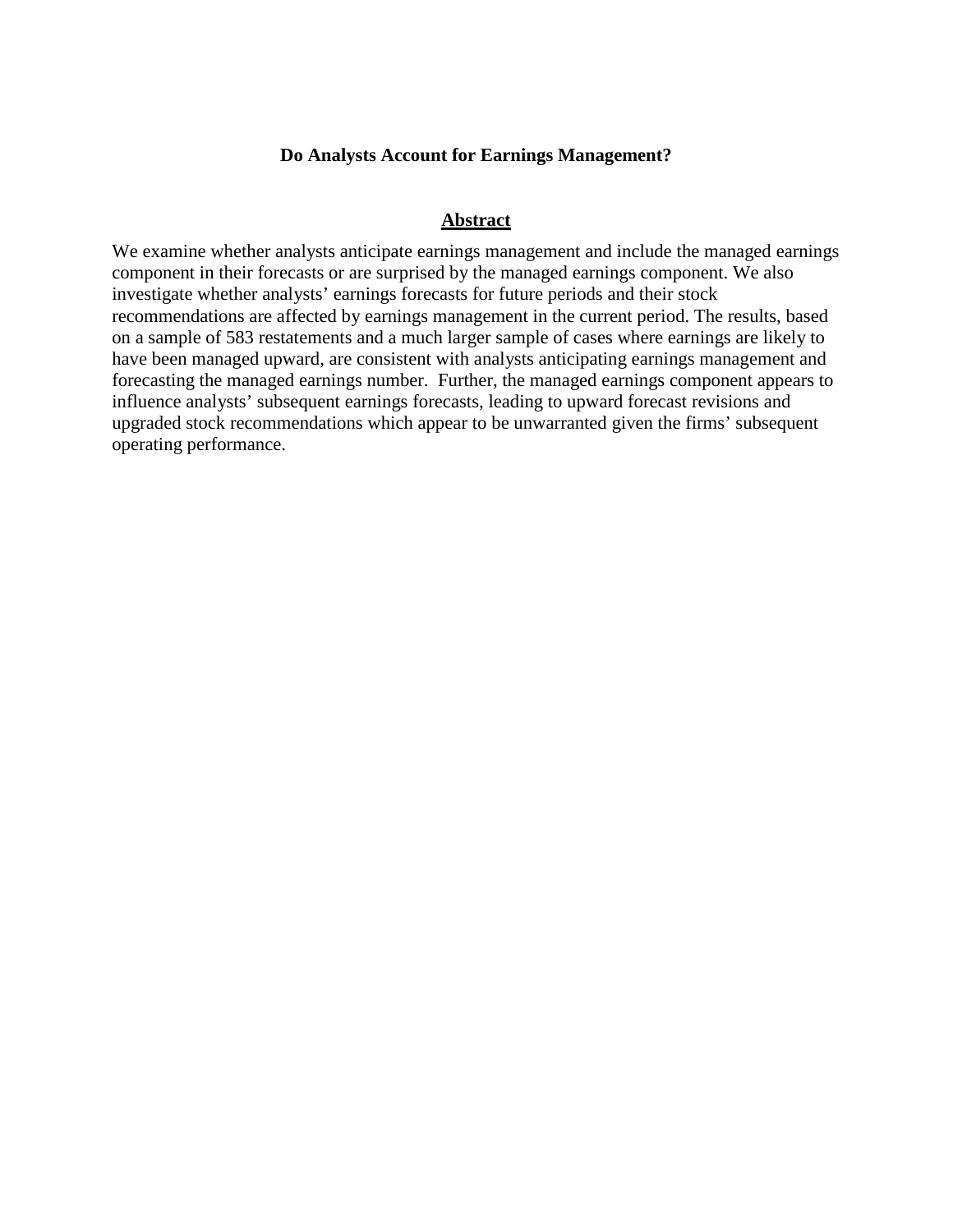### **Do Analysts Account for Earnings Management?**

### **1. Introduction**

Earnings information plays an important role in firm valuation, creating a demand for earnings forecasts. This demand is met by the financial analysts' industry which generates, as one of its most important products, quarterly, annual and multi-year earnings forecasts. Given the ample evidence that reported earnings are often managed by firms to achieve various reporting benchmarks, the objective of this paper is to assess the extent to which analysts (1) anticipate earnings management in future earnings reports; (2) are able to detect earnings management in reported earnings and consider its presence when forming their future forecasts and stock recommendations.

If analysts anticipate earnings management, they will most likely forecast the managed earnings number (rather than the unmanaged one) even when they are aware of the presence of managed earnings in an attempt to minimize their forecast errors so as to maintain their reputation and compensation.<sup>[1](#page-2-0)</sup>

Irrespective of whether or not analysts *anticipate* earnings management and incorporate the managed component in their forecasts, once earnings are released analysts should consider the presence of any detected managed earnings component in making their future earnings forecasts and stock recommendations. For example, analysts should be less inclined to upgrade their stock recommendations in the wake of good earnings news if they believe that this good news is likely to be attributable to an earnings management component that is transitory.<sup>[2](#page-2-1)</sup>

<span id="page-2-0"></span><sup>&</sup>lt;sup>1</sup> Hong and Kublick (2003), Mikhail, Walther and Willis (1999) and Stickel (1992), among others, discuss the importance of forecast accuracy for analysts' reputation and compensation.

<span id="page-2-1"></span> $2$  We investigate later in the paper whether, and the extent to which, the managed earnings component is less persistent and less informative about the firm's future performance than are other components of reported earnings.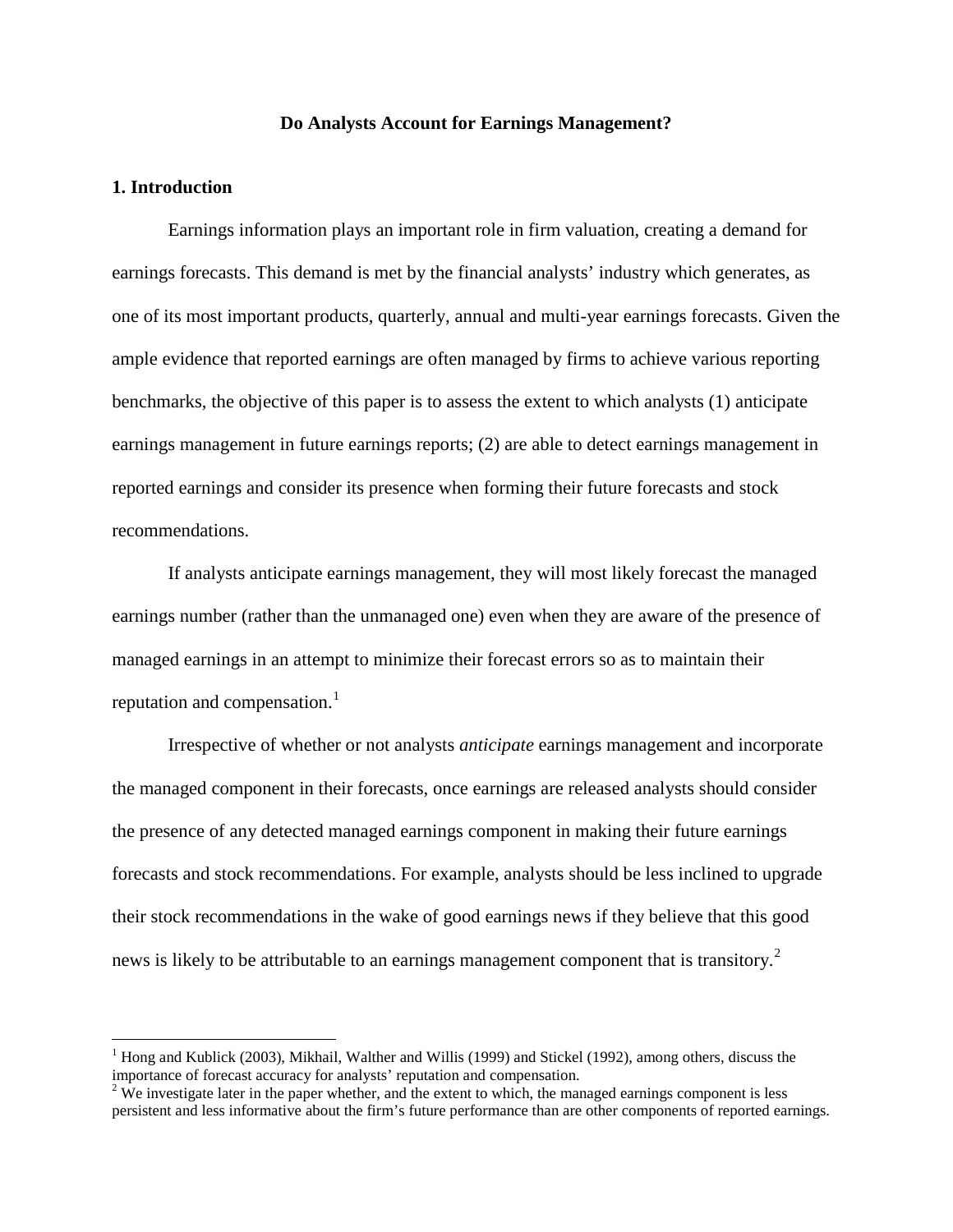Past studies, as discussed in the next section, provide conflicting evidence on whether analysts anticipate earnings management or take account of earnings management in past periods when forming their current and future period earnings forecasts. Our study extends previous research on these issues by improving the power of the tests by a more accurate identification of instances of earnings management and by examining attributes of analysts' earnings forecasts and their stock recommendations subsequent to periods of earnings management and relating analysts' outputs to firms' subsequent operating performance.

The results indicate that during periods for which earnings are eventually restated or where earnings management is otherwise likely to be present, analysts forecast the "managed" earnings number. The evidence further indicates that in the wake of upward earnings management, analysts issue more optimistic forecasts and upgrade their stock recommendations. However, , the performance of firms following periods of upward earnings management is inferior to their respective control groups, inconsistent with the notion that earning management is used by management to signal future improved performance.

These results have implications for investors. In particular, the findings that analysts forecast the managed earnings number and issue upward-biased earnings forecast and stock recommendations in the wake of upward earnings management suggests that the usefulness of these forecasts and recommendations for valuation purposes is limited..

The paper proceeds as follows. In the next section we review related research on analysts' forecasts. The hypotheses are presented in section 3, followed by a description of the empirical design in section 4. The data and sample are described in section 5. The results are presented and discussed in section 6. Limitations of the paper are discussed in section 7. Concluding remarks are provided in the last section.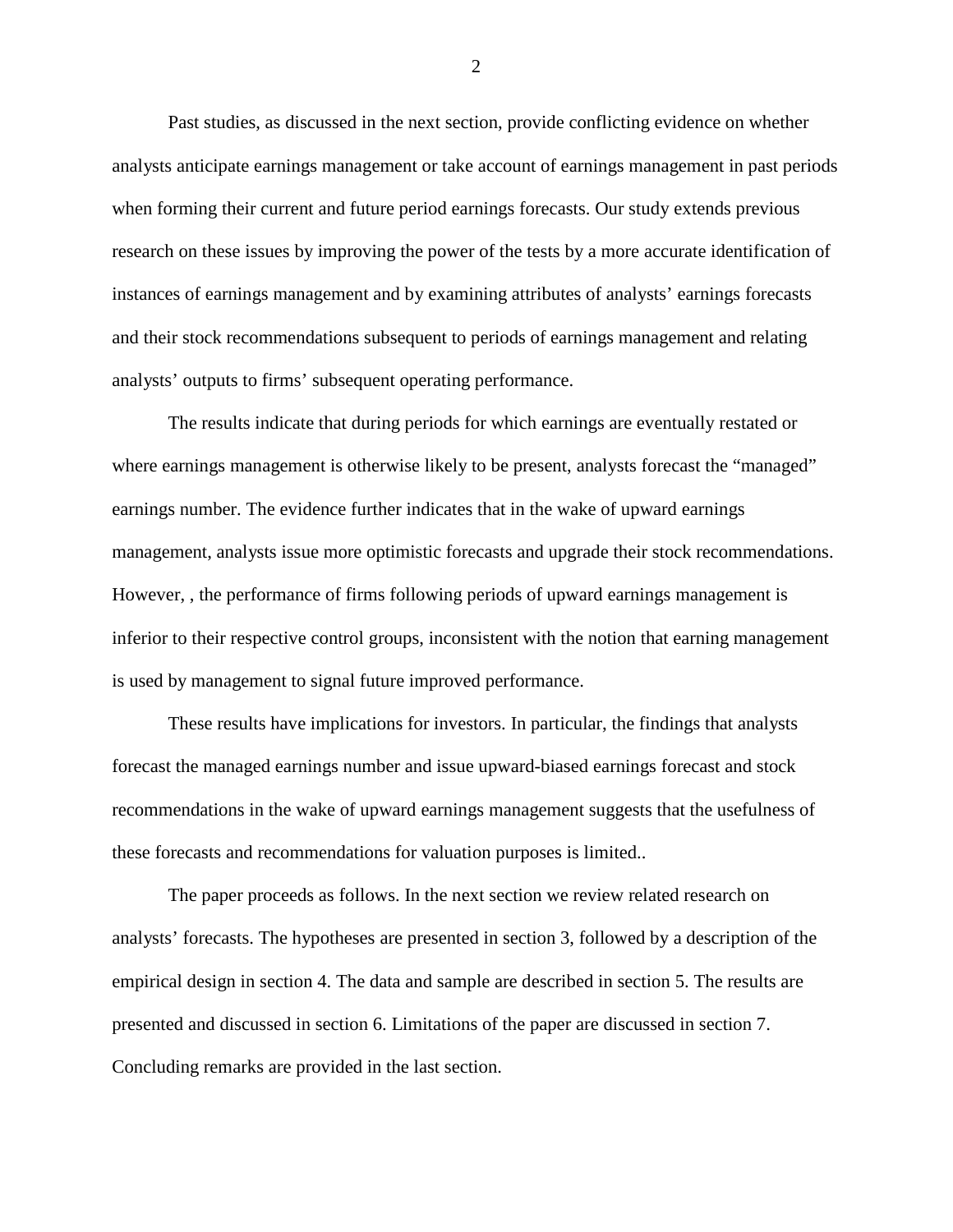### **2. Related Research, Improvements and Extensions**

Prior studies provide conflicting evidence regarding analysts' ability to anticipate earnings management and the extent to which they reflect this information in their future forecasts. Abarbanell and Lehavy (2003a) find that firms with buy (sell) stock recommendations are more (less) likely to engage in earnings management yet this tendency is not fully incorporated in analysts' earnings forecasts. In a related study, Abarbanell and Lehavy (2003b) document that analysts' forecast errors are correlated with extreme unexpected accruals. These results suggest that analysts either do not anticipate earnings management or, perhaps less likely, that they choose to exclude the managed earnings component from their forecasts at the cost of their forecasts' accuracy.

There is also evidence suggesting that market participants anticipate at least the most egregious cases of earnings management and GAAP violations. Beneish (1999) and Dechow et al. (2010) show that certain firm and reporting characteristics allow for the prediction of fraudulent reporting. Consistent with this evidence, Desai et al. (2006) find that short-sellers increase their position in the month preceding announcement of earnings restatements.

Building on the previous findings of a discontinuity of the distribution of earnings around zero (Hayn (1995); Burgstaher and Dichev (1997)) which has been interpreted as an indication of earnings management, Burgstahler and Eames (2003) explore the distribution of *analysts' earnings forecasts* around zero. They find a similar "kink" in this distribution, suggesting that analysts anticipate earnings management and try to incorporate its effect in their forecasts. However, while analysts appear to foresee such "threshold beating" behavior by firms, the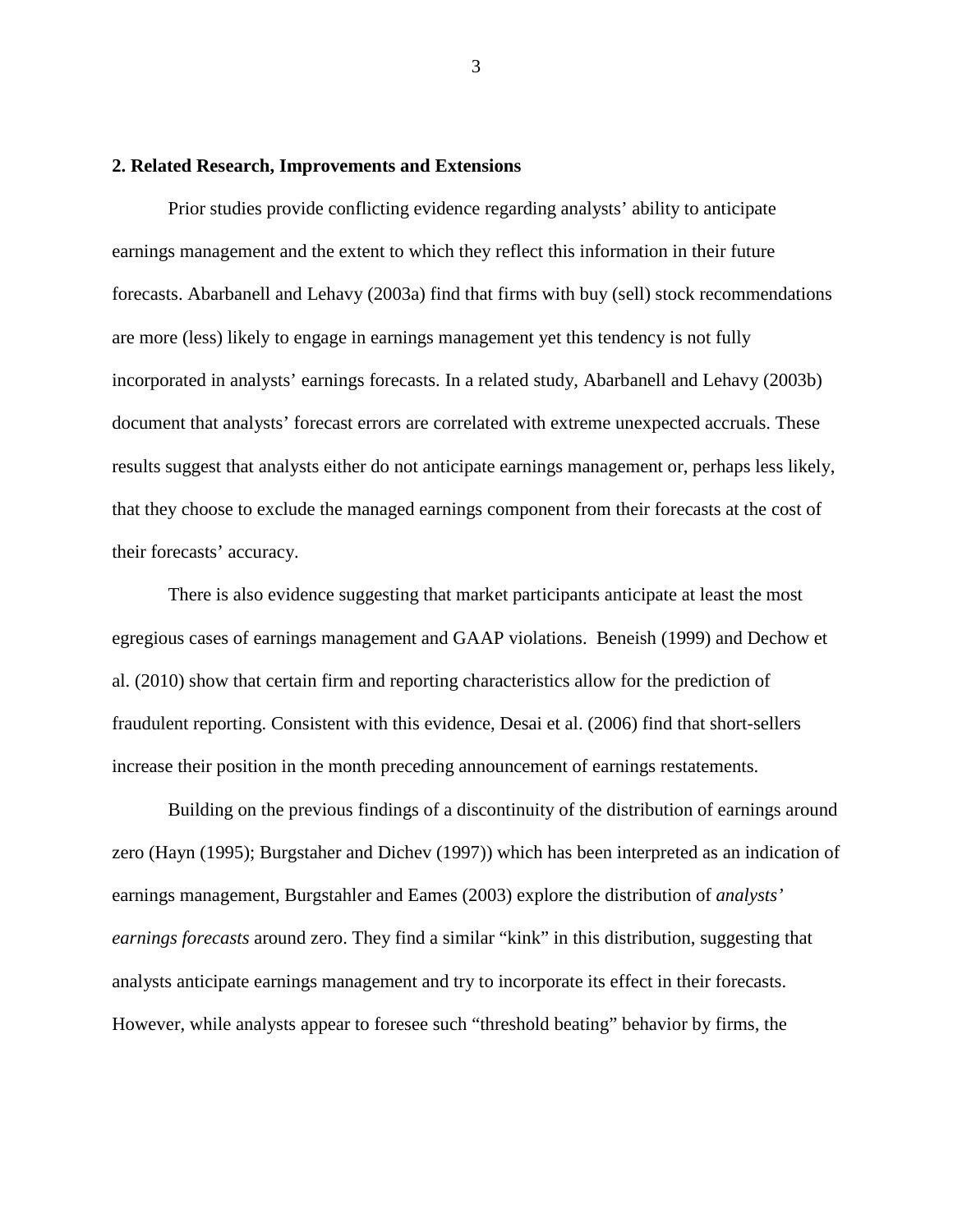evidence suggests that they often fail to *ex ante* identify the firms that will meet or beat the zero earnings threshold.

With respect to detection of earnings management by analysts, Bradshaw et al. (2004) show that analysts do not fully recognize the reversing nature of accruals. To the extent that extreme accruals correspond to earnings management, their finding is consistent with analysts being unable to detect earnings management or, if they do detect it, they assign undue permanence to the managed earnings component.

In contrast, other studies provide evidence consistent with the detection of earnings management by analysts and of their discounting the managed earnings component. Jones et al. (2008) show that accrual estimation errors are associated with both the existence and magnitude of accounting restatements, suggesting that analysts and investors are capable of detecting the presence of earnings management.

Liu (2005) finds that analysts bias their forecasts downward relative to hypothetical "nonstrategic" forecasts when forecasting firm's earnings in periods where earnings are likely to be managed downward. Ettredge et al. (1995) find that analysts only partially discount overstated earnings (as identified by their eventual restatement) in revising their earnings expectations. While close in spirit to our examination, Ettredge et al. (1995) examine a very small sample (34 firms) from the 1980s. Shane and Stock (2006) find that analysts fail to anticipate earnings management arising from tax-motivated income shifting. Further evidence consistent with analysts being either unable or unwilling to adjust their forecasts for earnings management is provided by Hanna and Orpurt (2006) who document an association between special items reported on the income statement and analysts' forecast errors.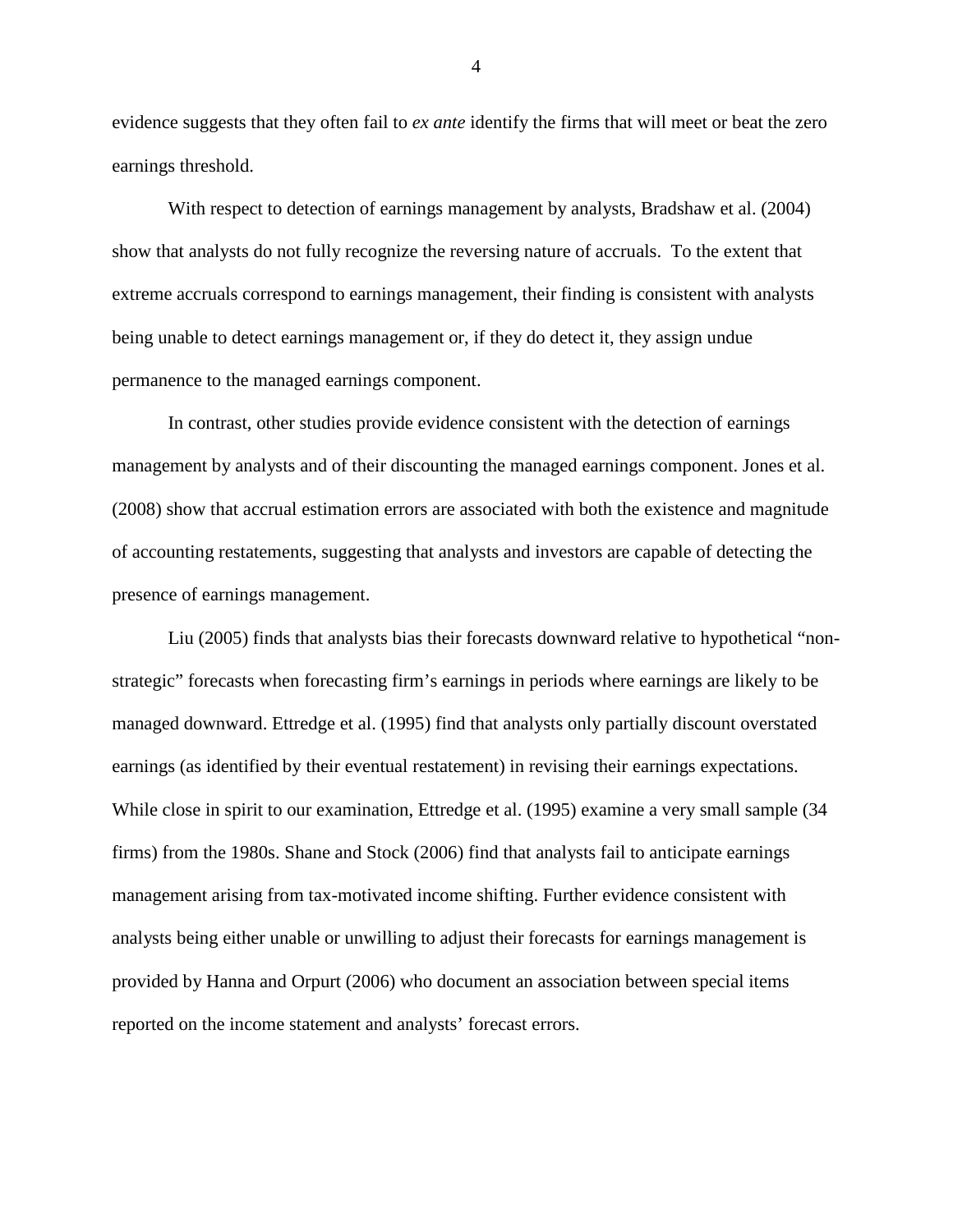The question of whether analysts identify the managed component of earnings relates to the broader issue of the efficiency of analysts' forecasts and recommendations. Some empirical evidence suggests that analysts do not incorporate relevant publicly-available information in their forecasts or do not fully account for the implications of these forecasts in making their stock recommendations. For example, analysts were found to assign undue permanence to extreme accruals leading to biased forecasts (Barth and Hutton (2004); Teoh and Wong (2002)) and to ignore differences in discretionary and nondiscretionary accruals in making their forecasts (Bannister and Newman (1998)). Analysts were also found to only partially incorporate in their forecasts the implications for future earnings of important information such as the predictable future earnings declines associated with the reversal of high positive accruals in the current period (Bradshawet al. (2001)), earlier earnings announcements made by related firms (Ramnath (2002)), predictive pension footnote information (Picconi (2006)), the aggressive accrual behavior in pre-merger reports by acquiring firms (Louis (2004)) and restructuring charges (Chaney et al. (1999)). The evidence further suggests that analysts do not use their own earnings forecasts efficiently in making stock recommendations (Bradshaw (2004)), seldom use present value techniques in their firm evaluations (Block (1999)), react to, rather than anticipate, earnings corrections (Griffin (2003)), and produce cash flow forecasts that are no better than a naïve transformation of their earnings forecasts (Givoly et al. (2009)).

#### **2.1. Detecting earnings management**

To examine whether analysts account for earnings management, it is necessary to identify instances where it occurs. This is difficult and likely to be fraught with considerable measurement error. One approach to identify cases of earnings management is through the presence of special items or large "unexpected" accruals. While reasonable, this approach has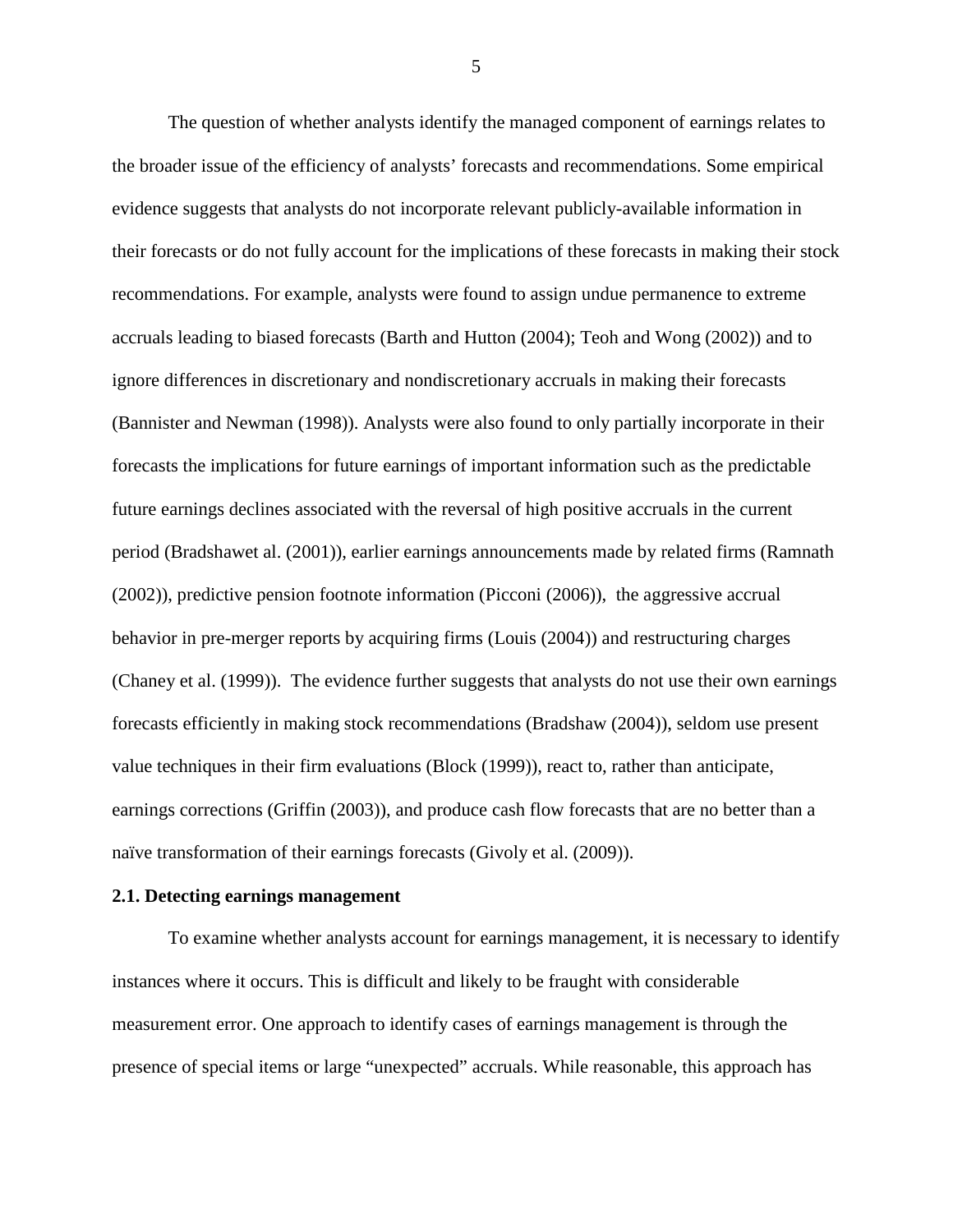some drawbacks. Specifically, since special items are often excluded from analysts' forecasts of earnings, the actual earnings number should be adjusted before computing the forecast error. If the reported earnings number is not fully adjusted for these items, a spurious correlation will exist between the special items and analysts' forecast errors.<sup>[3](#page-7-0)</sup> Detection of "unexpected" accruals, , in turn, requires a well-specified model for non-discretionary accruals, a daunting task, raising the prospect that large "discretionary" accruals reflect operational factors or measurement errors rather than earnings management. In some cases meeting earnings thresholds can be achieved with only a small amount of discretionary accruals, thus making it difficult to detect earnings management detection through accruals. Further, given the high cost of managing earnings through the use of a relatively large amount of discretionary accruals (in terms of political cost and balance sheet constraints – see Barton and Simko (2002)), the inference that large accruals are due to earnings management is questionable.

Inferring earnings management when reported earnings are just above a certain threshold may also be unreliable as suggested by a number of recent studies. For example, Dechow et al. (2003) shows that the so-called "kink" in the earnings distribution around zero is unrelated to unexpected accruals. In fact, small profits may well be the result of downward earnings management designed to smooth an otherwise large positive surprise, a possibility suggested by Collins and Hribar (2000). Moreover, other explanations have been offered for the existence of the kink in the distribution of earnings levels and earnings changes around zero that do not

<span id="page-7-0"></span><sup>&</sup>lt;sup>3</sup> In reporting a firm's actual EPS, I/B/E/S excludes those items that most individual analysts exclude from their individual forecasts of the firm's earnings. To the extent that such exclusions are not consistent across analysts, the forecast error based on the consensus forecast will be correlated with those items.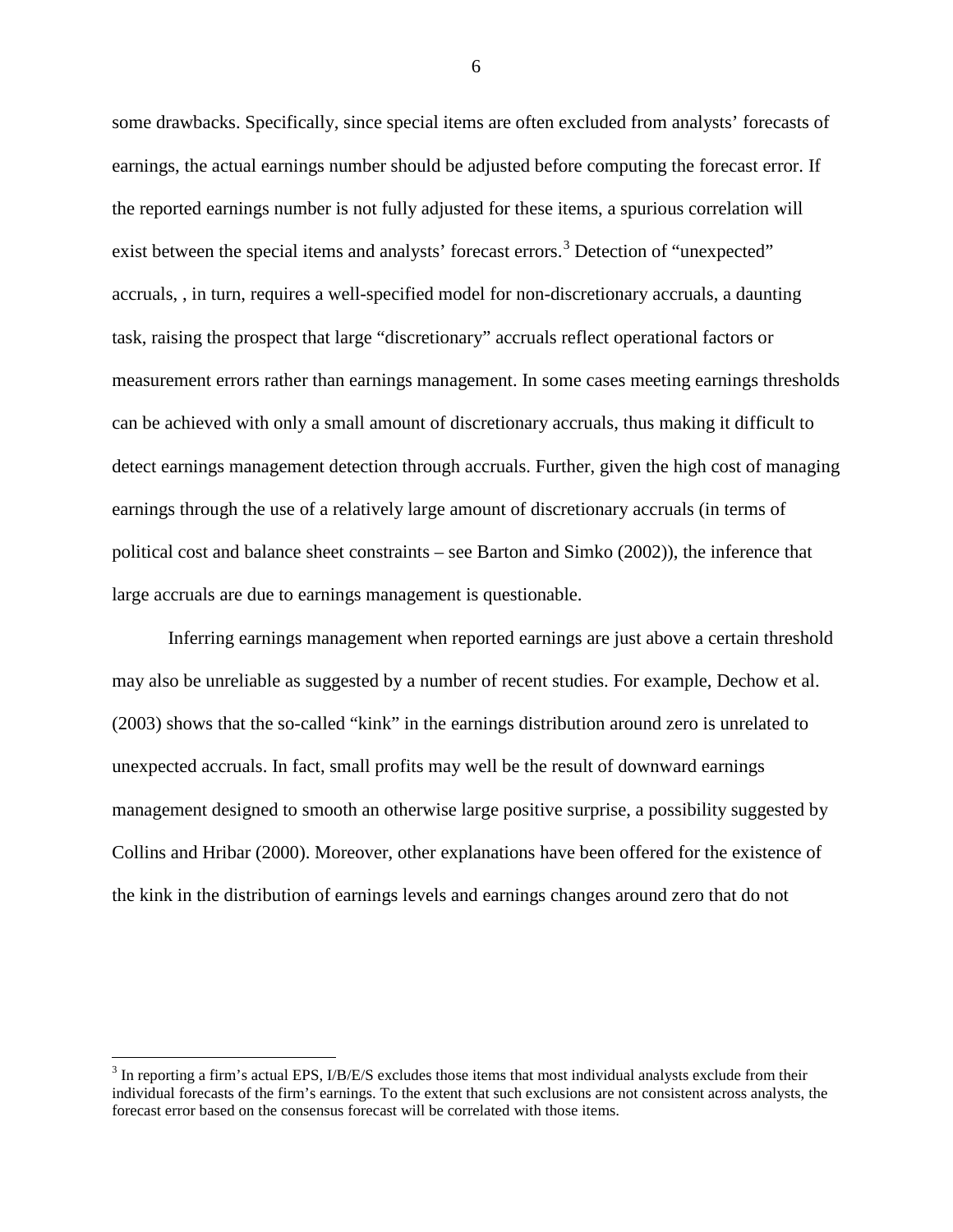involve earnings management (see Durtschi and Easton (2005), Beaver et al. (2007), and Dechow et al.  $(2003))^4$  $(2003))^4$ .

In addition to concerns about interpreting small profits or small earnings increases as indicators of earnings management, there is a question about whether loss and earnings decline avoidance are considered by management to be important earnings thresholds. Brown and Caylor (2005) suggest that at least since the mid-1990s, these thresholds have become less important whereas avoiding negative analyst surprises has become more important.

In this study, we refine the methodology to identify the presence of earnings management and extend the analyses of past studies in three important respects. First, we mitigate the methodological difficulties of identifying earnings management by using two samples where earnings management can be more safely assumed to be present. One sample consists of periods where earnings were subsequently restated. The earnings originally reported for these periods are likely to reflect some form of earnings management as evidenced by their subsequent restatement. Our finding of a significant negative correlation between unexpected accruals and the restated amounts reinforces the notion that these restatements represent corrections of previous earnings management. The other sample consists of periods in which the firm narrowly

<span id="page-8-0"></span><sup>&</sup>lt;sup>4</sup> Durtschi and Easton (2005) provide evidence that the kink is likely due to the fact that the earnings variable in these distributions is deflated by price and to certain sample selection criteria. Beaver et al. (2007) suggest that the discontinuity in the earnings frequency distribution around zero arises from the availability of tax loss carryforwards and carrybacks as well as to the fact that losses tend to be associated with large special items. Other explanations for these kinks (such as real manipulations, exchange listing or reporting conservatism) are offered by Dechow et al. (2003). On the other hand, there is also some evidence supporting the notion that the kink in the earnings distribution is indeed related to earnings management. For example, Jacob and Jorgensen (2007) show that the kink in the earnings distribution is primarily observed in the annual result for the fiscal year (as compared with the results of any other four-quarter sequence), the period when management is likely to be more concerned with loss or decline avoidance.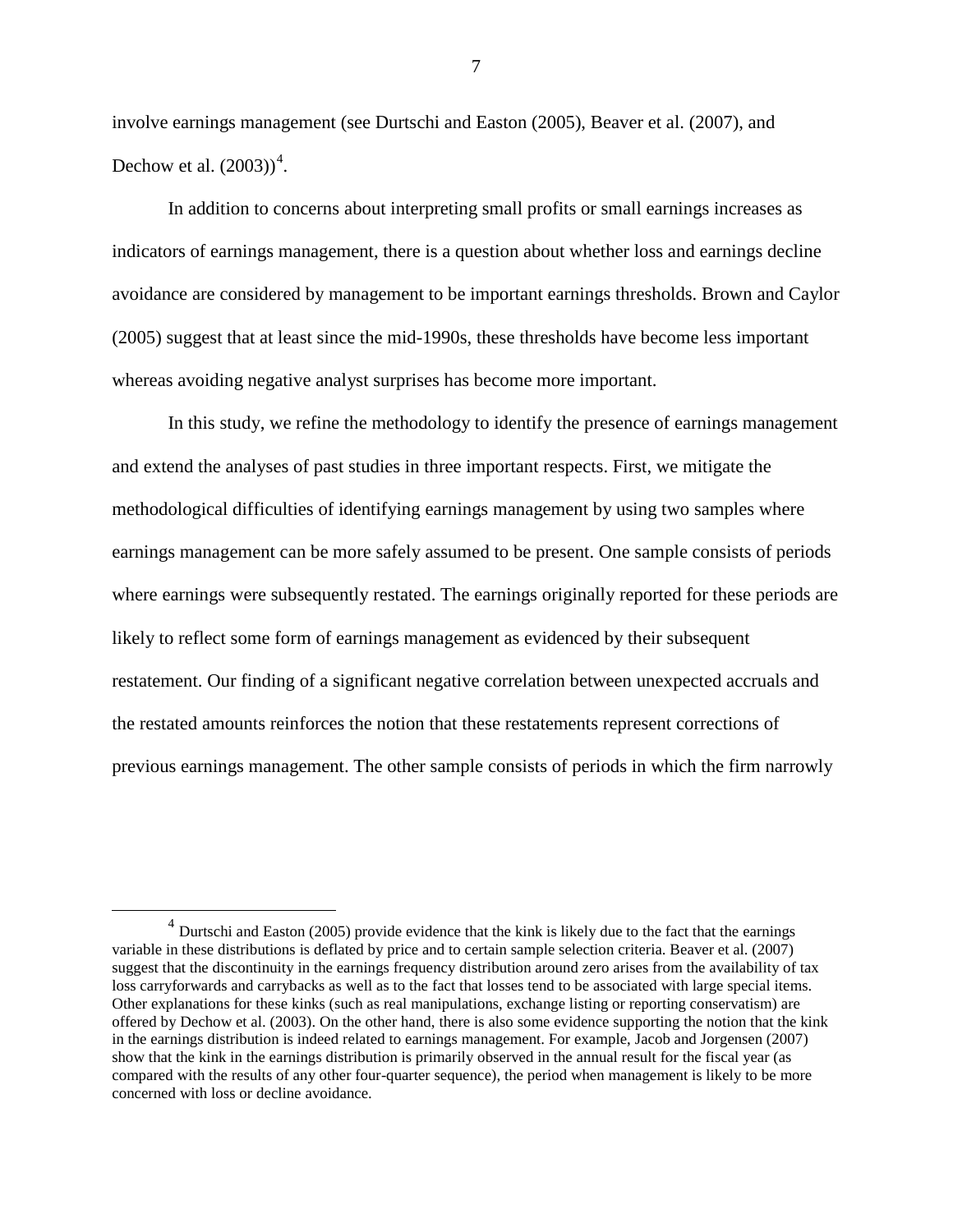avoided a loss or an earnings decline and, importantly, could not have achieved these thresholds without the presence of positive unexpected accruals.<sup>[5](#page-9-0)</sup>

Second, we extend the analysis to the examination of analysts' ability to *detect* the managed earnings component in reported earnings by exploring the formation of subsequent analysts' forecasts and recommendations. Note that the association or lack thereof between the current period's forecast error and the managed component of earnings does not indicate unambiguously whether or not analysts are capable of anticipating earnings management. Analysts may be capable of anticipating earnings management yet still include the managed earnings component in their forecasts in order to enhance their forecast accuracy. Therefore, to assess analysts' ability to detect earnings management, we further examine the properties of analysts' earnings forecasts and stock recommendations made following the release of earnings that are likely to contain a managed component. If analysts are able to detect earnings management and view managed earnings as less persistent than other components of earnings, they will discount the managed component in forecasting future periods and in making stock recommendations. Finally, to facilitate the interpretation of the findings regarding analysts' forecasting and recommendation behavior in the wake of earnings management, we examine the operating performance of firms in periods subsequent to earnings management.

#### **3. Hypotheses**

### **3.1 Analysts' forecasts**

Our first hypothesis relates to the question of whether or not analysts' earnings forecasts include the managed earnings component.

<span id="page-9-0"></span> $\frac{1}{5}$  ${}^{5}$ In identifying cases of earnings management to test H1, we could not use the third threshold commonly cited as a management objective, meeting or beating analysts' forecasts, for the simple reason that such managerial actions were taken in response to analysts' forecasts and so, by definition, could not affect the forecasts.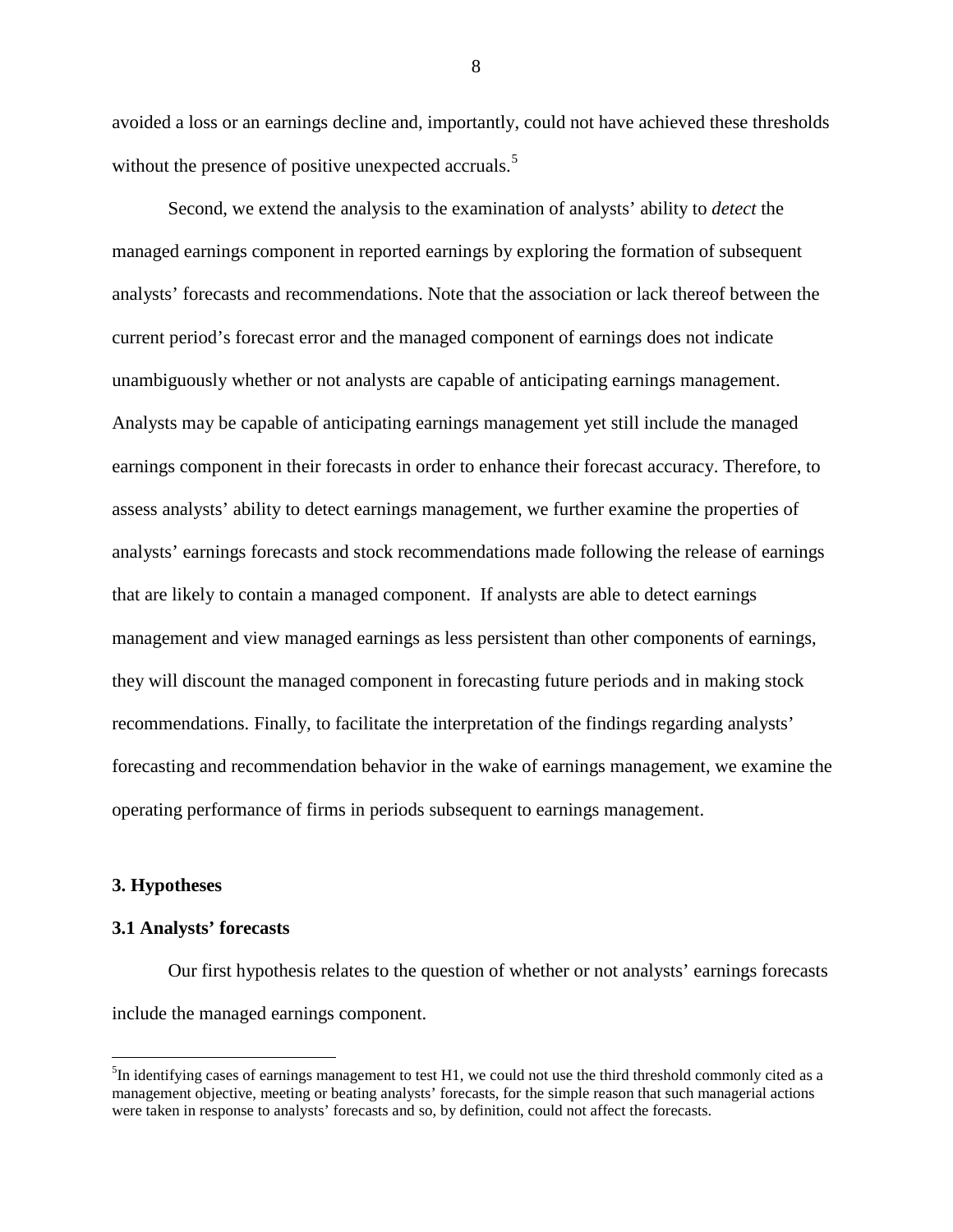## **H1: Analysts do not include the managed earnings component in their earnings forecasts.**

H1 is tested against the alternative that analysts include the managed earnings component in their forecasts of future earnings. <sup>[6](#page-10-0)</sup> Results consistent with the null of H1 would suggest that analysts do not anticipate earnings management.

Note that whenever earnings management occurs *in response* to analysts' forecasts (e.g., in an attempt to meet these forecasts), analysts forecasts would appear to include the managed earnings component regardless of whether the analysts actually anticipated earnings management. For this reason (and as explained in more detail later) , we examine forecasts that are made late in the quarter, often days before the earnings release, thus minimizing the possibility that reported earnings are managed so as to be aligned with analysts' forecasts.

Next we examine analysts' ability to detect earnings management in reported earnings based on their subsequent forecasts and stock recommendations. As explained below, this examination also helps in interpreting the results from testing H1.

Assuming that the managed earnings component is more transitory than the other earnings components, any upward earnings management in the current period, unless identified as such and adjusted for by analysts, will result in upward biased earnings forecasts for future periods. Accordingly, we hypothesize:

### **H2: Analysts' earnings forecasts for periods following a period of upward earnings management are not biased upward.**

H2 is tested against the alternative that there is an upward bias in analysts' forecasts of future earnings following periods of managed earnings.

<span id="page-10-0"></span> $6$  Strictly speaking, results consistent with H1 could also suggest that analysts anticipate earnings management yet prefer to issue a forecast that is more consistent with the firm's true performance and/or their own recommendation. We view this possibility as implausible. It is unlikely that analysts would sacrifice forecast accuracy for the sake of forecasting a more "correct" measure of the firm's true performance without communicating this information to their clients.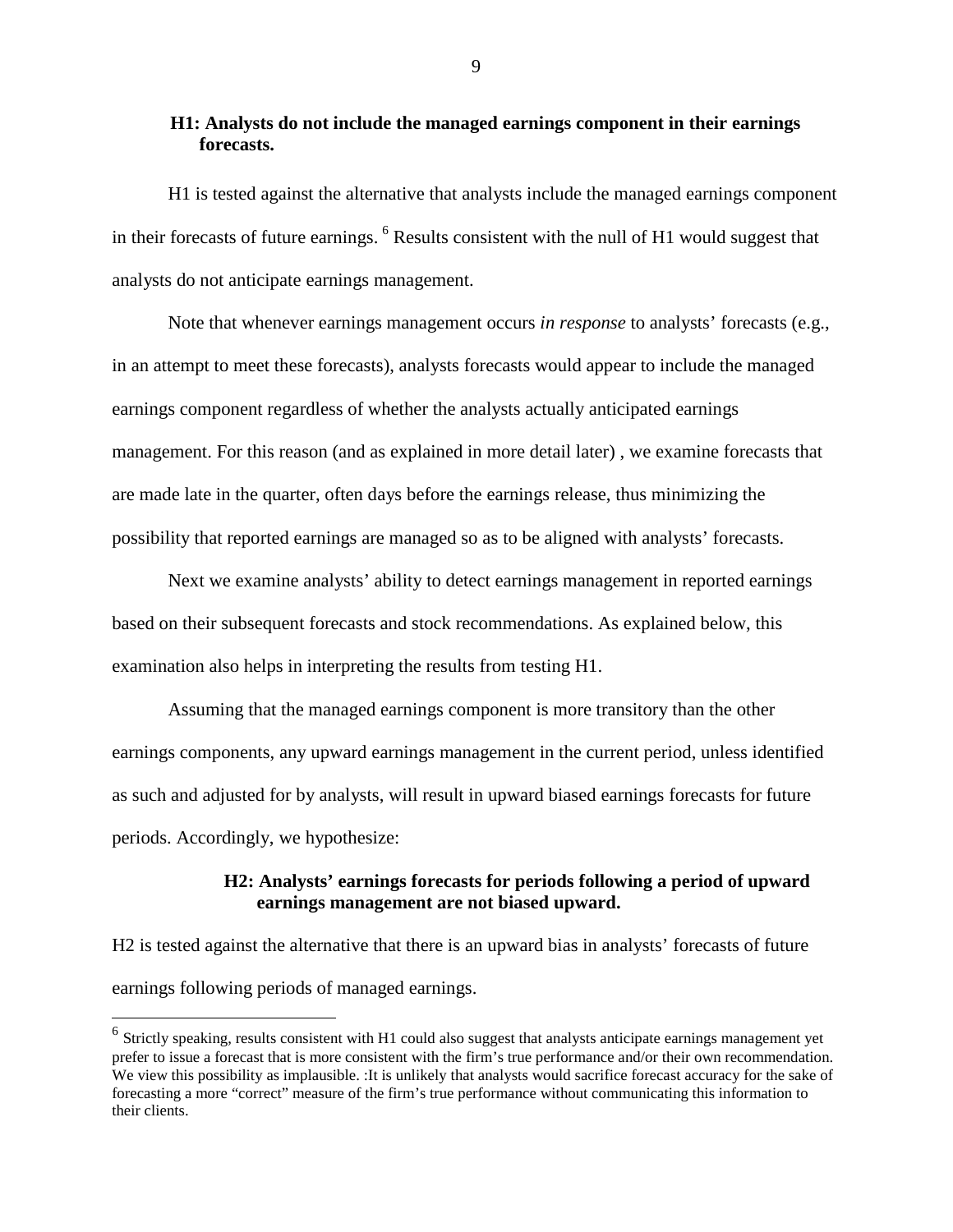Evidence inconsistent with both H1 and H2 would suggest that analysts' failure to exclude the managed earnings component from their forecasts does not stem from their concern about the accuracy of their forecasts but rather from their inability to anticipate the managed component of earnings or from their assessment that the managed earnings component is persistent.

### **3.2. Earnings management and analysts' stock recommendations**

To shed more light on analysts' ability to detect earnings management in reported earnings, we examine analysts' stock recommendations following the release of managed earnings. As noted above, even if analysts anticipate earnings management and include the managed earnings component in their forecasts, they are likely to discount the managed component of earnings in projecting future performance and in their stock recommendations. To illustrate this point, suppose that an analyst believes that the unmanaged EPS of a firm is \$0.95 even though the firm reports EPS for the quarter of \$1.00. If the managed component of \$0.05 is deemed to be transitory then, *ceteris paribus*, the analyst would be less likely to issue a "buy" recommendation for the coming periods. Building on this logic, we assess whether analysts respond differently to managed and unmanaged earnings in forming their stock recommendations by testing the following hypothesis:

## **H3: Analysts' propensity to upgrade their stock recommendations does not increase following periods with upward earnings management.**

H3 is tested against the alternative that analysts' propensity to upgrade their stock recommendations increases in the presence of upward earnings management in recent earnings.

Evidence inconsistent with H1 yet consistent with H2 and H3 would indicate that while analysts correctly anticipate the managed earnings component in the forthcoming earnings report, they nonetheless choose to include it in their forecasts for the sake of accuracybut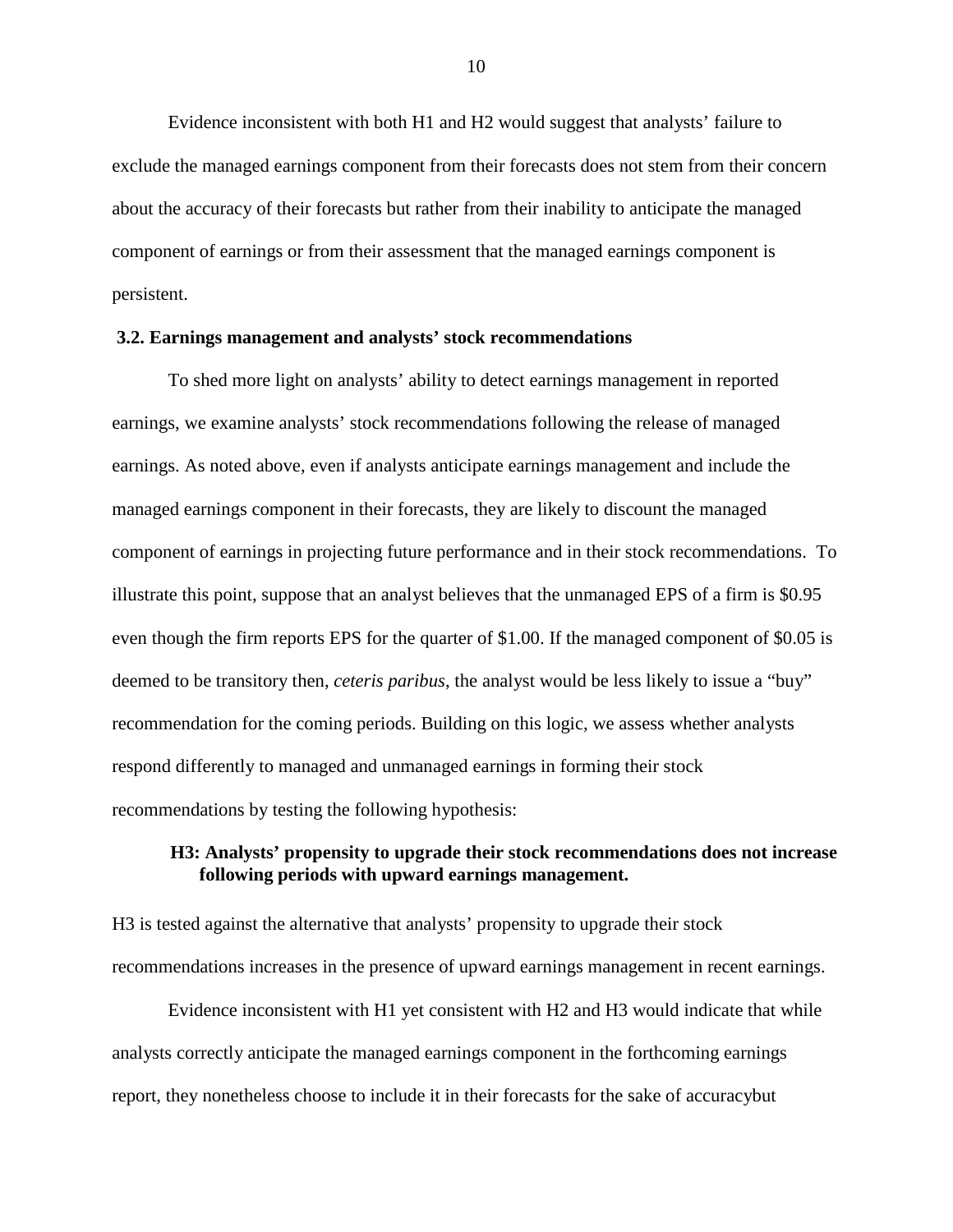discount it when forecasting future periods and providing stock recommendations. Evidence inconsistent with all three hypotheses would suggest that analysts are unable to distinguish between the managed and unmanaged components of earnings (or believe that they have the same persistence) and thus do not weigh these components differently in forecasting earnings or in issuing stock recommendations.

Evidence consistent with H1 yet inconsistent with H2 and H3 would suggest that analysts are capable of distinguishing between the managed and unmanaged components of earnings and do so when forecasting current earnings, but assign the same weight to the managed and unmanaged earnings components of recently reported earnings when forecasting future periods or making stock recommendations. Depending on whether or not the managed earnings component is predictive of the firm's future performance, such forecasting behavior might either indicate inefficient forecasting or some degree of accounting fixation. To distinguish between these two interpretations, we test the following hypothesis:

## **H4: The managed earnings component is associated with improved operating performance in subsequent periods.**

### **4. Empirical Design**

### **4.1. Forecasts and forecast errors**

To determine whether analysts anticipate earnings management and incorporate its effect in their forecasts, we test H1 in two ways. The first test is based on the correlation between the managed earnings component and the signed forecast error, where the latter is defined as the difference between the latest earnings forecast for the period<sup>[7](#page-12-0)</sup> and, alternatively, the reported (managed) number and the unmanaged earnings number Under the null of H1, we expect the

<span id="page-12-0"></span> $<sup>7</sup>$  For most of our analyses, we use the latest analyst forecast in the period defined as that made just prior to the</sup> release of the actual earnings. Use of the earliest forecast or the consensus forecast produces essentially the same results.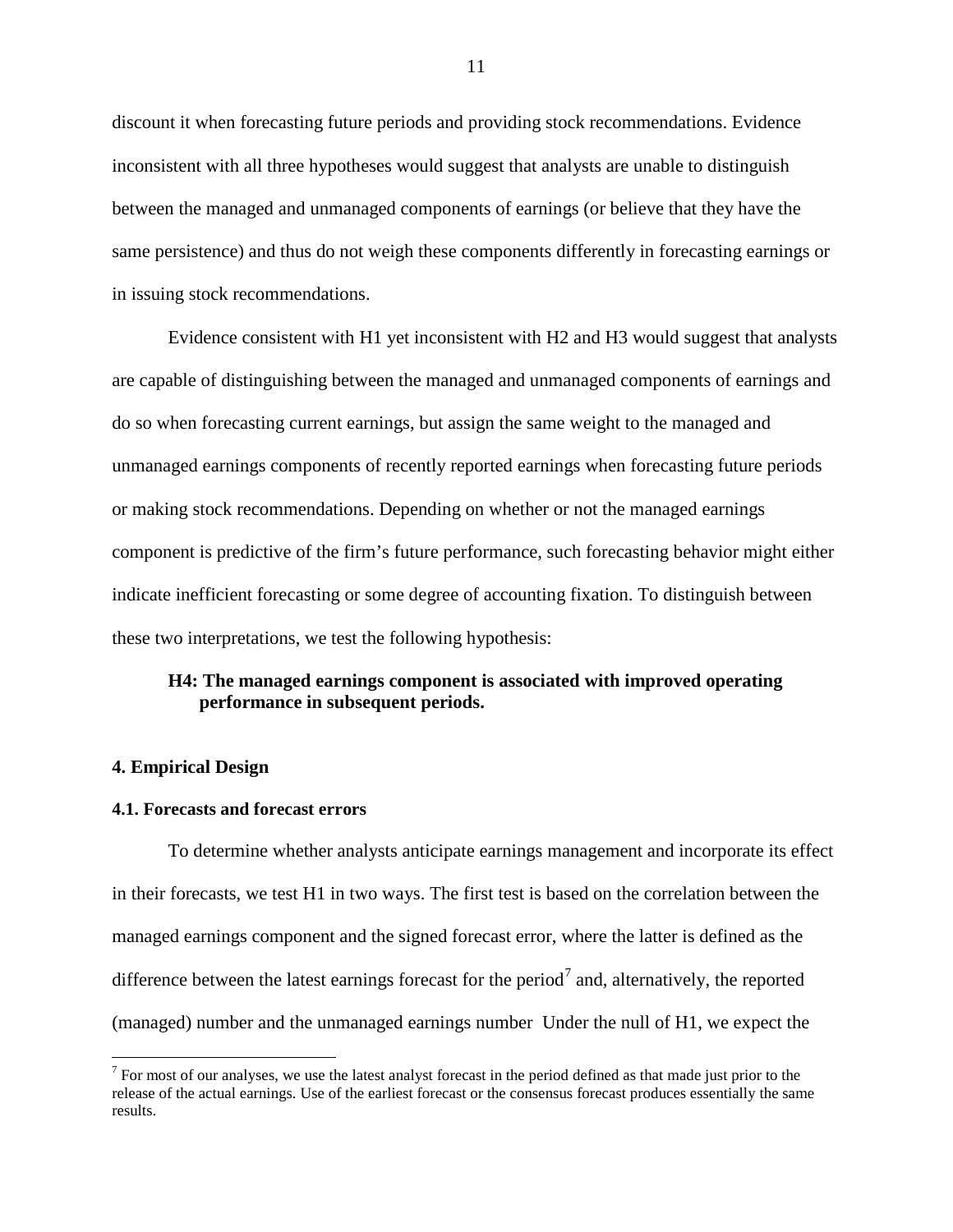correlation between the managed earnings component and the forecast error to be 1 when the forecast error is computed with respect to reported earnings and 0 when the forecast error is computed with respect to the true, unmanaged, earnings number. Under the alternative to H1, we expect the opposite result, namely a correlation of 0 and -1, respectively, for the two error measures. In the intermediate situation where the forecast includes only a fraction,  $\alpha$  ( $0 \le \alpha \le 1$ , of the managed earnings component, the above correlations under the null of H1are expected to be 1-  $\alpha$  and  $-\alpha$ , respectively. The derivation of these correlations is provided in the Appendix.

The second and related test of H1 is based on the proximity of analysts' forecasts to the reported (managed) earnings as compared to their proximity to the restated (unmanaged) earnings number, as measured by the forecast error computed from, alternatively, the reported and restated earnings. Two deflated forecast error measures are employed--the absolute forecast error deflated by the absolute value of reported earnings and the absolute forecast error deflated by the stock price at the end of the period.

### **4.2. Identification of earnings management cases**

As noted earlier, we test the hypotheses on two samples of firm-periods in which earnings management is likely to be present. The first sample consists of firm-periods for which earnings are eventually restated. For this "restatement sample," the presumption is that the originally reported earnings were managed, hence their subsequent restatement.<sup>[8](#page-13-0)</sup> The managed earnings component for this sample is calculated as the originally reported number minus the restated one.

In examining this sample, we use only the earliest reporting period (typically a quarter) in any given sequence of successive restated periods. The reason for this is that analysts' forecasts

<span id="page-13-0"></span><sup>&</sup>lt;sup>8</sup> This presumption is reinforced by our finding (not tabulated) of a negative and significant correlation between the restated amounts and unexpected accruals (a correlation coefficient of around -0.5, depending on whether price or absolute earnings is the deflator).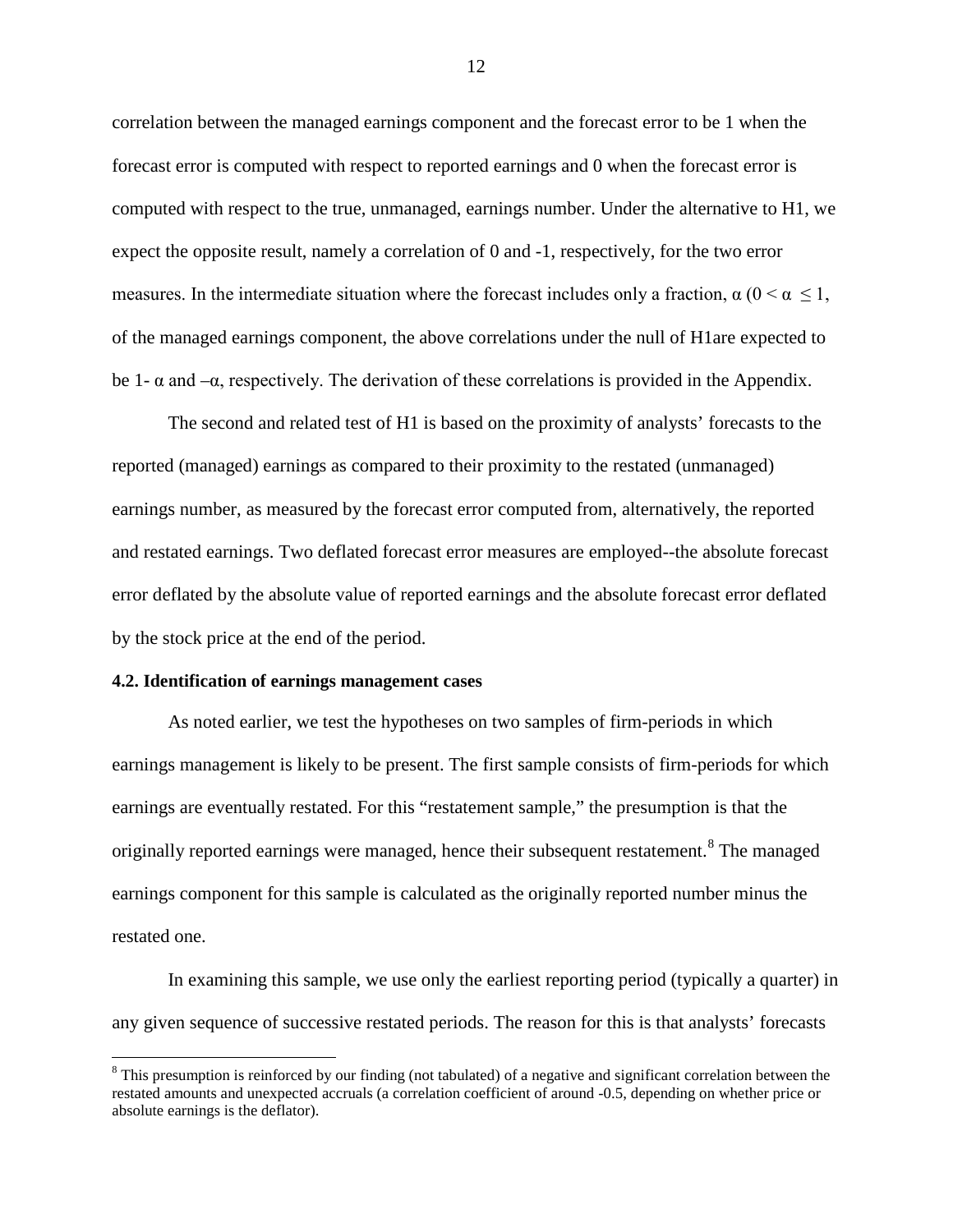for any period subsequent to the first restated period rely in part on earnings numbers that prove, in retrospect, to be inconsistent with GAAP. Our test of H1 which focuses on the object of analysts' predictions is thus "cleaner" in the sense that it does not use forecasts that are likely to be "contaminated" by previous reports of managed earnings.

The second sample used to test H1 consists of quarters in which firms' earnings are likely to have been managed. This "managed earnings sample" consists of quarters in which firms met or barely passed an earnings threshold. Two earnings thresholds are considered – loss avoidance and avoidance of an earnings decline relative to the same quarter in the previous year. Earnings are identified as meeting or being "just above" these thresholds when they exceed the thresholds by no more than k% of the end-of-quarter market values of equity where k is, alternatively, 0.25%, 0.50% and 1.0%. These cases are denoted as "loss avoiders" or "earnings decline avoiders."<sup>[9](#page-14-0)</sup>

Not all firms that meet or just beat the two thresholds are regarded as having manipulated earnings. To identify which of the loss or decline-avoiders were most likely to have achieved the earnings threshold by managing earnings, we introduce three additional criteria that must be met for earnings to be considered as likely managed:

- (1) the period has positive unexpected accruals,
- (2) the amount of positive unexpected accruals is greater than the amount by which the earnings threshold is exceeded and
- (3) the positive unexpected accruals are not "too large" as to be reasonably explained by earnings management.

<span id="page-14-0"></span> $9$  The results tabulated in the paper are those obtained where k is equal to 1%. Using the lower values of k reduces considerably the number of cases defined as "manipulators" but leaves the results intact.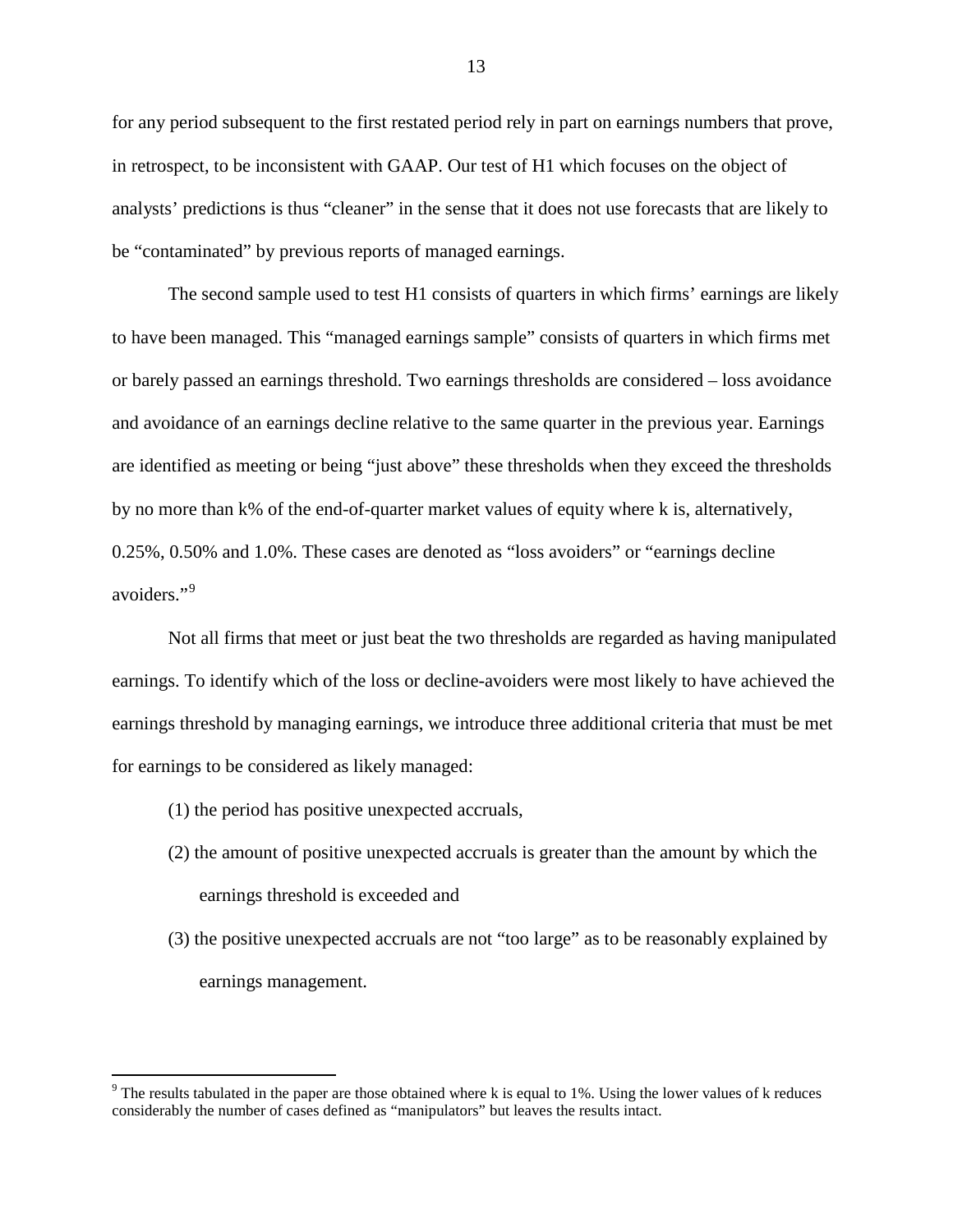The first two criteria ensure that there is a link between unexpected accruals and the outcome of meeting a threshold. The second criterion goes a step further, ensuring that the earnings threshold was met only as a result of the presence in the reported numbers of unexpected positive accruals. The third criterion is introduced to eliminate cases where the magnitude of unexpected accruals is "too large" and therefore, due to their potential costs (e.g., political costs, increased public scrutiny and balance sheet constraints), would not reasonably be expected to emanate from earnings management but rather from measurement errors or factors unrelated to earnings management. Unexpected accruals are considered "too large" when they exceed 1% of the market value of the equity for firms that avoid losses and 0.5% of the market value of the equity for firms that avoid reporting an earnings decline.<sup>[10](#page-15-0)</sup> Loss avoiders or earnings decline avoiders that meet these additional criteria constitute the "managed earnings sample." This sample is divided into two subsamples of "loss manipulators" and "earnings decline manipulators". In analyzing these samples, the managed component of earnings is estimated, alternatively, as the excess of reported earnings over the threshold and as the amount of unexpected positive accruals.

### **4.3. Measuring unexpected accruals**

Unexpected accruals are derived using the modified Jones model which relates the accruals each period to the level of activity (measured by revenues, accounts receivable and investment in property plant and equipment as specified in Jones (1991) and modified by Dechow et al. (1995)). For this derivation, we use as the earnings variable income from continuing operations. Because analysts' forecasts of earnings and the actual earnings numbers reported by I/B/E/S typically exclude some or all of the items defined as "special items" (Compustat data item #17), we conduct all of the

<span id="page-15-0"></span> $10$  The use of the third criteria does not suggest that all earnings management cases involve small amounts. However, because this procedure of identifying earnings management is mechanical, a screen is required to prevent the magnitude of abnormal accruals from being excessive. Such a screen safeguards against misidentification of large measurement error cases as earnings management. In cases where the identification of earnings management is contextual, e.g., restatements, such a screen is not required.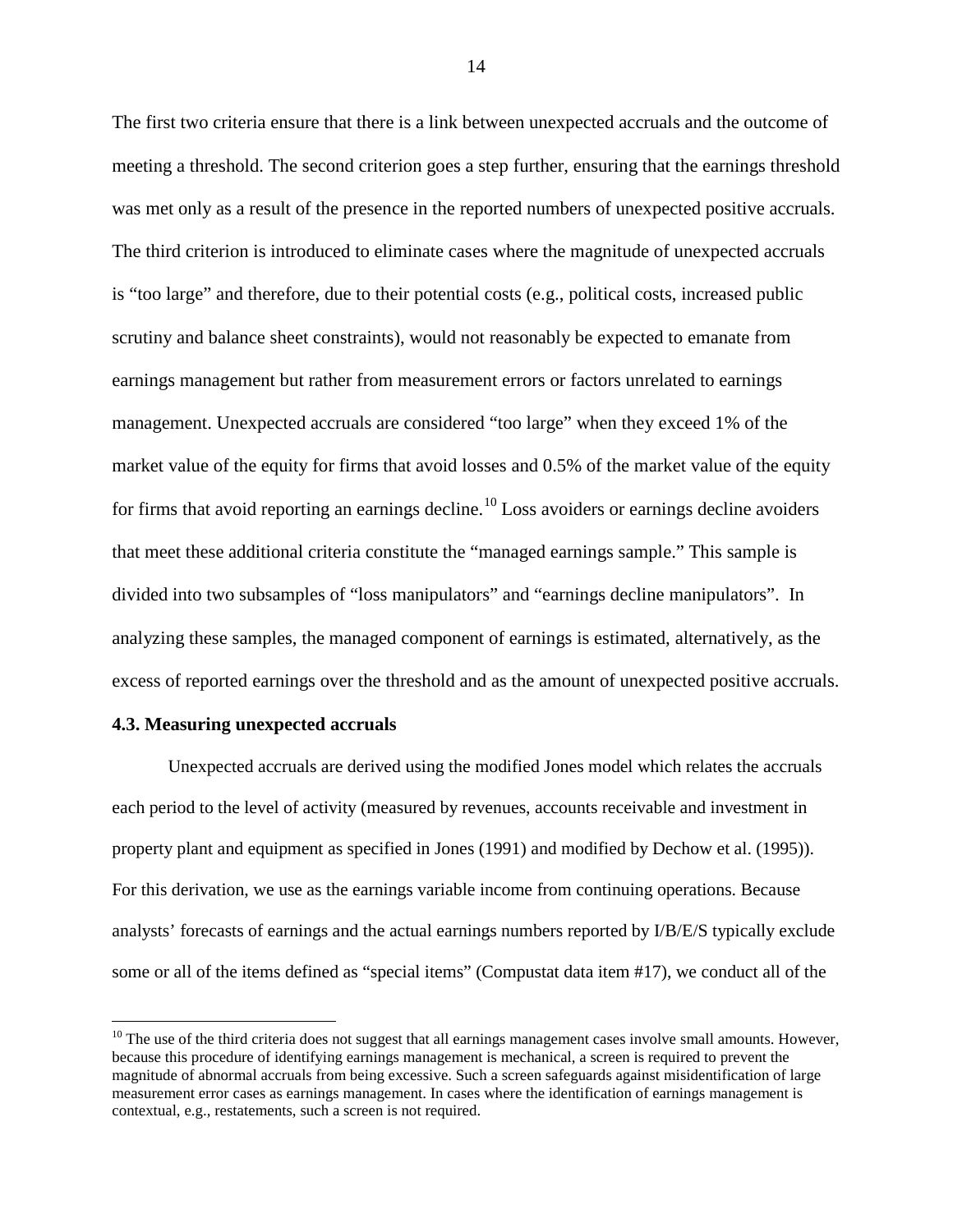tests using a measure of accruals (and unexpected accruals) that excludes the net-of-tax effect of "special items."<sup>[11](#page-16-0)</sup> The modified Jones model is estimated for each firm from its time series consisting of all quarters preceding the quarter being forecasted. At least 18 quarters of data prior to that quarter are required for the estimation. [12](#page-16-1)

# **4.4. Assessing the sensitivity of analysts' stock recommendations to the unmanaged components of earnings**

To test analysts' propensity to upgrade their stock recommendations in the wake of upward earnings management as posited by H3, we determine the change in the mean stock recommendation (buy, hold or sell) from the month just prior to the month in which the current period's earnings are released to the first, second and third months following that earnings release. The change in recommendation is gauged by the change in the relative frequency of "buy," "hold" and "sell" stock recommendations. We compare the difference in the changes in stock recommendations between firms where earnings are likely to have been managed upward in the current period and the changes in stock recommendation for a matched sample of nonearnings-management firms. $13$ 

### **5. Sample and Data**

The restatement sample was derived from the Financial Statement Restatement database produced by the U.S. General Accounting Office in 2003 which contains a list of firms that issued restated financial statements between January 1, 1997 and June 30, 2002 and the supplement which contains restatements from July 1, 2002 through June 30, 2006. In addition,

<span id="page-16-0"></span> $11$  In computing the after-tax effect of special items, we use the firm's effective tax rate defined as the current portion of the tax expense divided by pretax income.

<span id="page-16-1"></span> $12$  To derive as reliable of a sample as possible, cases were eliminated if the discretionary accruals appeared to be unreasonable. "Unreasonableness" was gauged by the size of the discretionary accruals relative to total accruals, total accounts receivable and total earnings.

<span id="page-16-2"></span> $13$  The formation of the control subsample is described in section 6.3.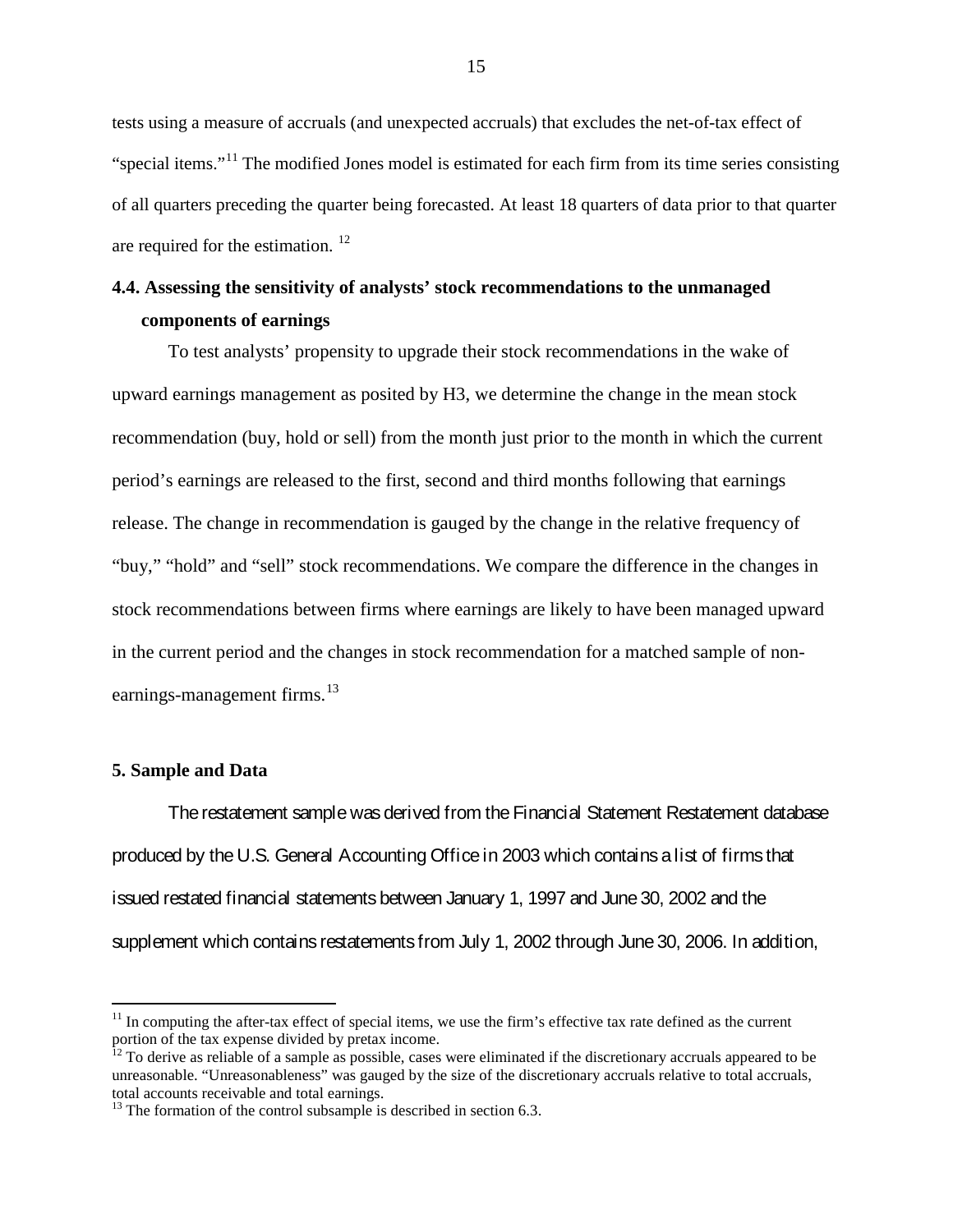we identified companies that restated data from July 1, 2007 through December 31, 2009 based on press releases in the Dow Jones database. We include in our sample only firms that restated earnings due to revenue or expense recognition issues.  $^{14}$  $^{14}$  $^{14}$  To ensure adequate data availability and analysts' coverage, we exclude firms on regional exchanges. For each restatement event, we identify the reporting periods in the sequence (quarters, years) that were subsequently restated.

The final restatement sample consists of 583 instances in which firms restated their earnings in the 1997 to 2009 period. For firms that had more than one restatement incident, we include the first restated period as long as it is not included in subsequent restatement incidents. [15](#page-17-1) As a result of this selection procedure, the number of restatement incidents (each representing potentially a sequence of periods) equals the number of distinct firms in the sample.

A description of the final restatement sample is presented in Table 1. The 583 instances of restatements encompass restatements of 2,982 quarterly results (typically representing a component of the annual restatement) and restatements of 405 annual results (i.e., some firms had to restate more than one year of earnings). On average, restatement incidents cover slightly more than three quarters (3.86) and span roughly 1.15 fiscal years. A substantial number of restatement incidents (13.9%) apply to three or more fiscal years and over a fourth of the restatements (28.8%) cover six or more quarters.

The second sample, referred to as the "managed earnings sample," consists of cases where quarterly earnings are likely to have been managed in the years 1988 to 2009. To be included in this sample, firms had to have sufficient data to compute unexpected accruals using

<span id="page-17-0"></span> $14$  We exclude restatements in the GAO database that are not related to earnings management. These include restatements arising because of acquisitions, restatements related to in-process research and development write-offs, restatements made as a result of applying SAB 101, restatements resulting from the clarification of a "grey area" of accounting, and restatements that are merely a correction of a recent preliminary earnings announcements that have no effect on any previously reported numbers.

<span id="page-17-1"></span><sup>&</sup>lt;sup>15</sup> Firms with more than one restatement incident where the restated periods overlap (i.e., the same period is restated on more than one occasion) are excluded from the analysis. A total of 15 firms fell into this category.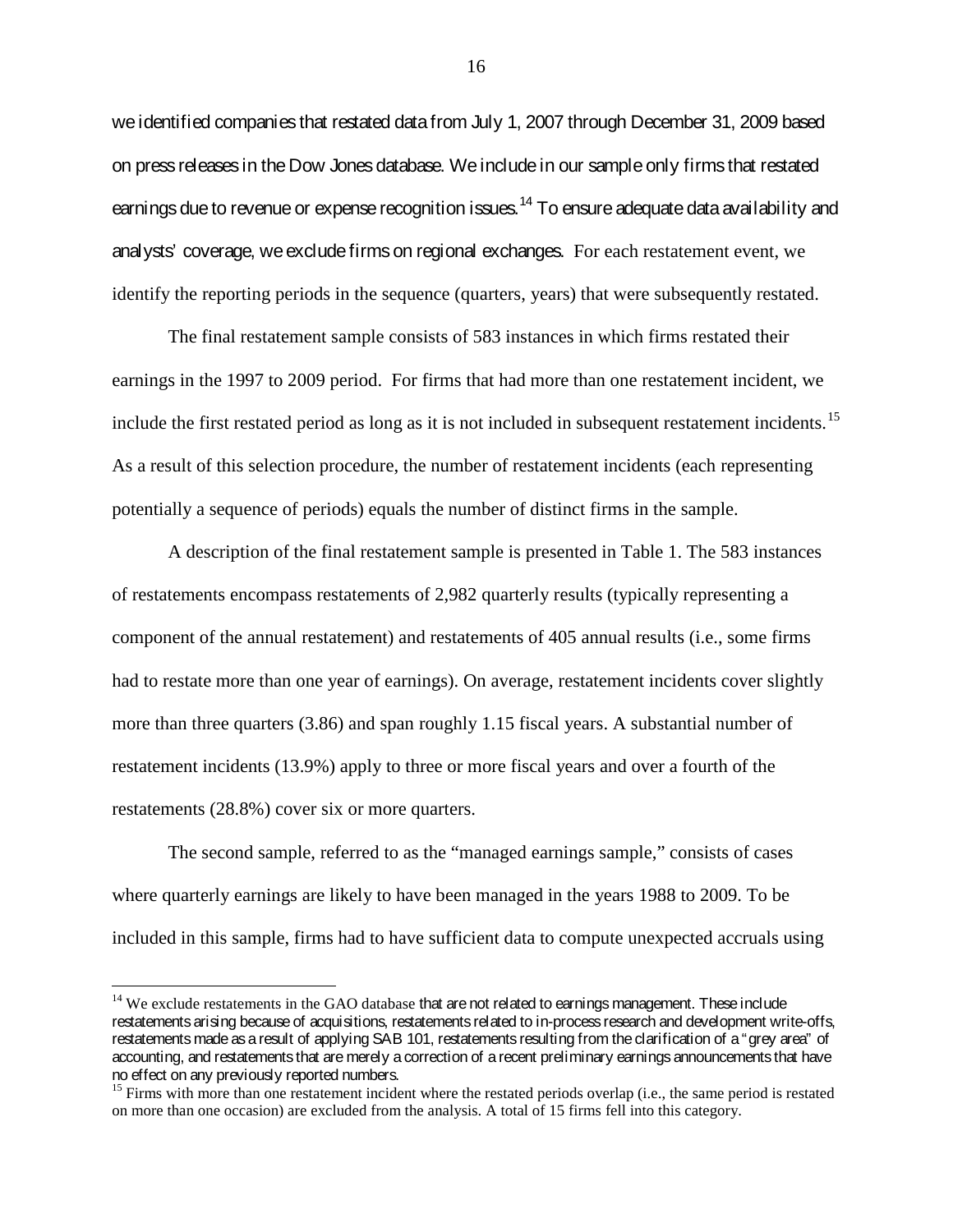the modified Jones model and to meet the three criteria discussed above. Due to their potential unique accrual behavior, we exclude from this sample firms in the following industries: utility (SIC 4911-4940), financial (SIC 6022-6200) insurance (SIC 6312 – 6400) and real estate (SIC 6500-6799).

Financial statement data required for the various analyses were derived from Compustat. Analysts' earnings forecasts and recommendations were obtained from the Thomson Reuters I/B/E/S database. Return data were retrieved from the Center for Research on Security Prices (CRSP) database.

### **6. Results**

### **6.1. Descriptive statistics of the restatement sample**

Table 2 provides descriptive statistics on the magnitude of the restated amounts relative to reported earnings for the restatement sample. Panel A shows the magnitude of the cumulative effect of the restatements measured over the sequence of reporting periods that were restated. Note that the cumulative restatement amount is quite large, averaging (having a median value of) 41.2% (26.5%) of the absolute value of earnings and 7.1% (1.2%) of the market value of equity. About 87% of the observations in the sample (506 out of 583) involve a cumulative downward restatement. Interestingly, the first restated quarter in the sequence of the restated periods (which is not shown separately in the table) is invariably restated downward. This strongly suggests that all restatements in the sample, regardless of the sign of their cumulative effect, are a result of an initial earnings overstatement. The cumulative amount of downward restatements has a mean (median) value of 46.7% (30.1%) of absolute earnings and 8.0% (1.3%) of equity, and is, on average, significantly larger (at the 1% significance level) than that of the upward restatements. The mean effect on individual quarters in the restated period, shown in Panel B, is similarly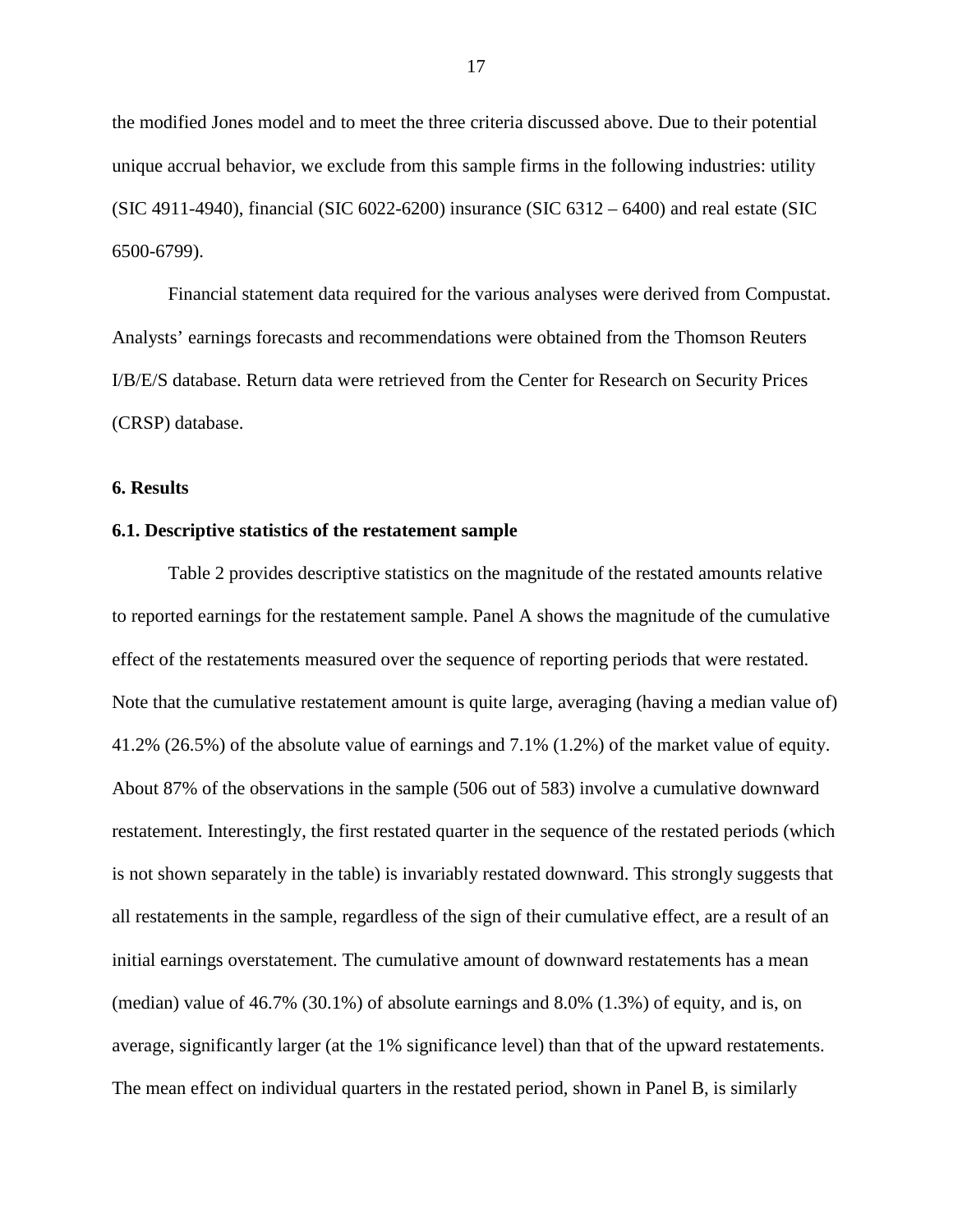sizeable. The mean (median) ratio of the absolute value of the quarterly restatement to the absolute value of the quarterly earnings is 60.7% (25.4%) and the mean (median) absolute magnitude of the quarterly restatement to the market value of the equity is 1.5% (0.6%). The large amounts involved in the restatements make this sample potentially powerful in identifying the object of analysts' earnings forecasts.

### **6.2. Testing H1 on the restatement sample**

Results from testing H1 which posits that analysts exclude the earnings management component from their forecasts are presented in Tables 3 and 4. Table 3 shows the correlation between the earnings forecast error and the amount of restatement, the proxy for the managed earnings component. Under H1, no significant correlation is expected between the restatement amount and the forecast error defined with respect to restated earnings.

The results are inconsistent with the null. For all restated periods, the correlation coefficients between the forecast error based on *restated* earnings and the restatement amount are positive and significant. The Pearson correlation coefficients are 0.202 and 0.234, both significant, when the deflator is the absolute earnings and price, respectively. There is no significant correlation between the forecast error based on *reported* earnings and the restatement amounts, with the Pearson correlation coefficients being -0.067 and -0.085 for the two alternative deflators, respectively. Similar results are obtained for the Spearman rank-order correlations. The results are essentially the same when conducted separately on the annual and quarterly restatement periods. These findings are consistent with analysts' forecasts being more aligned with the originally reported ("managed") earnings numbers than with the restated amounts.

While the null of H1 is clearly rejected, the results do not fully support the alternative that predicts that the forecast errors, when computed with respect to the restated amounts, would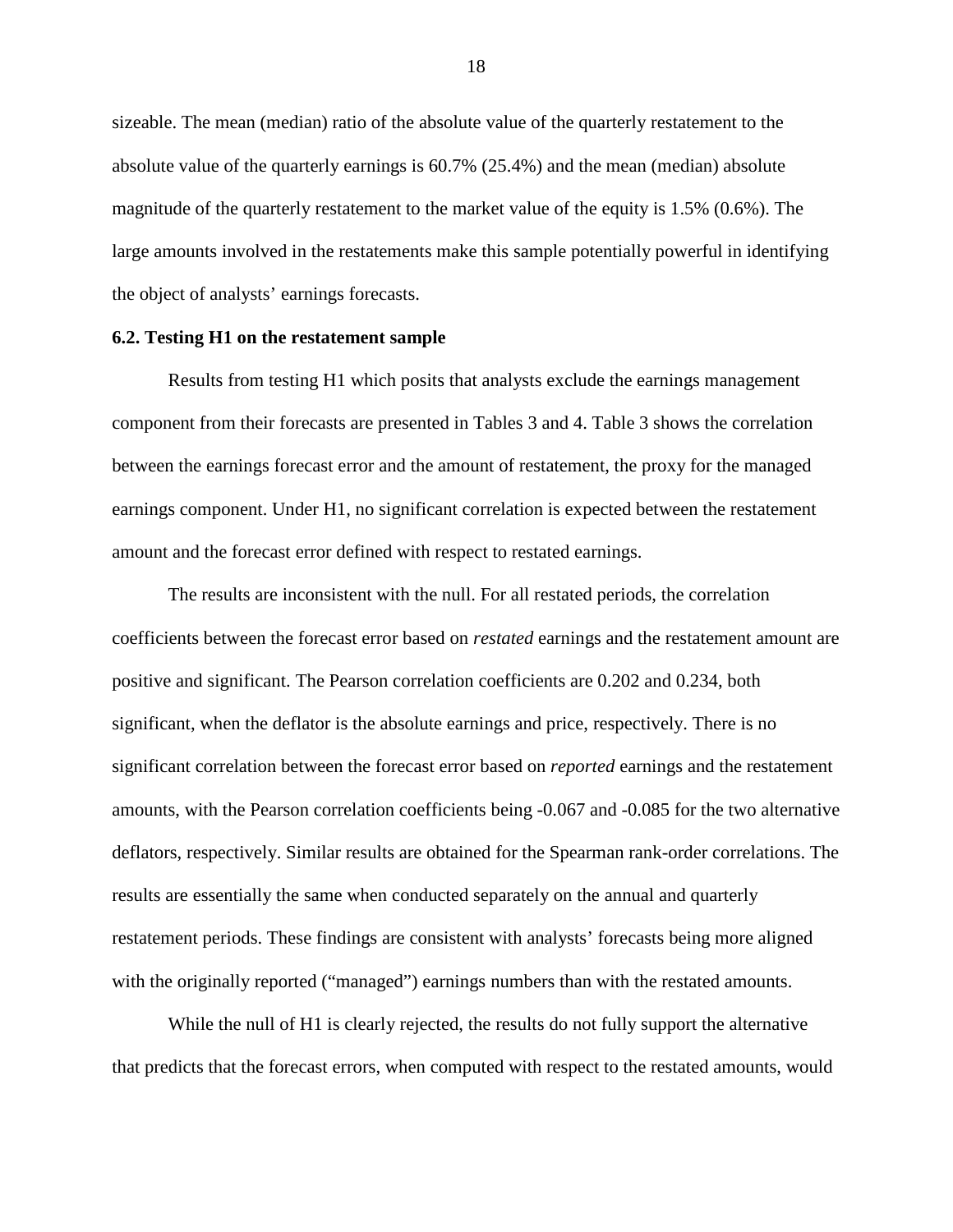be perfectly correlated with the amount of the restatement. Specifically, the correlations of 0.202 or 0.234 are still significantly smaller then 1.0. It thus appears that analysts do exclude, or anticipate only, a portion of the managed component in current earnings in making their forecasts.[16](#page-20-0)

The same conclusion is reached when the proximity of the forecasts to these two numbers is examined. As shown in table 4, analysts' forecasts are significantly closer to the reported earnings than to the restated earnings. When both annual and quarterly observations are considered and errors are deflated by price, the absolute forecast error is 0.026 when computed from restated earnings but only 0.014 when computed from reported earnings. This difference is significant at the 1% significance level. This result is obtained for, separately, annual and quarterly observations and when absolute earnings serve as the deflator.

The findings presented in Tables 3 and 4 are consistent with analysts being either unable to anticipate earnings management and extract the managed earnings from their forecast or, perhaps more likely, unwilling (e.g., in order to produce a more accurate forecast) to remove the "incorrect" or "managed" component of earnings from their forecasts even when they are aware of its existence.

#### **6.3. Testing H1 on the managed earnings sample**

As explained earlier, we construct a "managed earnings" sample using the more refined procedure described in section 4.2. Specifically, we identify a group of observations (firmquarters) where earnings just meet or slightly exceed either the earnings threshold of reporting a loss or of reporting an earnings decline relative to the same quarter in the previous year. Within this group of loss or earnings decline avoiders, we identify those observations where the

<span id="page-20-0"></span><sup>&</sup>lt;sup>16</sup> We are hesitant to assign too much importance to the exact magnitude of the correlation coefficient between the forecast error and the restated amount because this coefficient, while invariably positive and significant, varies, depending on the truncation rule applied to the forecast error.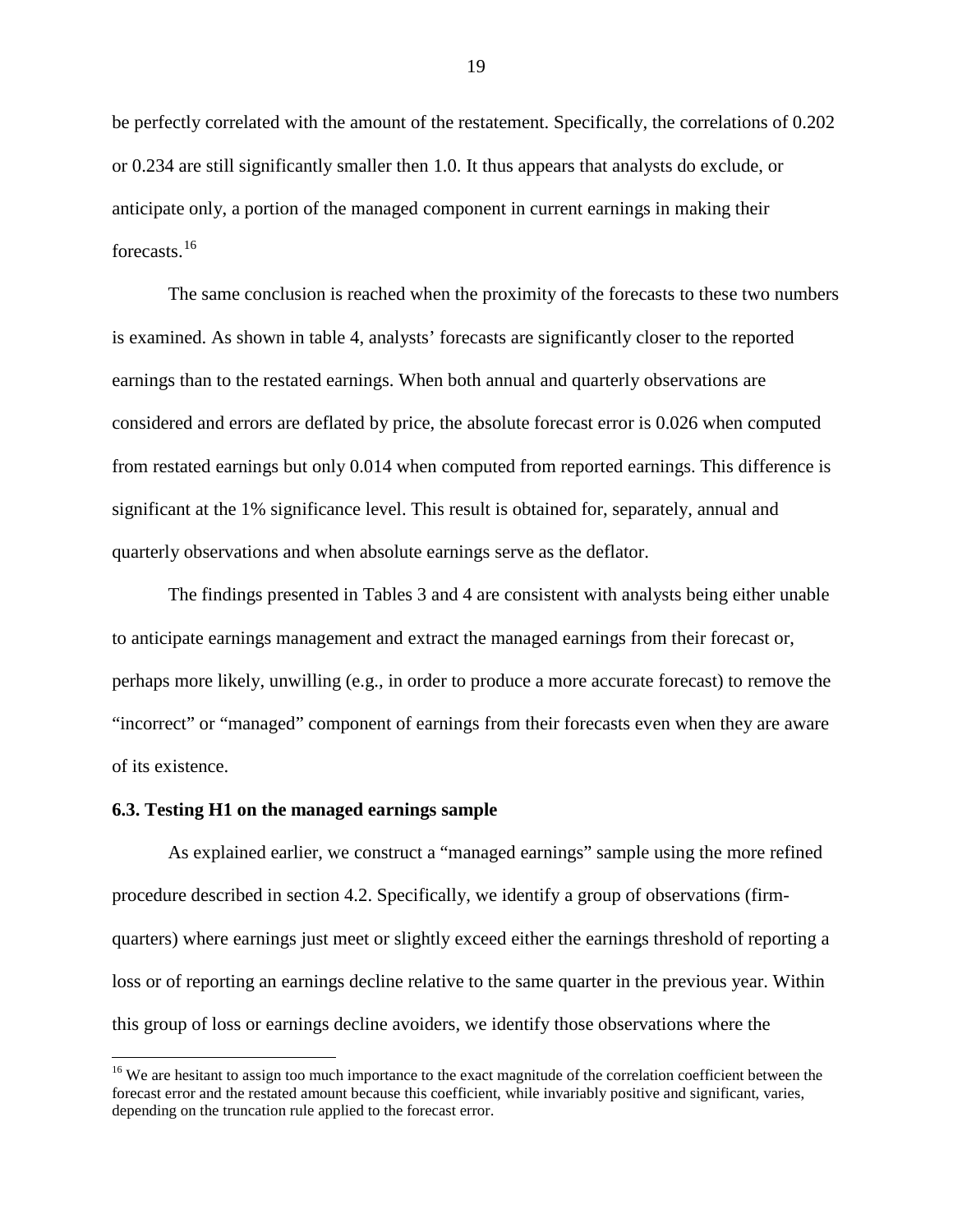unexpected accruals are large enough to "boost" the earnings to (or slightly over) the threshold but are not "too large" relative to their presumed target (i.e., meeting or slightly exceeding the threshold) to raise the prospect that they are due to measurement errors. These cases are considered to represent likely earnings management cases and are denoted as the "manipulators" sample.

We then conduct a correlation analysis for this sample, similar to that provided in Table 4, in which we correlate the managed earnings component with the forecast error defined alternately as the reported earnings and the unmanaged earnings. Under the null of H1, the forecast error is not expected to be correlated with the managed earnings component (or with the signed restatement amount) when the error is computed using the reported earnings and to be perfectly correlated with that component (or negatively correlated with the signed restatement amount) when the error is computed with respect to the unmanaged earnings.

The results from this correlation analysis are exhibited in Table 5. Panel A shows the results when the managed earnings component is defined as unexpected accruals. The Spearman correlation coefficient between the forecast error deflated by absolute earnings and the unexpected accruals (i.e., the managed earnings component) is small (0.031) and insignificant when defined with respect to reported earnings. In contrast, when the error is defined relative to the unmanaged earnings, the correlation with unexpected accruals is quite a bit larger (0.186) and significant. Similar results are obtained for the forecast error deflated by price.

More pronounced results are obtained when the managed earnings component is defined as the excess of reported earnings over the earnings threshold as shown in Panel B. For the combined sample of manipulators (identified from the groups of loss avoiders and earnings decline avoiders), the respective Spearman correlation coefficients between the forecast errors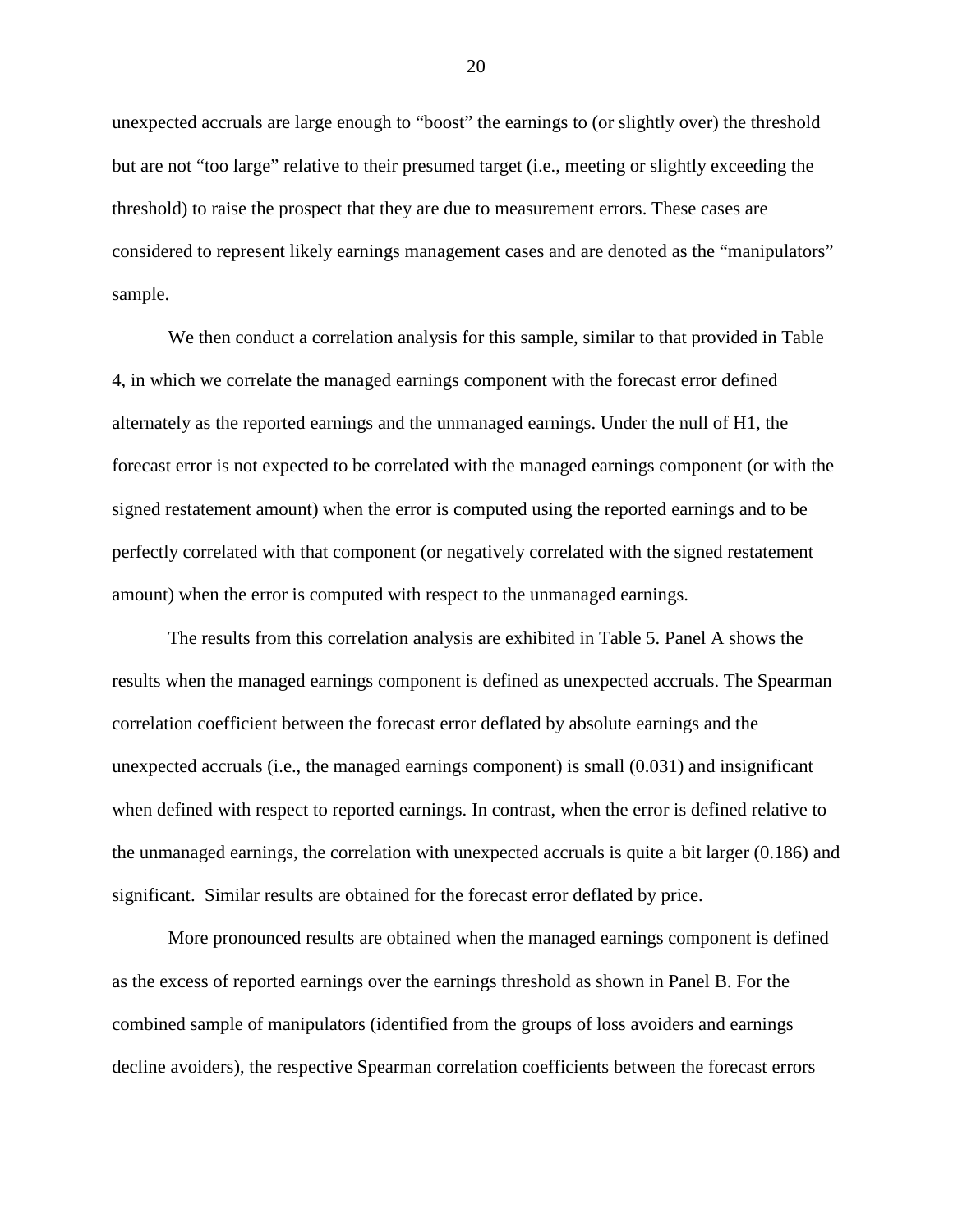deflated by absolute earnings and the managed earnings component are 0.047 (and insignificant) and 0.281 (and highly significant) when the error is defined with respect to reported earnings and unmanaged earnings, respectively. Similar results are obtained for the forecast error deflated by price.

Figure 1 presents the distribution of the earnings forecasts in the standardized range between the originally reported earnings and the restated earnings. As the figure shows, the forecasts are clustered around the earnings originally reported. About two thirds of the forecasts are in the upper 20% of the range or exceed the upper limit of the range and 53% of them (1,873 out of 3,567) are equal or exceed the reported earnings. Only  $0.5\%$  of the forecasts (18/3,567) are equal to or fall below the restated earnings number.

The proximity results for the sample of restatements are presented in the form of the magnitude of the analysts' forecast errors when computed alternatively from the reported earnings number and the unmanaged earnings number. The proximity is measured by the absolute error deflated by either the absolute earnings or price. The results are presented in Table 6. The table shows that for cases where earnings are likely to be manipulated, analysts' forecasts are significantly closer to the reported numbers than they are to the "unmanaged" earnings numbers. The "managed earnings" component is defined as the discretionary accruals contained in reported income. To illustrate, the mean absolute forecast error deflated by absolute earnings of all "manipulators" (identified among both loss avoiders and earnings decline avoiders) is significantly higher when computed from unmanaged earnings (0.201) than when computed from reported (managed) earnings (0.106). The results are similar when loss manipulators and earnings decline manipulators are analyzed separately. Similar findings (not tabulated) are obtained when the managed earnings component is defined as the excess of reported earnings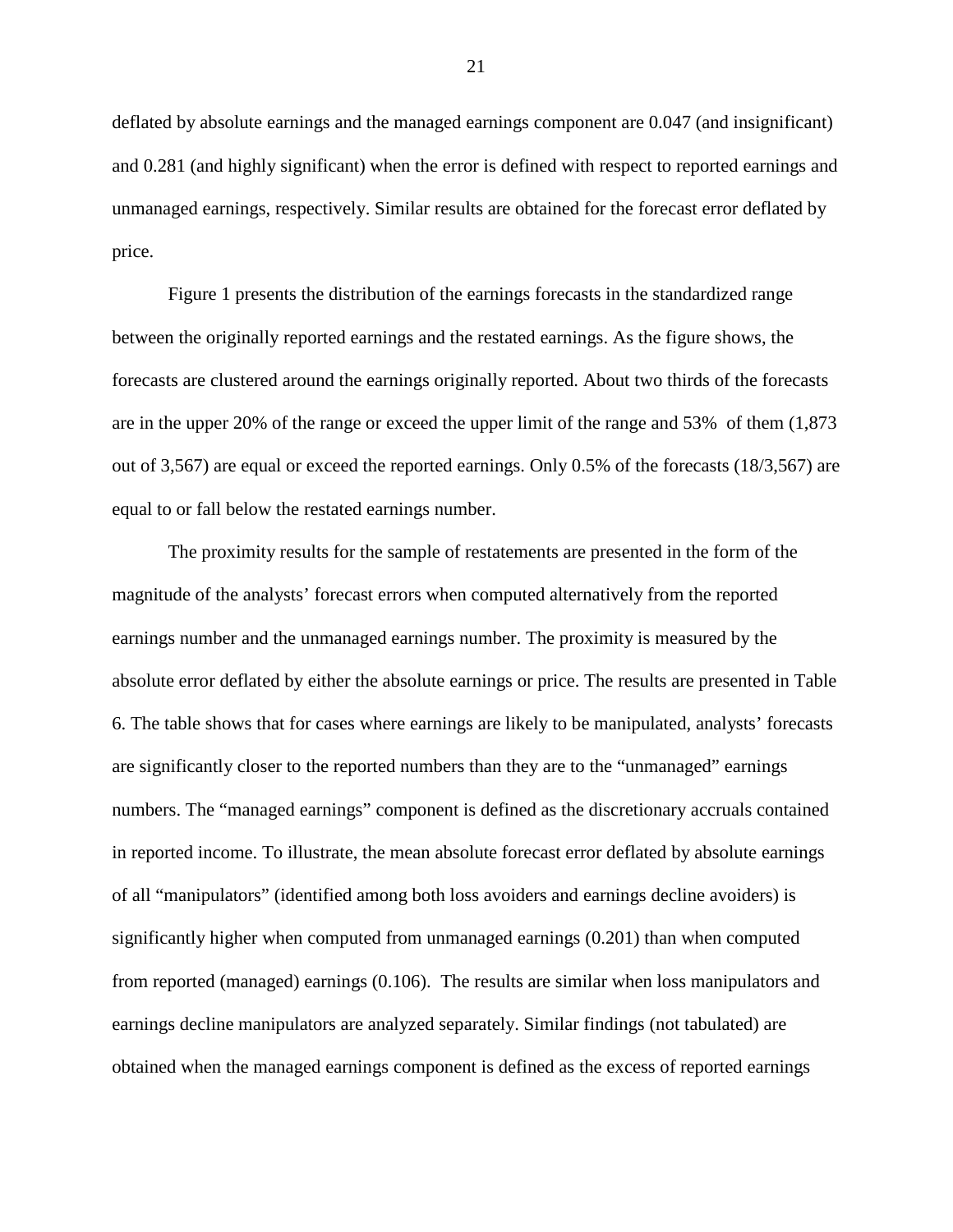over the threshold. These results are consistent with the alternative of H1. That is, analysts appear to incorporate the managed earnings component in their earnings forecasts.

Taken together, the results in Tables 5 and 6 as well as those in Figure 1 are inconsistent with H1. That is, the findings do not support the notion that analysts remove the managed earnings component from their forecasts. However, similar to our conclusion based on the correlations reported in Table 3, although the findings lead to the rejection of H1, they do not support the alternative of a perfect correlation between managed earnings and the forecast error (defined based on reported earnings). A reasonable conclusion from the findings is thus that analysts either do not anticipate the full impact of earnings management on earnings or do anticipate earnings management but prefer excluding some portion of the anticipated managed earnings component from their forecasts.

# **6.4. Results from testing H2: Bias in earnings forecasts in periods subsequent to periods of earnings management**

If analysts are unable to detect earnings management in reported earnings, H2 holds that their earnings forecasts following periods of upward earnings management will be unduly influenced by the reported (managed) numbers and therefore biased upward. We test H2 initially by identifying managed earnings cases based on unexpected accruals. To do this, we rank firmquarters by their unexpected accruals and then partition them into 10 portfolios from the most negative to the most positive unexpected accruals. We then compute the forecast errors for three subsequent quarters, denoted as quarters  $t+1$ ,  $t+2$  and  $t+3$  where quarter t is the earnings management quarter. The forecast error is defined with respect to the latest earnings forecast issued before the release of earnings release.

Table 7 shows that the mean and median forecast errors are generally positive for all unexpected accruals portfolios. This is in line with previous research showing a pessimistic bias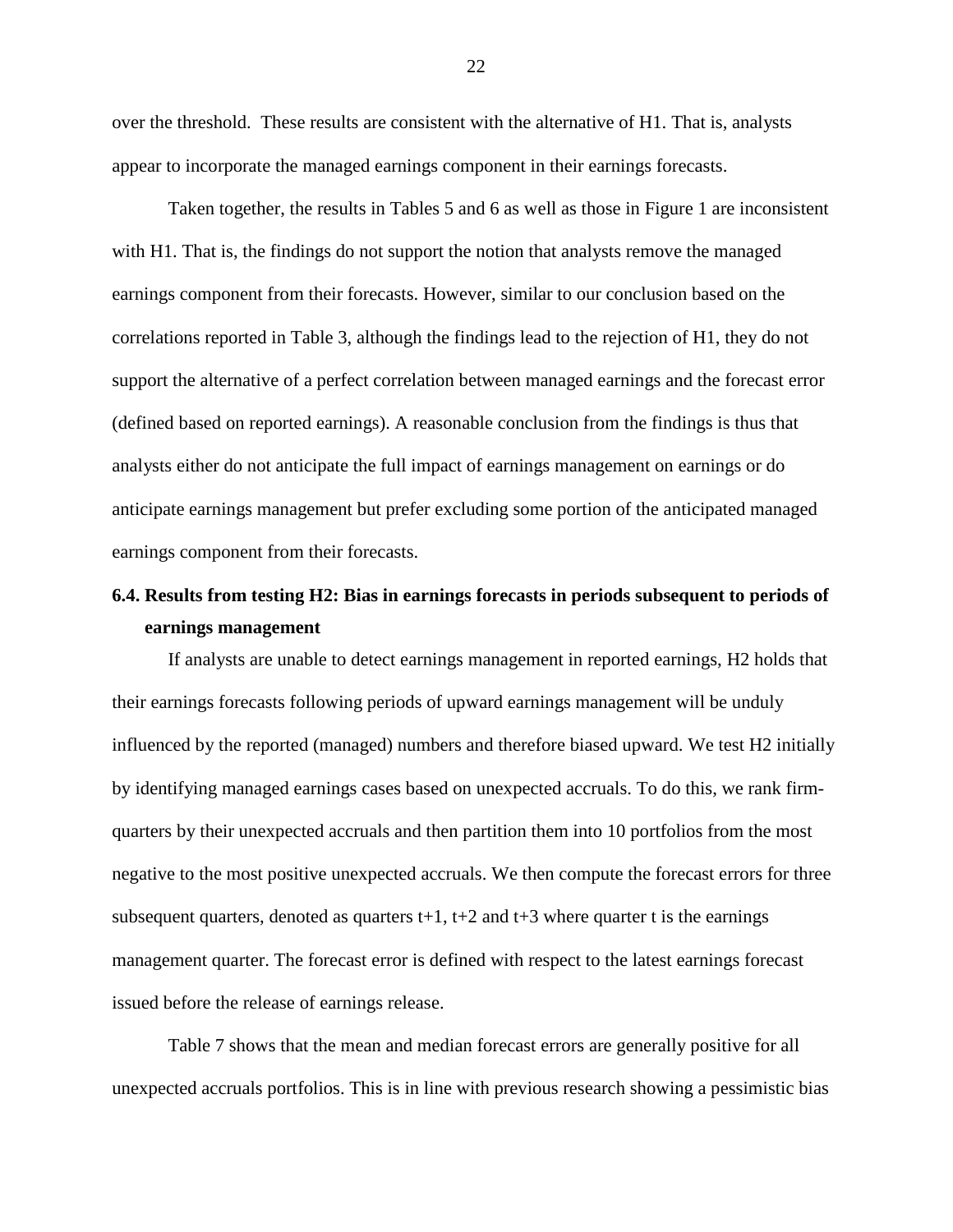in forecasts made late in the reporting period (see Brown  $(2001)$ ). <sup>17</sup> A systematic pattern that emerges, however, is that analysts are less pessimistic in periods following quarters with a high level of unexpected accruals. By way of illustration, the mean (median) of the forecast error for quarter  $t+1$  deflated by the absolute actual earnings is 0.074 (0.028) for portfolio 10 (consisting of the firm-quarters with the 10% most positive unexpected accruals) as opposed to 0.097 (0.045) for portfolio 1 (which consists of firm-quarters with the 10% most negative unexpected accruals). These differences are significant at the 1% significance level. The same trend continues in quarter  $t+2$  but dissipates in quarter  $t+3$ . The results reported in Table 7 are thus consistent with upward earnings management leading to an upward bias in analysts' earnings forecasts in subsequent periods. [18](#page-24-1)

Because unexpected accruals may be only weakly related to earnings management, we next conduct the same analysis for the managed earnings sample which contains cases that are more likely to reflect earnings management, as explained in section 4.2. The results, reported in Table 8, are consistent with those in Table 7. Specifically, earnings forecasts issued in the two quarters following a quarter with likely earnings management are, on average, more optimistic than forecasts issued following quarters where earnings management is less likely to have occurred. The mean forecast error deflated by the absolute reported earnings (market value of equity) in quarter  $t+1$  is 0.078 (0.044) for the full sample (line 1a), lower for the group identified in quarter t as loss or earnings decline avoiders (0.073 and 0.042, respectively when the error is deflated by absolute reported earnings and price as shown on line 2a), and the lowest (least pessimistic) for firm-quarters identified as loss or earnings decline manipulators (0.063 and

<span id="page-24-0"></span> $17$  This pessimistic bias no longer exists when we use the first forecast after the earnings release for the previous quarter rather than the last forecast before the earnings release of the current period (not tabulated).

<span id="page-24-1"></span> $18$  The results in Table 7 are based on the last forecast before the earnings release of the current quarter. When we use instead the first forecast following the earnings release for the previous quarter we obtain similar results (not tabulated).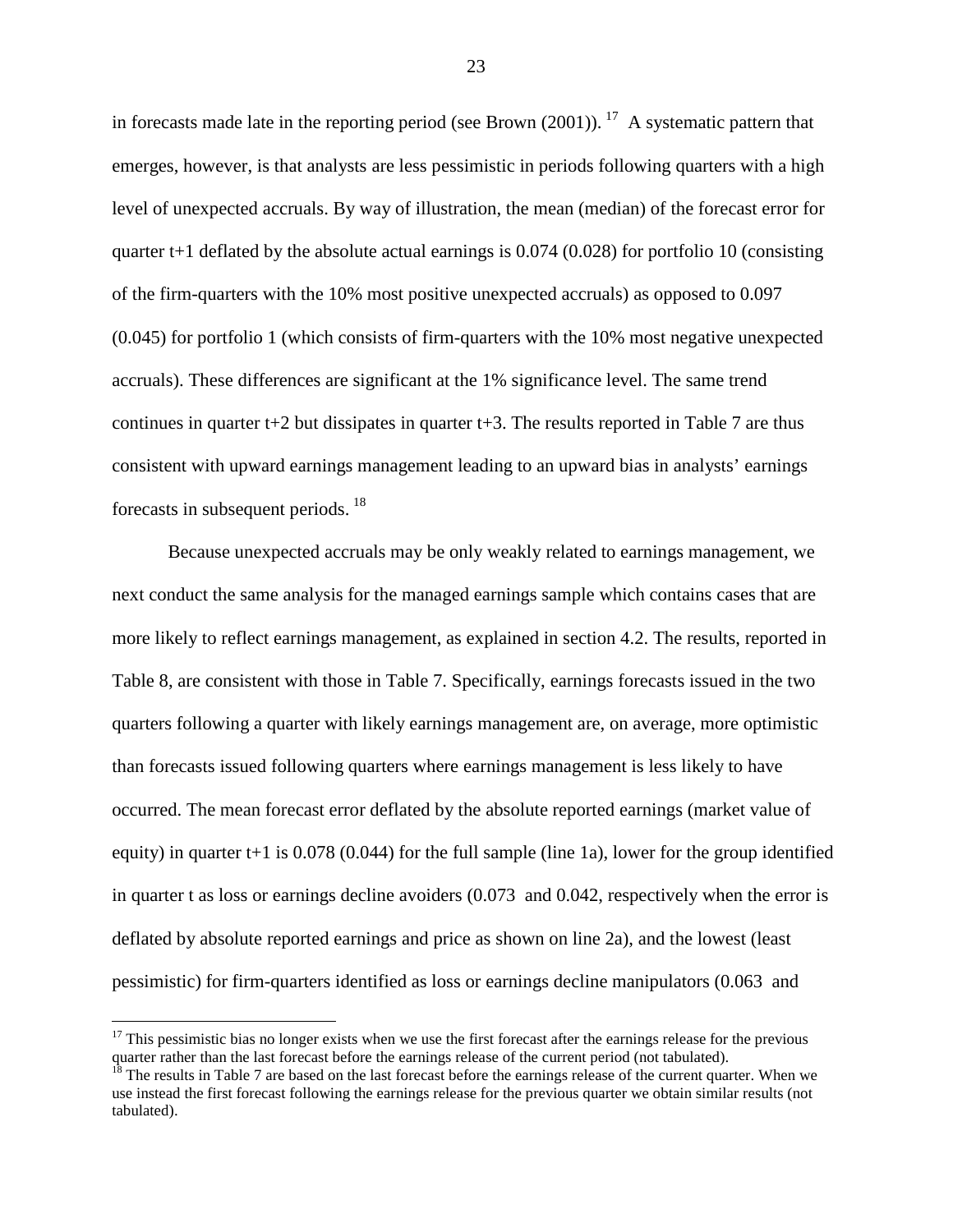0.034, respectively, as shown on line 3a). Similar differences exist between the groups of loss avoiders and loss manipulators and between the groups of earnings decline avoiders and earnings decline manipulators. Most of the above differences between the groups are significant at the 5% significance level. Such differences persist in quarter  $t+2$  but, similar to the results reported in Table 7 for the unexpected accruals portfolios, dissipate in quarter  $t+3$ . This finding regarding earnings forecasts issued subsequently to quarters with upward earnings management is consistent with Ettridge et al. (1995) who find that analysts, in revising their forecasts, only partially discount overstatements in previously reported earnings.

A possible explanation for the finding of a greater propensity of analysts to issue more optimistic forecasts for firms that have managed their earnings upward in the recent quarter is that these firms actually have better earnings performance in that quarter. However, this explanation is inconsistent with the fact that the two compared groups ("avoiders" versus "manipulators") have the same earnings performance in the sense that the earnings of both are "just-above" an earnings threshold. To further test for differences in the operating performance of the compared groups, we examine their earnings growth (change in EPS divided by price) and sales growth (change in sales per share divided by price). The results (not tabulated) do not indicate any significant difference in these operating performance measures between the compared groups. In fact, in most comparisons, the operating performance of the "manipulators" is lower (sometimes significantly so) than that of the "avoiders." The bias in analysts' forecast in the wake of incidents of earnings management cannot therefore be explained by a better operating performance by the "manipulators."

We do not test H2 on the restatement sample for the following reason. Note that the period immediately following the first period of the restatement interval may itself be restated.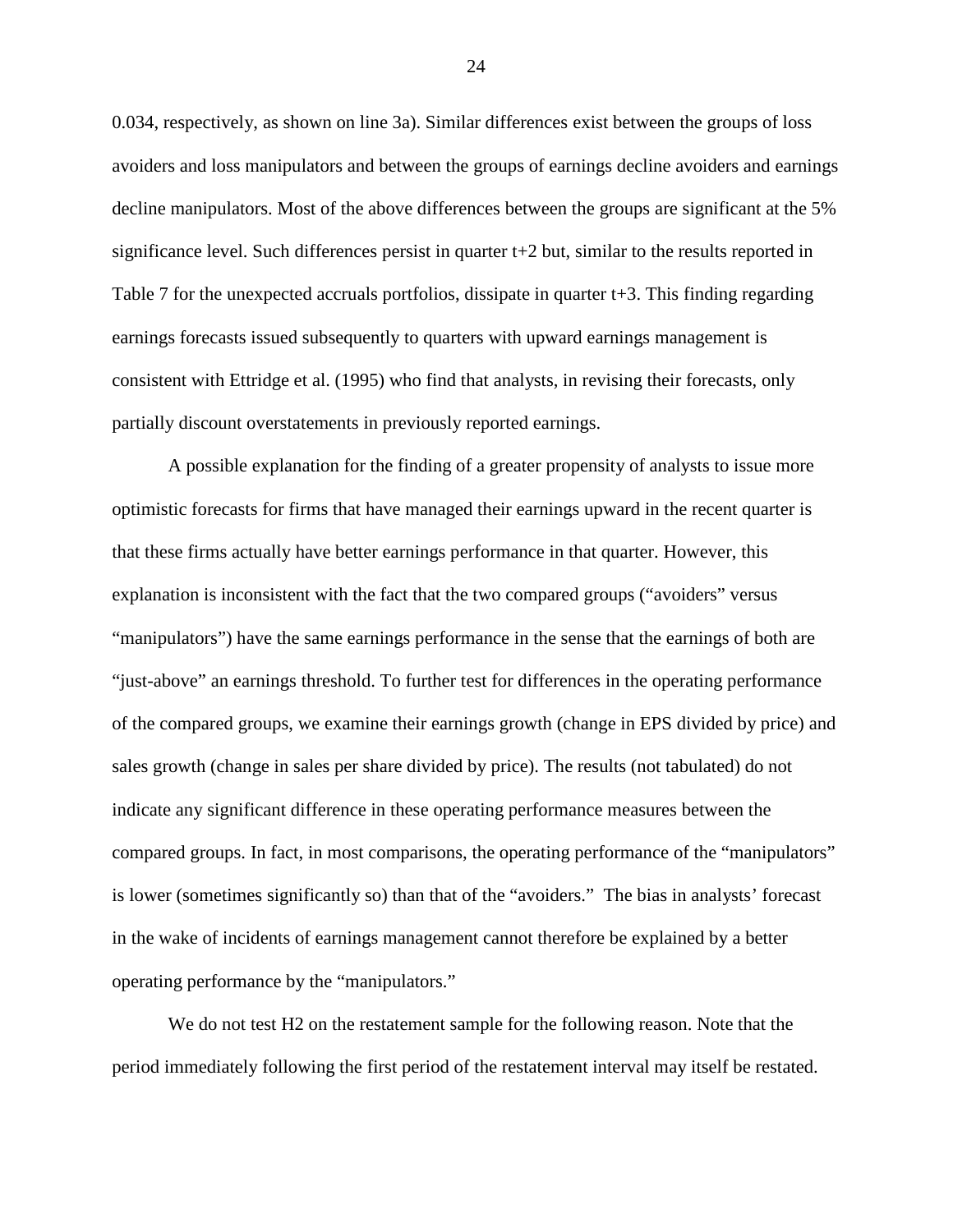Unbiased forecasts for this subsequent period may therefore be subject to a number of different interpretations, depending on whether the immediate subsequent period is itself restated. Using the managed earnings sample not only avoids this problem but has another advantage. Namely, it sets a "lower bar" for analysts when testing their ability to detect earnings management. This is so because recent earnings in this sample have barely met some earnings threshold, a fact known to the analysts when forming their forecasts. In contrast, the earnings number that is later restated does necessarily exhibit an obvious pattern that could suggest the presence of earnings management.

# **6.5. Results from testing H3: Stock recommendations in periods subsequent to periods of earnings management**

We next examine the stock recommendations issued by analysts following the release of earnings likely to be affected by earnings management. H3 posits that analysts' propensity to upgrade their recommendations is unaffected by whether or not recent earnings have been managed upward. To test this hypothesis, we compare the frequencies of Buy, Hold and Sell recommendations between the period immediately preceding the period of likely earnings management and the period immediately following it. For the restatement sample, the period of likely earnings management extends from the earliest restated quarter to the latest restated quarter in the sequence of restated periods. For the sample of manipulators, we compare the frequencies of the different types of recommendation between the last month of the quarter of likely earnings management (denoted as m=0) to the corresponding frequencies observed one, two and three months following the earnings management quarter. Under the null of H3, the change in the relative frequency of the three types of recommendations is unrelated to the likelihood that earnings were managed in the current quarter.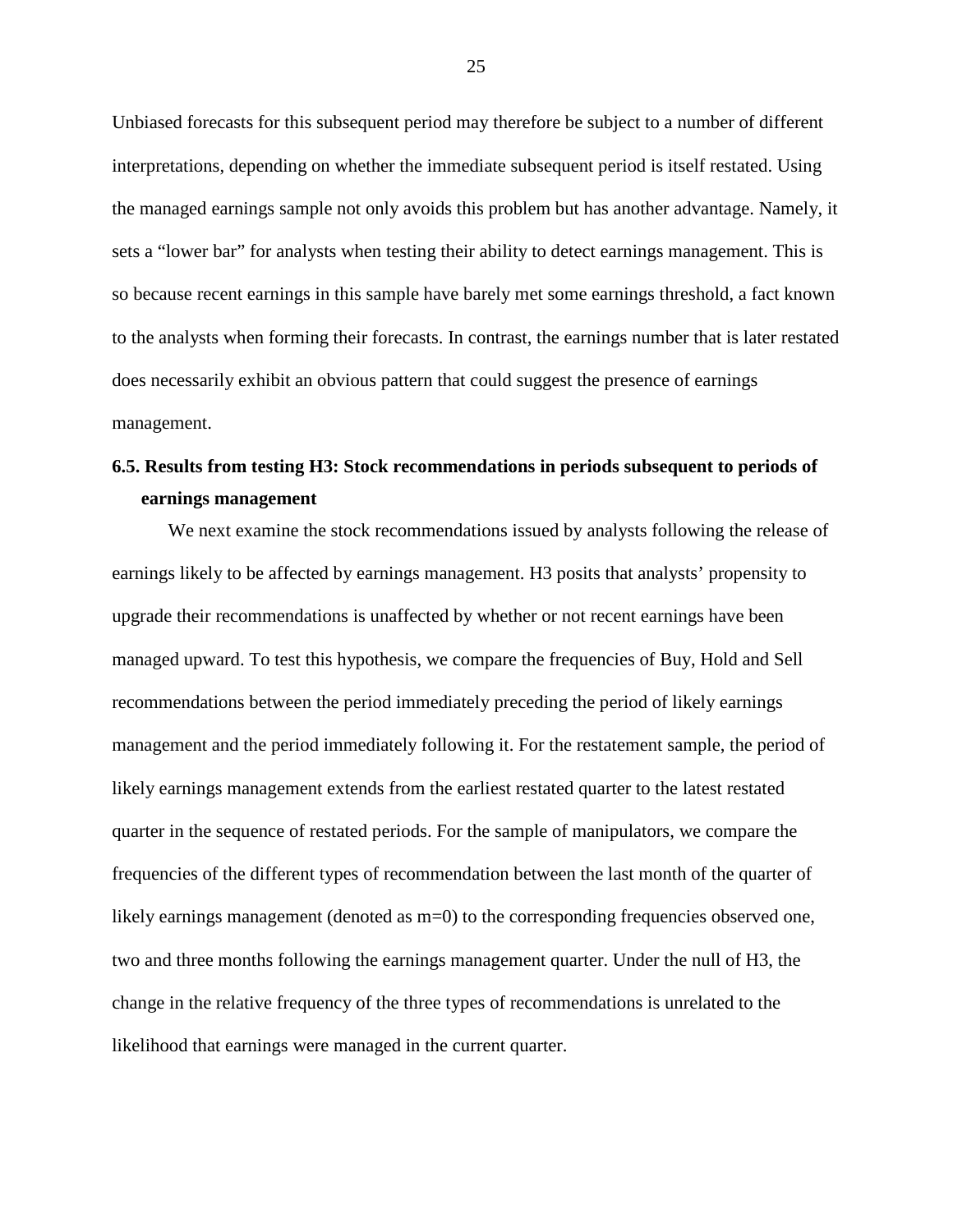Table 9 shows the change in the relative frequency (in percentage points) of each type of recommendation between the quarter preceding the restatement period and the quarters following it. The results indicate that analysts significantly upgrade their recommendations following incidents of upward earnings management. The percentage of Buy recommendations in the first and second quarter following the restatement period increases by, respectively, 4.68 and 3.97 percentage points relative to the quarter immediately preceding the restatement period while the percentage of Hold and Sell recommendations declines. This change is significantly larger as compared with that for a control group consisting of the two firms in the restating firm's industry (based on four-digit SIC codes) closest in size to the restated firm.

The same result is obtained when we examine the change in analysts' recommendations around quarters of likely earnings management as exemplified by the earnings manipulators group. Table 10 shows the frequency of recommendations in the first, second and third months following the quarter of earnings management for the different groups formed on the basis of the likelihood of earnings management in the current quarter. As before, the group of interest is the manipulators, which consists of firms that just achieved an earnings threshold (loss or decline avoidance) but would not have done so without the presence of unexpected accruals.

The results in Table 10 suggest that analysts not only do not discount managed earnings but are even more inclined to upgrade their stock recommendations in the wake of periods where earnings are managed upward. The relative frequency of Buy recommendations following periods in which the earnings are likely to have been managed upward for the manipulators (line 3 in the table) increased by 0.69%, 0.40% and 0.18% in months  $+1$ ,  $+2$  and  $+3$  respectively, while the percentage of Buy recommendations for the full sample decreased. The difference between the two groups is statistically significant at the 1% significance level for the first quarter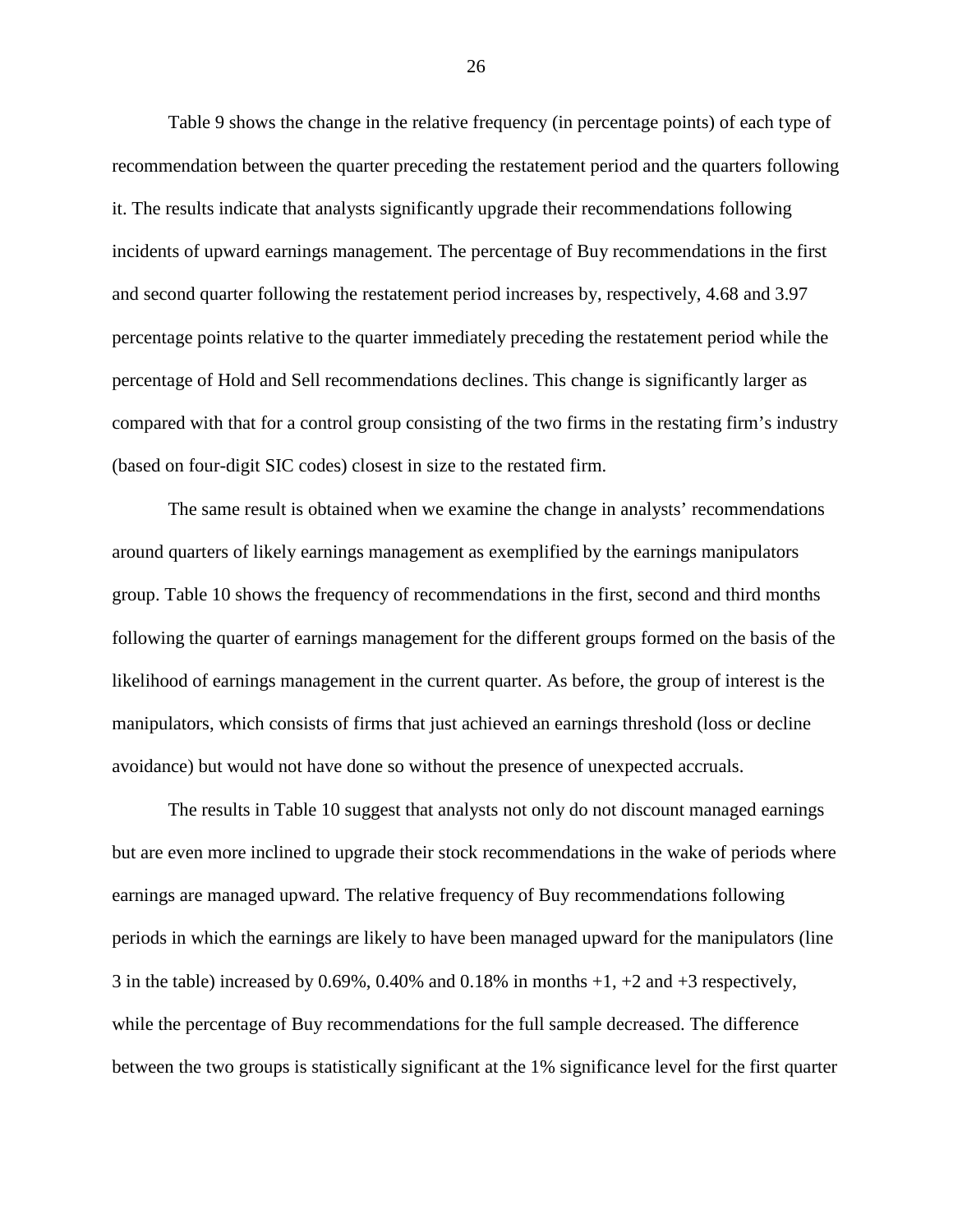and at the 5% for the second quarter after the "managed" quarter. Correspondingly, there is a decline among the likely-earnings-management cases in the relative frequency of Hold or Sell recommendations while the frequency of Hold or Sell recommendation in the full sample increased. Very similar results (not tabulated) are obtained when we analyze, separately, the manipulators that avoided reporting a loss and those that avoided reporting an earnings decline. Note that the manipulators also exhibit a greater increase in the proportion of Sell recommendations over months  $+1$ ,  $+2$  and  $+3$ . However, the increase in the proportion of Sell recommendations is small and statistically insignificant.

The propensity of analysts to upgrade their recommendations in the wake of the release of quarterly earnings that are considered to be managed upward is unlikely to be driven by better operating performance in the current quarter by the "manipulators" relative to their comparison group (the "avoiders") given the evidence that the operating performance of the two groups is essentially the same as noted in section 6.4 above.

The positive association between the frequency of Buy recommendations and the presence of earnings management is consistent with Lehavy and Abarbanell (2003a). However, whereas Lehavy and Abarbanell use the level of recommendation to proxy for price sensitivity, hypothesizing that the presence of a better recommendation increases the firm's incentive and thus propensity to manage its earnings, our explanation reverses the causality. Specifically, our results suggest that upward managed earnings prompts analysts to upgrade their recommendations. These two explanations for the observed association between earnings management and stock recommendations are not inconsistent and may be, in fact, both valid.

These results relating analysts' forecasting and recommendation behavior reinforce each other. Collectively they suggest that analysts, in forming their earnings forecasts and stock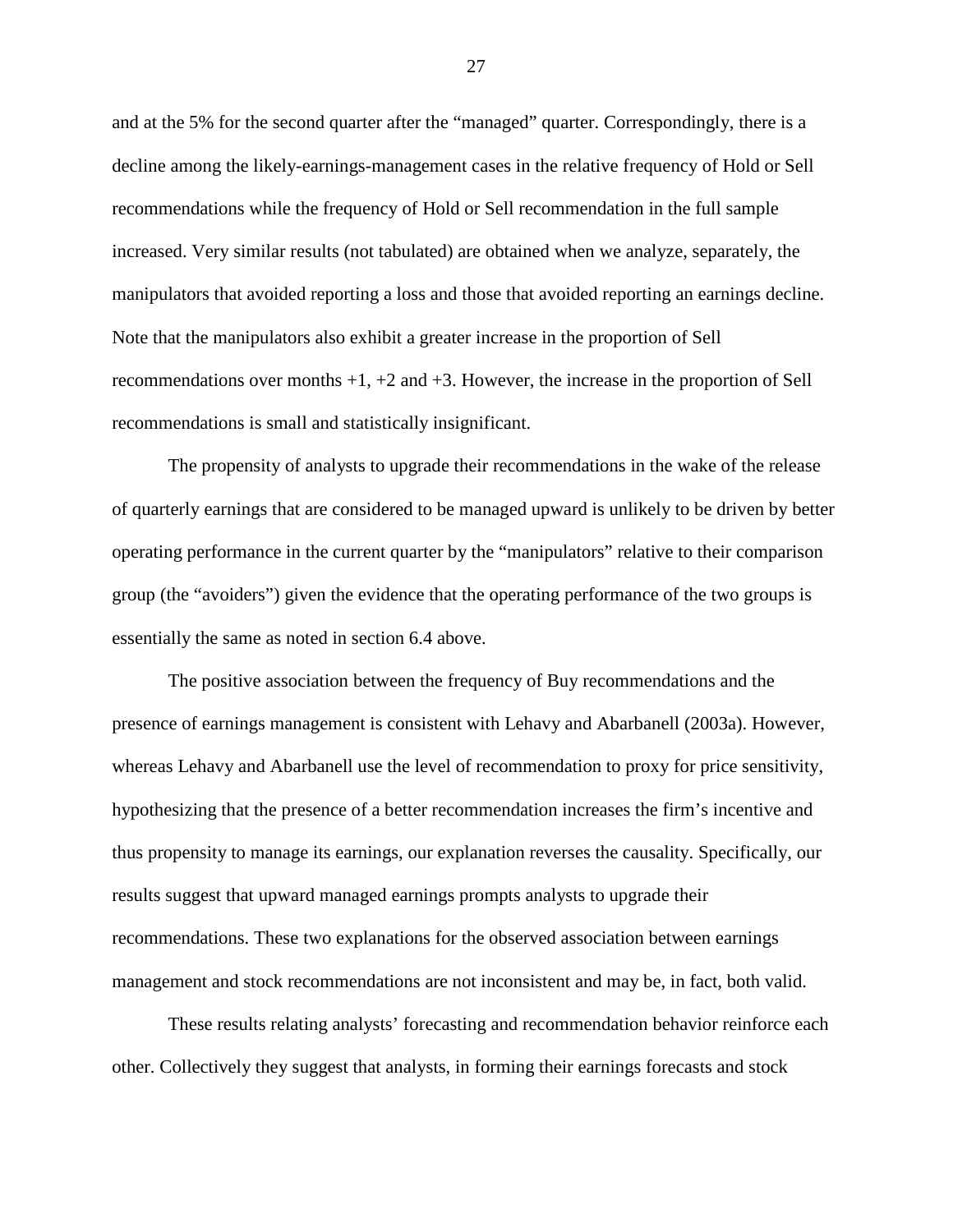recommendations, do not discount earnings that are achieved through upward earnings manipulation but rather give them greater prominence: They appear to revise their earnings forecasts upward and to upgrade their recommendations in the wake of earnings numbers that are likely to have been managed upward.<sup>[19](#page-29-0)</sup>

# **6.6. Results from testing H4: Operating performance subsequent to incidents of earnings management**

Testing H4 is designed to distinguish between two interpretations of the findings of less pessimistic earnings forecasts and upgraded recommendations in the wake of upward earnings management – accounting fixation on the part of analysts or performance signaling by management. For the purpose of this test we examine the operating performance of firms subsequent to restatements or incidents of likely earnings management and compare it to the performance of control groups. Three measures of operating performance are considered: return on sales, return on assets and sales growth. We compare the future performance of the restaters and the manipulators with that of their respective control groups. For the restatement sample, the subsequent period consists of the first and second fiscal years after the end of the last restated period. The control group consists of firms operating in the same industry (based on the fourdigit SIC code) of the restatement firms and that are closest in size (based on total assets) to the respective restated firm.

For the "likely earnings management" sample, we construct a similar industry-size matched group as well as two other control groups, one consisting of cases where the firm

<span id="page-29-0"></span><sup>&</sup>lt;sup>19</sup> Palmrose et al. (2004) report downward revisions in analysts' earnings forecasts in the wake of restatement announcements. This result is not inconsistent with our finding of upward revisions in analysts' forecasts following instances of upward earnings management for two reasons. First, we examine the actual periods in which earnings management took place while Palmrose et al. (2004) examine the later event of *announcing* the restatement. Second, restatement announcements have negative implications beyond the information they convey about earnings such as those relating to internal control and corporate governance weaknesses, potential fraud, as well as potential litigation and regulatory actions.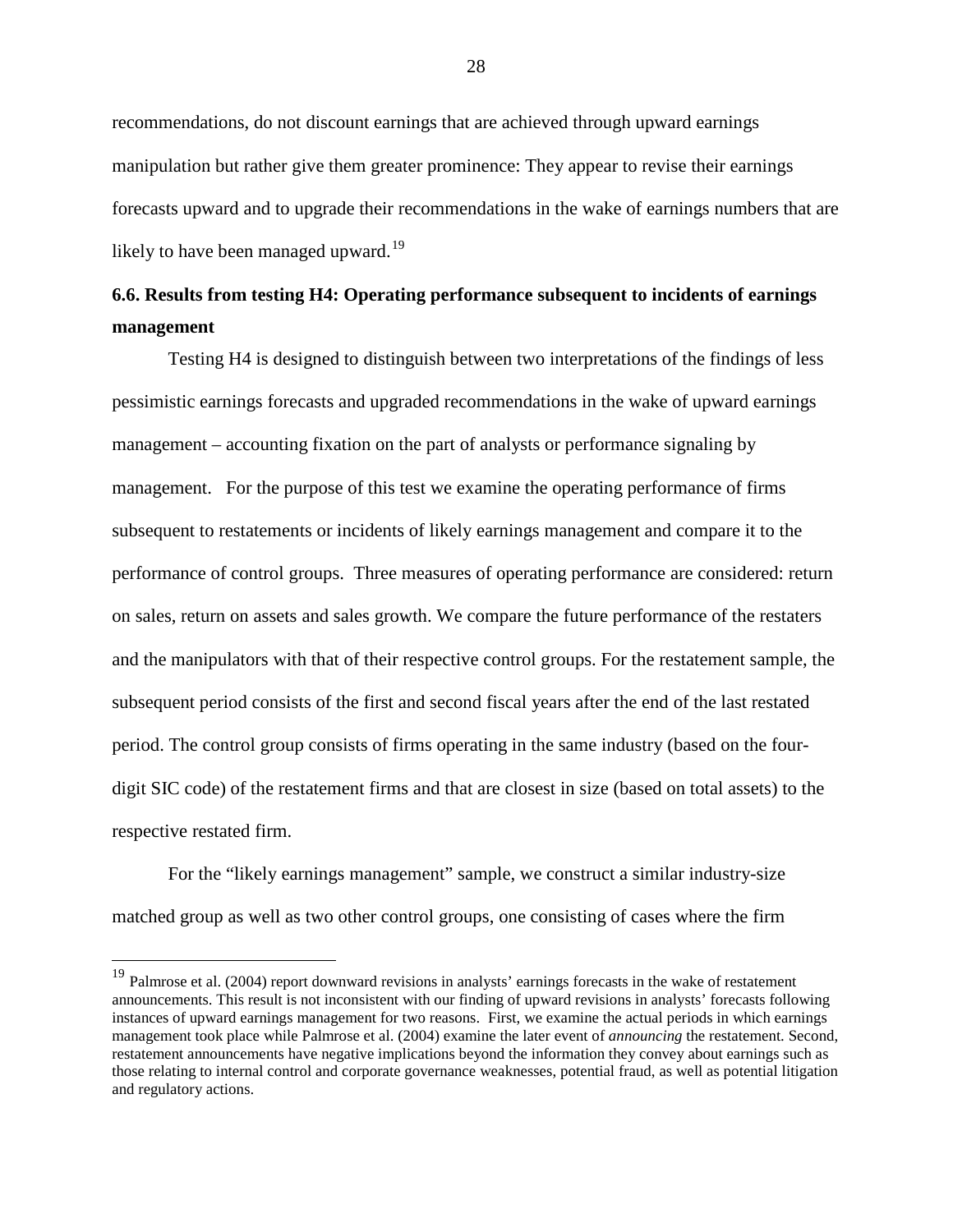operated just above the earnings threshold (the loss or earnings avoiders) and the other of all firm-quarters.

The results reported in Table 11 indicate that both types of firms with likely earnings management, the restaters and the manipulators, exhibit inferior operating performance in subsequent periods than do their comparison groups. Panel A contains the results for the restatement sample. Over the first full fiscal year following the sequence of restated periods, the restaters report a median return on sales, return on assets and sales growth of 0.029, 0.013 and 0.038 as compared with 0.038, 0.030 and 0.049, respectively, for the control group. The difference between the groups in the median return on sales and return on assets as well as in the mean of all three performance measures is significant at the 1% or 5% significance levels. The same inferior performance relative to the control group is exhibited in the second year after the restatement period.

As shown in Panel B of Table 11, similar results are obtained for the likely earnings management sample. Over the a one-year (four-quarter) period following the quarter with likely earnings management, the manipulator sample has a median return on sales, return on assets and sales growth of 0.060, 0.057 and 0.106, respectively. The respective comparative performance measures for the control sample consisting of industry-matched firms are 0.078, 0.064 and 0.135 and for firms that just met an earnings threshold (the avoiders) the measures are 0.076, 0.057 and 0.131, respectively. The discrepancy in profitability is generally significant at the conventional level. The results are similar when we analyze separately loss manipulators and earnings decline manipulators. As the results indicate, the inferior performance of manipulators continues in the second year after the earnings management quarter. The differences in operating performance dissipate however in the third and fourth year (not tabulated).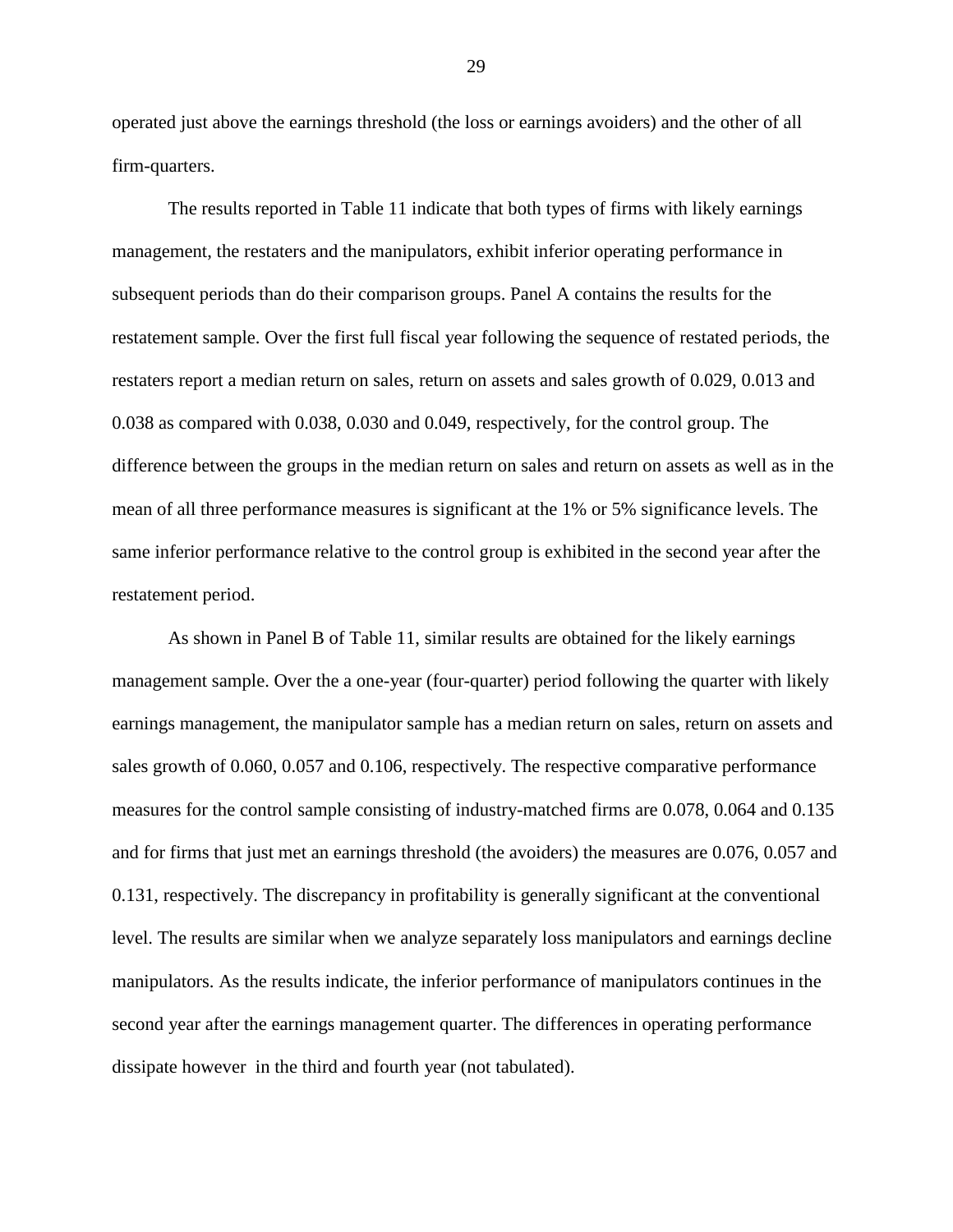These findings are inconsistent with H4 and suggest that, at least in the cases investigated in this study earnings management does not appear to be used as a vehicle to signal future performance. They are further consistent with the notion that the earnings management component is less persistent than the other components of earnings.  $20$ 

### **7. Some Caveats**

Two important caveats of this paper should be emphasized. First, the identification of earnings management cases is based on alternately, firms that restated earnings and firms that used unexpected positive accruals to meet earnings thresholds. While we believe that our identification of earnings management cases, particularly the one based on restatements, is powerful, it is obviously not perfect. Identification errors would tend to make the testing of H1 less reliable. However, a poor identification of earnings management cases works against rejecting H2 and H3, both of which are resoundingly rejected by the empirical results.

The second caveat relates to our ability to infer from analysts' forecasting and recommendation behavior in periods following earnings management on their capability to detect earnings management when it exists. Such inferences depend heavily on whether or not the managed earnings component is transitory, or at least more transitory than the unmanaged component of earnings. We do not provide direct evidence on this issue even though the evidence from testing H4 regarding future performance of manipulators suggests a lower degree of persistence of the managed earnings component.

<span id="page-31-0"></span> $20$  The results of an inferior performance in periods subsequent to earnings management are also consistent with the finding of Keung et al. (2010) that small earnings surprises (presumably a result of earnings management) are negatively correlated with future earnings surprises.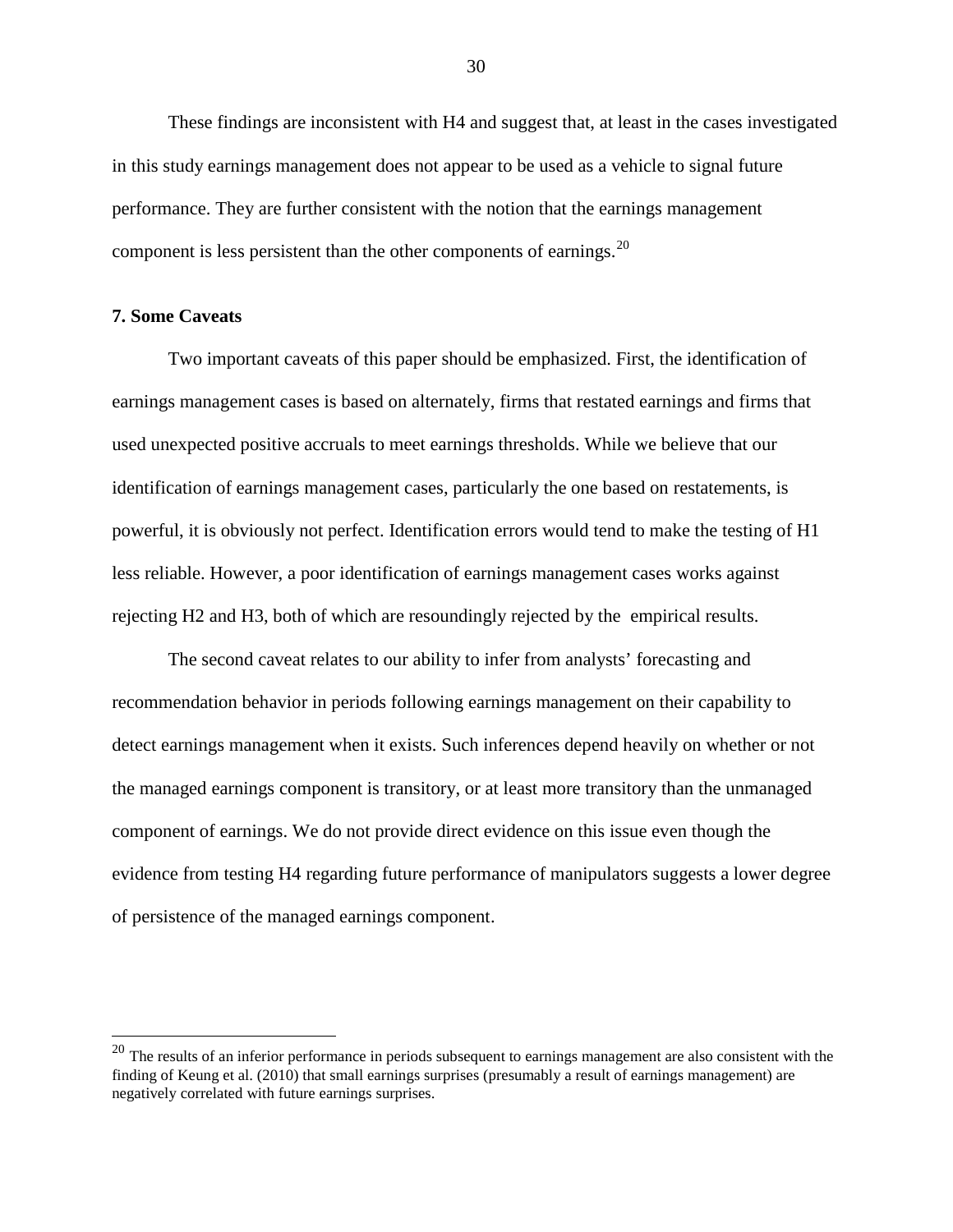### **8. Concluding Remarks**

We examine whether analysts behave as if they anticipate earnings management and incorporate the managed amount in their forecasts. We then test the effect of earnings management on future forecasts and recommendations. We use two samples of likely earnings management cases where the existence of earnings management is assumed from earnings restatements or through accrual behavior around earnings thresholds. The results are consistent with analysts anticipating earnings management and including the managed earnings component in their forecasts. The results further indicate that analysts react positively to instances of upward earnings management by issuing more optimistic earnings forecasts and more positive recommendations. Firms' performance subsequent to instances of upward earning management, however, does not support such optimism.

The findings of this paper add to the evidence on the forecasting behavior of analysts. In line with previous research, we find that analysts fail to detect earnings management and to properly consider the managed component in their forecasts and recommendations. The results are also consistent with analysts being able to detect earnings management, yet expect upward earnings management to persist and affect the reported income during the horizon period for their forecasts and recommendations. An interesting extension of this study that may shed further light on these results is the evaluation of the quality of analysts' recommendations made in the wake of upward earnings management periods.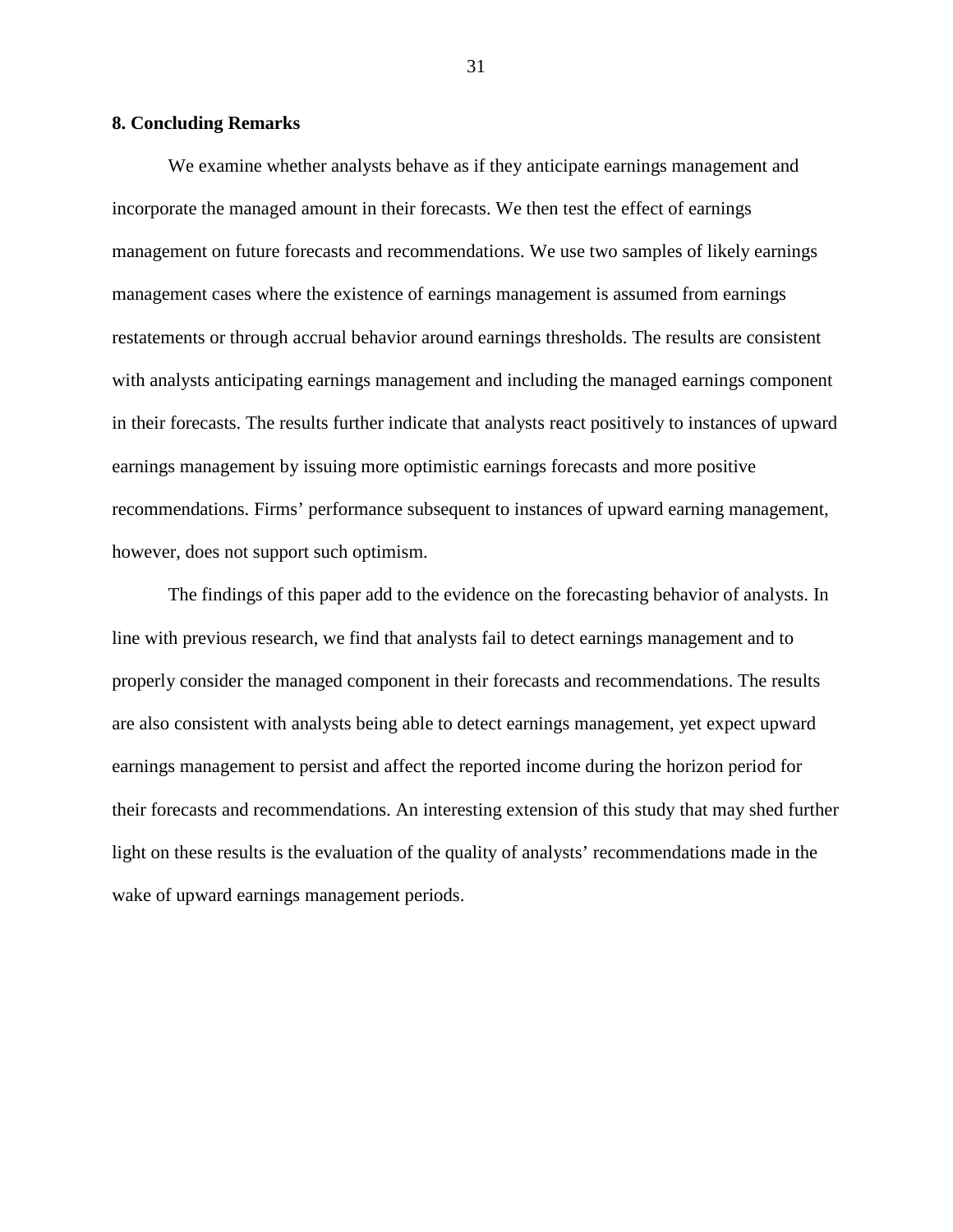### **References**

Abarbanell, J. and R. Lehavy, 2003a, "Can Stock Recommendations Predict Earnings Management and Analysts' Earnings Forecast Errors?" Journal of Accounting Research, v. 41 (1), pp. 1-31.

\_\_\_\_\_\_\_\_\_\_\_\_\_\_ and R. Lehavy, 2003b, "Biased Forecasts or Biased Earnings? The Role of Reported Earnings in Explaining Apparent Bias and Over/Underreaction in Analysts' Earnings Forecasts," Journal of Accounting and Economics, v. 36 (1-3), pp. 105-146.

Bannister, J. and H. Newman, 1998, "Do Financial Analysts Decompose Past Earnings When Making Future Earnings Forecasts?" Managerial Finance, v. 24 (6), pp. 10-25.

Barth, M. and A. Hutton, 2004, "Analyst Earnings Forecast Revisions and the Pricing of Accruals," Review of Accounting Studies, v. 91, pp. 59-96.

Barton J. and P.J. Simko, 2002, "The Balance Sheet as an Earnings Management Constraint," The Accounting Review, v. 77, pp. 1-25.

Beaver, W., McNichols, M. and K. Nelson, 2007, "An Alternative Interpretation of the Discontinuity in the Earnings Distribution," Review of Accounting Studies, v. 12(4), pp. 525- 556..

Beneish, M. D. 1999. "The Detection of Earnings Manipulation," Financial Analysts Journal 55 (5), pp. 24-36.

Block, K., 1999, "A Study of Financial Analysts: Practice and Theory," Financial Analysts Journal, v. 55(4), pp. 86-95.

Bradshaw M.T., 2004, "How Do Analysts Use their Earnings Forecasts in Generating Stock Recommendations?" The Accounting Review, v. 79, pp. 25-50.

\_\_\_\_\_\_\_\_\_\_\_\_., Richardson, S. and R. Sloan, 2001, "Do Analysts and Auditors Use Information in Accruals?" Journal of Accounting Research, v. 39 (1), pp. 45-74.

Brown L.D., 2001, "A Temporal Analysis of Earnings Surprises: Profits versus Losses," Journal of Accounting Research*,* Autumn, v. 32 (2), pp. 221 – 242.

\_\_\_\_\_\_\_\_\_ and M. L. Caylor. 2005. "A Temporal Analysis of Quarterly Earnings Thresholds: Propensities and Valuation Consequences," The Accounting Review v. 80 (2), pp. 423-440.

Burgstahler D. and I. Dichev, 1997, "Earning Management to Avoid Earnings Decreases and Losses," Journal of Accounting and Economics, v. 24, pp. 99-126.

\_\_\_\_\_\_\_\_\_\_\_. and M. Eames, 2003, "Earnings Management to Avoid Losses and Earnings Decreases: Are Analysts Fooled?**"** Contemporary Accounting Research*,* Summer, pp. 253–294.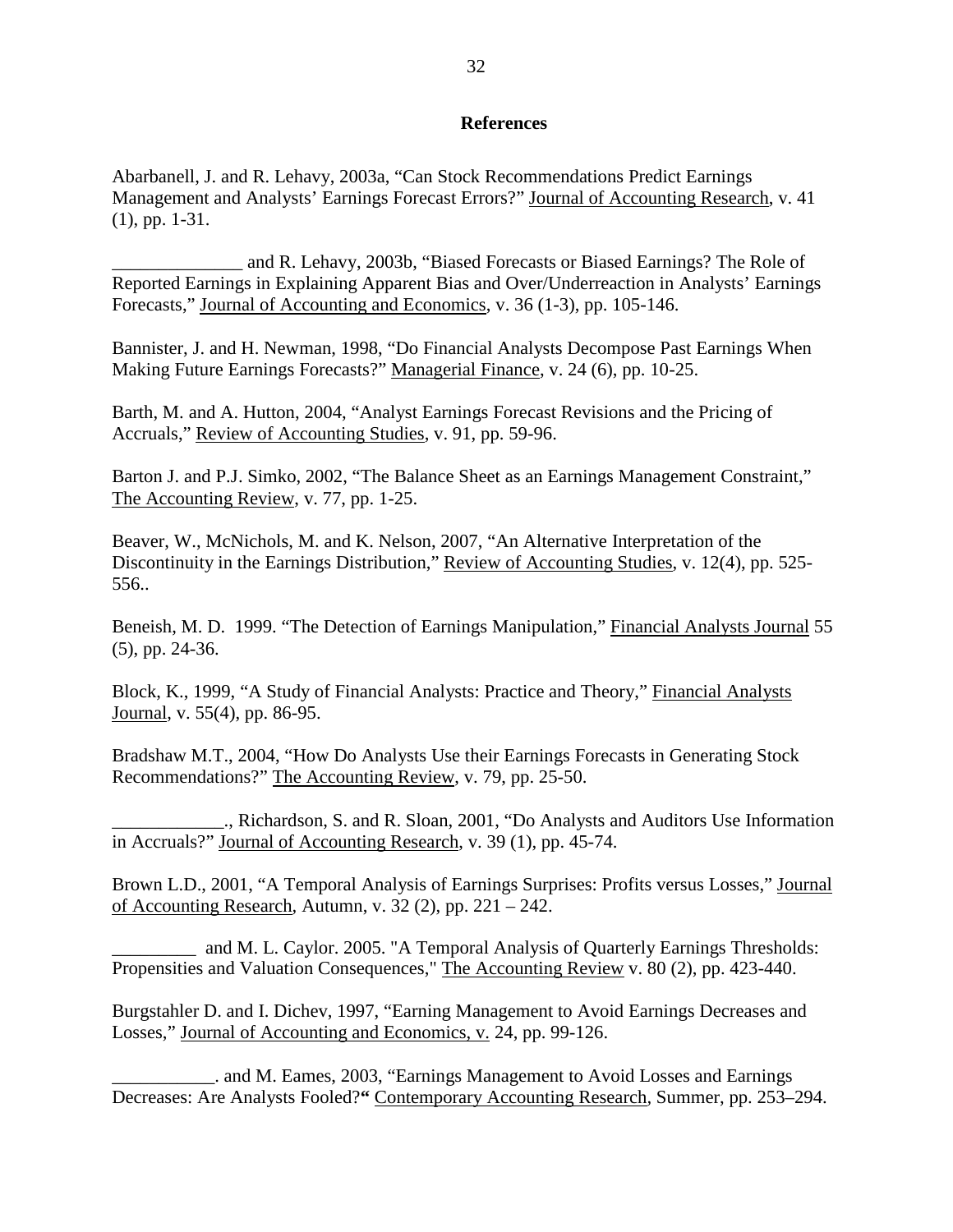Chaney, P.K., Hogan, C.E. and D.C. Jeter, 1999, "The Effect of Reporting Restructuring Charges on Analysts' Forecast Revisions and Errors," Journal of Accounting and Economics, v. 70, pp. 261-284.

Collins D. and P. Hribar, 2000. "Earnings-based and Accrual-based Market Anomalies: One Effect or Two?" Journal of Accounting and Economics, v. 29, pp. 101-123.

Dechow, P. M., W. Ge, C.R.. Larson, and R. Sloan, 2010, "Predicting Material Accounting Mistatements." Forthcoming, Contemporary Accounting Research.

 $\Box$ , R. Sloan, and A. Sweeney, 1995, "Detecting Earnings Management," The Accounting Review, v.70 (2), pp. 193-226.

\_\_\_\_\_\_\_\_\_\_\_ , S.A. Richardson, and A.I. Tuna, 2003, "Why are Earnings Kinky? An Examination of the Earnings Management Explanation,**"** Review of Accounting Studies**, v**. 8, pp. 355-384, June-September.

Desai H., S. Krishnamurthy, and K. Venkataraman, 2006, "Do Short Sellers Target Firms with Poor Earnings Quality? Evidence from Earnings Restatements," Review of Accounting Studies, v. 11, pp. 71-90.

Durtschi, C. and P. Easton, 2005, "Earnings Management? The Shapes of the Frequency Distributions of Earnings Metrics are not Evidence Ipso Facto," Journal of Accounting Research, v. 43, pp. 557-592.

Ettredge, M., Shane, P. and D. Smith, 1995, "Overstated Quarterly Earnings and Financial Analysts' Earnings Forecast Revisions," Decision Sciences, November/December 1995, pp. 781- 801.

Givoly, D., C. Hayn, and R. Lehavy, 2009, "The Quality of Analysts' Cash Flow Forecasts," The Accounting Review, Vol. 84 (6), pp.1877-1912.

Griffin P.A., 2003, **"**A League of Their Own? Financial Analysts' Responses to Restatements and Corrective Disclosures," Journal of Accounting, Auditing and Finance, v. 18, pp. 479-518.

Hanna, D. and S. Orpurt, 2006, "Analysts' Earnings Forecasts and the Recognition of Nonrecurring Charges," Working Paper, Southern Methodist University.

Hayn, C., 1995, "The Information Content of Losses," Journal of Accounting and Economics, v. 20, pp. 125-153.

Hong, H. and J. Kubik, 2003, "Analyzing the Analysts: Career Concerns and Biased Earnings Forecasts," Journal of Finance, v. 58 (1), pp. 313-351.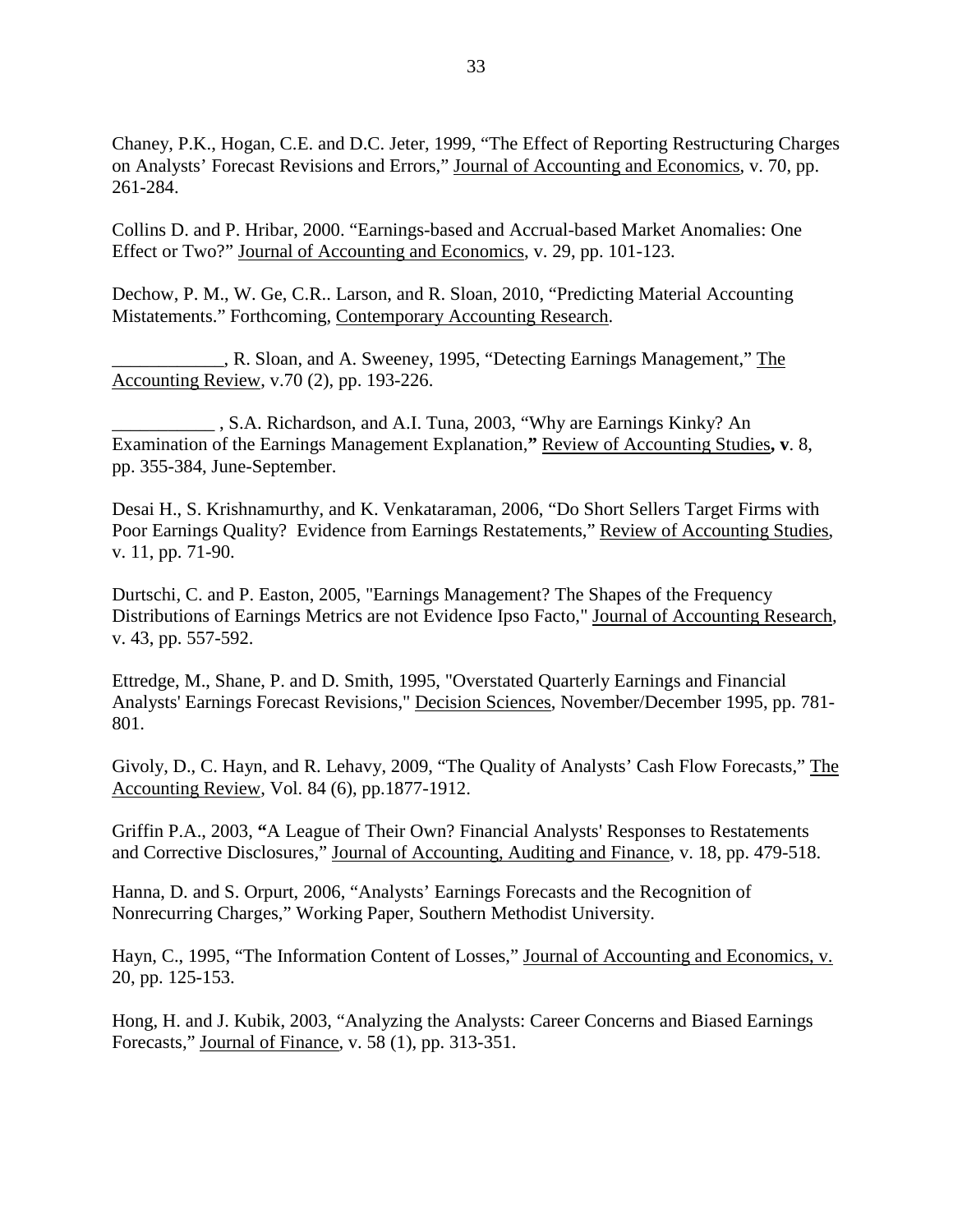Jacob, J. and B. Jorgensen, 2007, "Earnings Management and Accounting Income Aggregation," Journal of Accounting and Economics, v. 43(2-3), 369-390.

Jones, J., 1991, "Earnings Management During Import Relief Investigations, Journal of Accounting Research," v. 29 (2), pp. 193-228.

Jones, K.L. G.V. Krishnan, and K.D. Melendrez, 2008, "Do Models of Discretionary Accruals Detect Actual Cases of Fraudulent and Restated Earnings? An Empirical Evaluation," Contemporary Accounting Research, v. 25.2

Louis, H., 2004, "Earnings Management and the Market Performance of Acquiring Firms," Journal of Financial Economics, v. 74, pp. 121-148.

Keung, Edmund C., Lin, Zhi-Xing and Shih, Michael S. H., 2010. "Does the Stock Market See a Zero or Small Positive Earnings Surprise as a Red Flag? Forthcoming. Journal of Accounting Research,

Liu, X., 2005, "Analysts' Response to Earnings Management", Working Paper, University of Texas at Dallas.

Mikhail M., Walther, B. and R. Willis, 1999, "Conflict of Interest and the Credibility of Underwriter Analyst Recommendations," Review of Financial Studies, v. 12(4), pp. 653-686.

Palmrose, Z., V.J. Richardson V, and S. Sholz, 2004, "Determinants of market reactions to restatement announcements," Journal of Accounting and Economics, v. 37, pp. 59-89.

Picconi, M., 2006, "The Perils of Pensions: Does Pension Accounting Lead Investors and Analysts Astray?" The Accounting Review, v. 81(4), pp. 925-955.

Ramnath, S., 2002, "Investor and Analyst Reactions to Earnings Announcements of Related Firms: An Empirical Analysis," Journal of Accounting Research, v. 40, pp. 1351-1376.

Shane T.B. and T. Stock, 2006, "Security Analysts and Stock Market Efficiency in Anticipating Tax-Motivated Income Shifting," The Accounting Review, v. 81(1), pp. 227-250.

Stickel, S., 1992, "Reputation and Performance among Security Analysts," Journal of Finance, v. 47 (5), pp. 1811-1836.

Teoh, S. and T. Wong, 2002, "Why New Issues and High-Accrual Firms Underperform: The Role of Analysts' Credulity," Review of Financial Studies, v. 15, pp. 869-900.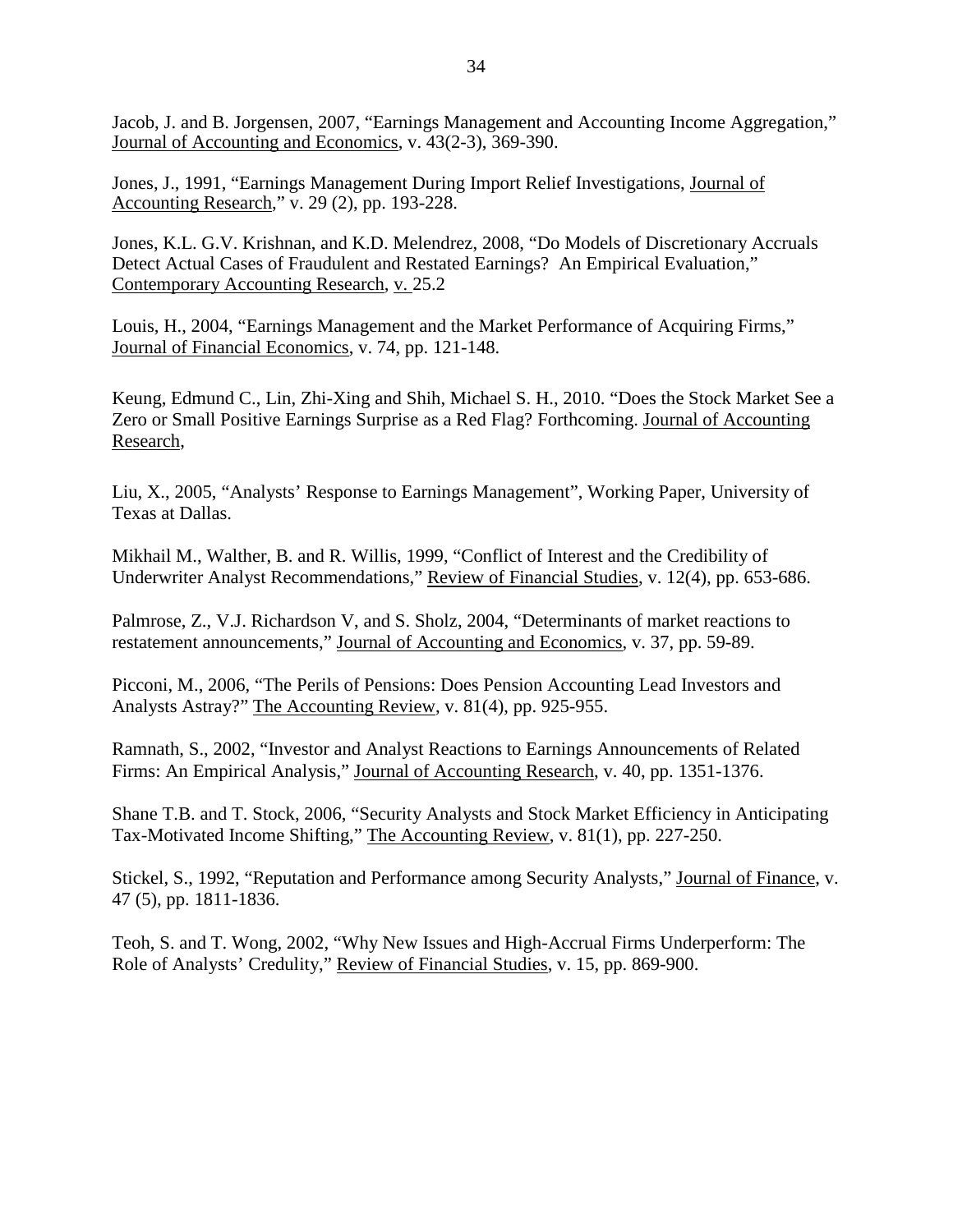### **Appendix Association between Forecast Errors and the Managed Earnings Component**

Denote the sum of the "true" unmanaged components in reported earnings as  $E<sup>T</sup>$ , the managed component as  $E^M$ , and the earnings forecast as F, which can be either the forecast of the "true" unmanaged earnings, denoted as  $F<sup>T</sup>$ , or the forecast of the reported (managed) earnings, denoted as  $F<sup>R</sup>$ . The forecast error defined with respect to the reported (i.e., managed) earnings number as  $FE<sup>R</sup>$  and the forecast error defined with respect to the true (i.e., unmanaged) earnings as  $FE<sup>T</sup>$ .

Under the null of H1:

 $F<sup>T</sup> = E<sup>T</sup> + \varepsilon_1$ , where  $\varepsilon_1$  is an independent random error with an expected value of zero, and  $\text{FE}^{\text{R}} = (\text{E}^{\text{T}} + \text{E}^{\text{M}}) - (\text{E}^{\text{T}} + \epsilon_1) = \text{E}^{\text{M}} - \epsilon_1.$ 

The correlation between the managed earnings component,  $E^M$ , and the forecast error,  $FE^R$ , under the null is expected thus to be 1 (assuming that  $\varepsilon_1$  is uncorrelated with  $E^M$ ).

In contrast, under the alternative of H1:

 $F^{R} = (E^{T} + E^{M}) + \varepsilon_{2}$ , where  $\varepsilon_{2}$  is an independent random error with an expected value of zero, and

 $FE^{R} = (E^{T} + E^{M}) - [(E^{T} + E^{M}) + \varepsilon_{2}] = -\varepsilon_{2}.$ 

The correlation between the managed earnings component and the forecast error  $FE<sup>R</sup>$  under the alternative is expected to be 0 (assuming that  $\varepsilon_2$  is uncorrelated with  $E^M$ ).

If analysts include the managed earnings only partially so that  $F^P = E^T + \alpha E^M + \epsilon_3$  then:  $\overline{F}E^{P} = (E^{T} + E^{M}) - [(E^{T} + \alpha E^{M}) + \varepsilon_{3} = (1 - \alpha) E^{M} - \varepsilon_{3}].$ 

The correlation between the managed earnings component and the forecast error FE<sup>P</sup> in this case is expected to be  $(1-\alpha)$ .

**If the forecast error is defined with respect to the "true" (unmanaged) earnings number** then under the null:

 $FE^{T} = E^{T} - (E^{T} + \varepsilon_{1}) = -\varepsilon_{1}$ .

The correlation between the managed earnings component,  $E^M$ , and the forecast error,  $FE^T$ , under the null is expected thus to be zero (assuming that  $\varepsilon_1$  is uncorrelated with  $E^M$ ).

Under the alternative:

 $F^{R} = (E^{T} + E^{M}) + \varepsilon_{2}$ , where  $\varepsilon_{2}$  is a random error with an expected value of zero, and  $FE^{T} = E^{T} - [(E^{T} + E^{M}) + \varepsilon_{2}] = - E^{M} - \varepsilon_{2}.$ 

The correlation between the managed earnings component and the forecast error  $FE<sup>T</sup>$  under the alternative is expected to be -1.0 (assuming that  $\varepsilon_2$  is uncorrelated with  $E^M$ ).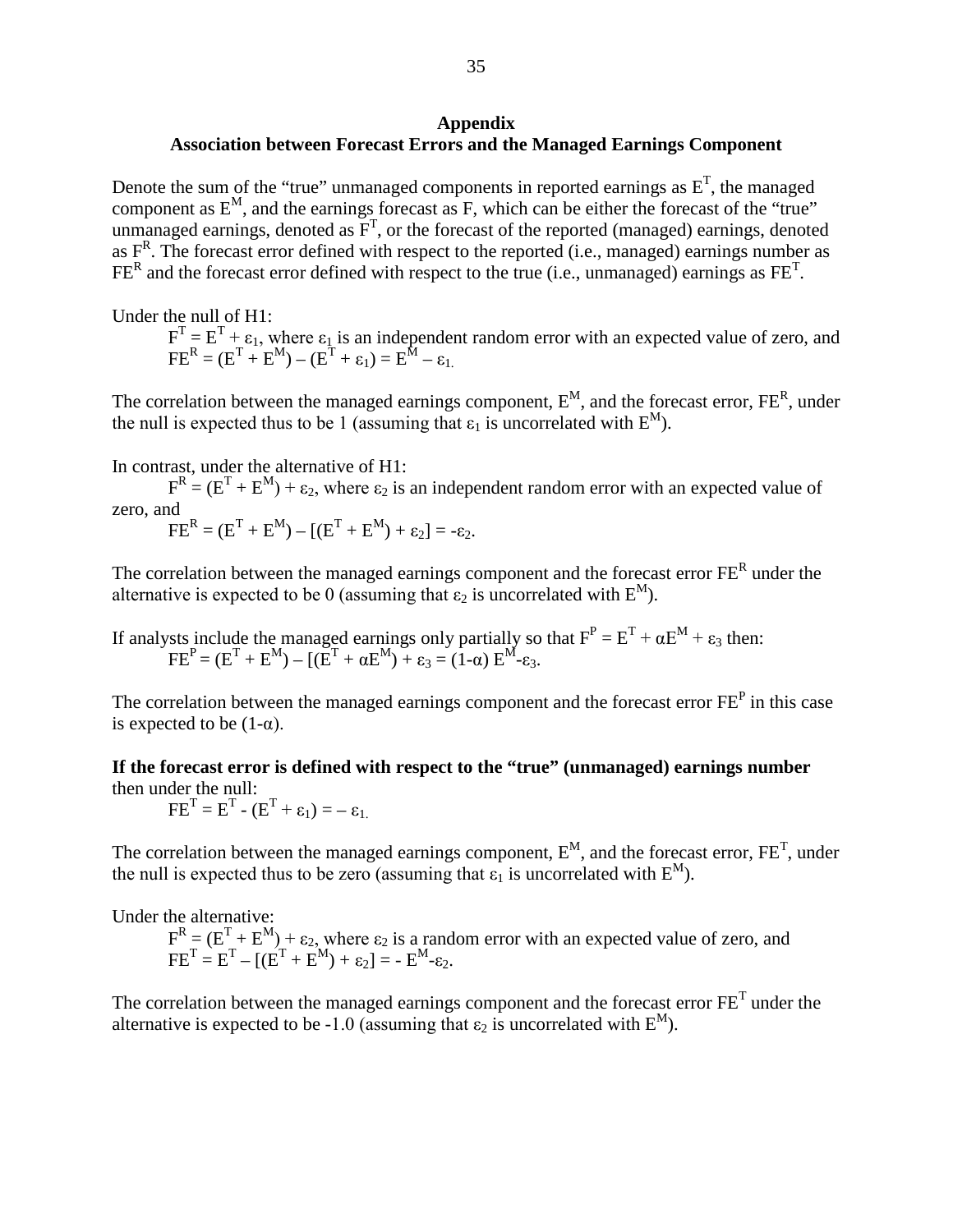## **Appendix (continued) Association between Forecast Errors and the Managed Earnings Component**

If analysts include the managed earnings only partially so that  $F^P = ET + \alpha E^M + \epsilon_3$ , then

 $FE<sup>P</sup> = E<sup>T</sup> - [(E<sup>T</sup> + \alpha E<sup>M</sup>) + \epsilon_3] = -\alpha E<sup>M</sup> - \epsilon_3$  and its correlation with EM is expected to be -  $\alpha$ .

The correlation between the managed earnings component and the forecast error  $FE<sup>P</sup>$  in this case is expected to be -α.

In the above setting, the predicted correlation of the magnitude of the restatement (**which is set equal to**  $-\mathbf{E}^M$ ) is provided in the following table.

|                                                               | Error computed as: |               |  |
|---------------------------------------------------------------|--------------------|---------------|--|
|                                                               | Reported           | True          |  |
|                                                               | (managed)          | (unmanaged)   |  |
|                                                               | Earnings less      | Earnings less |  |
|                                                               | Forecast           | Forecast      |  |
| Null of H1:                                                   | $-1$               |               |  |
| Analysts predict the "true" (unmanaged) earnings              |                    |               |  |
| Alternative to H1:                                            |                    |               |  |
| Analysts predict the reported (managed) earnings              | 0                  |               |  |
| Intermediate Situation:                                       |                    |               |  |
| Analysts include in their forecast a fraction $\alpha$ of the | $\alpha$ -1        | $\alpha$      |  |
| managed earnings component                                    |                    |               |  |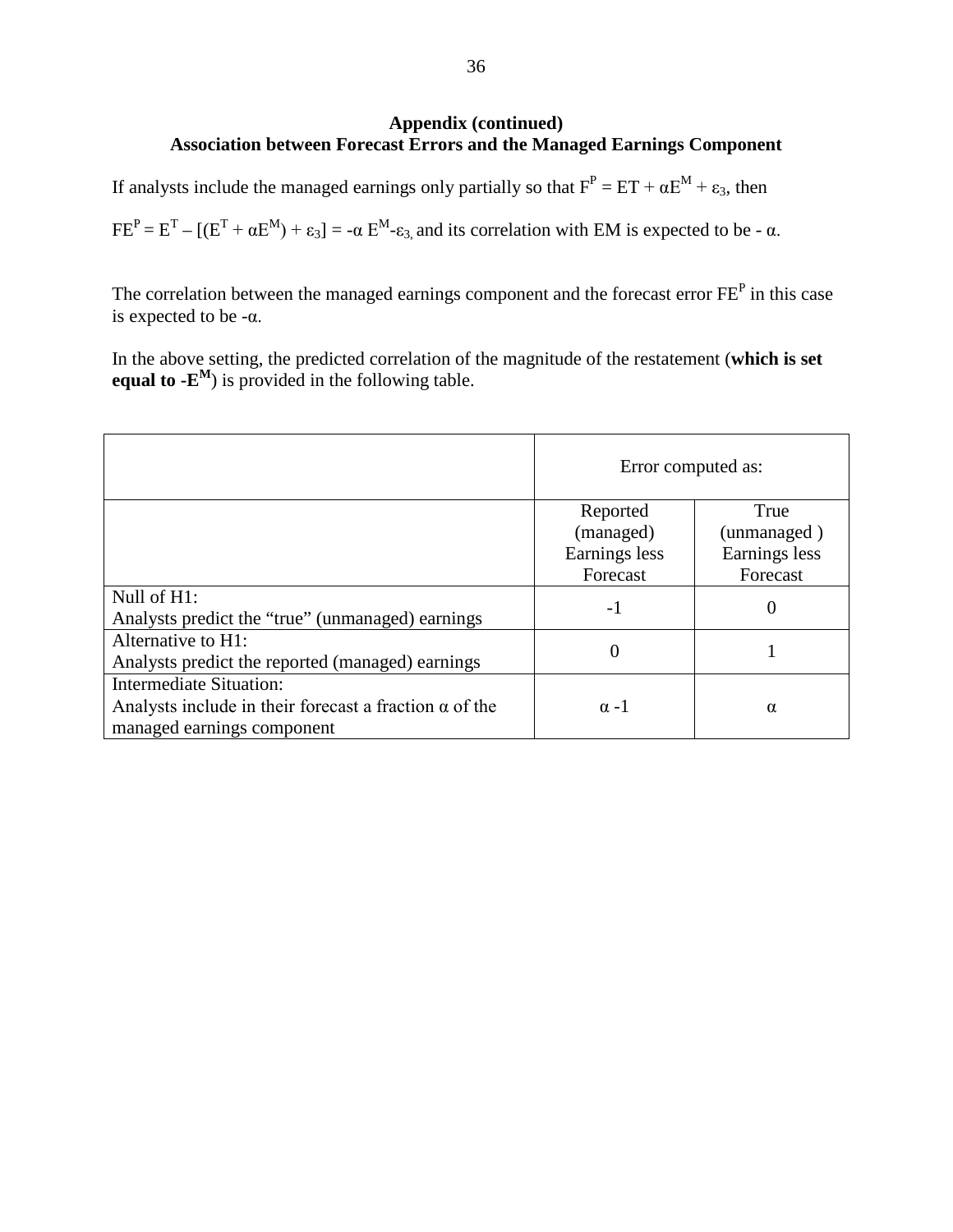## **Figure 1**

## Distribution of Observations in the Standardized Range Between the Restated and Reported Earnings<sup>\*</sup>  $(n = 3,567)$



 $*$  The standardized value of a forecast in the range is equal to the ratio (Forecast – Restated Earnings) / (Actual – Restated Earnings) for cases in which Actual ≥ Forecast ≥Restated Earnings. This ratio is set equal to 0 when Restated Earnings > Forecast and to 1.0 when Forecast >Actual. Only cases with downward restatements are considered. Only cases with downward restatements are considered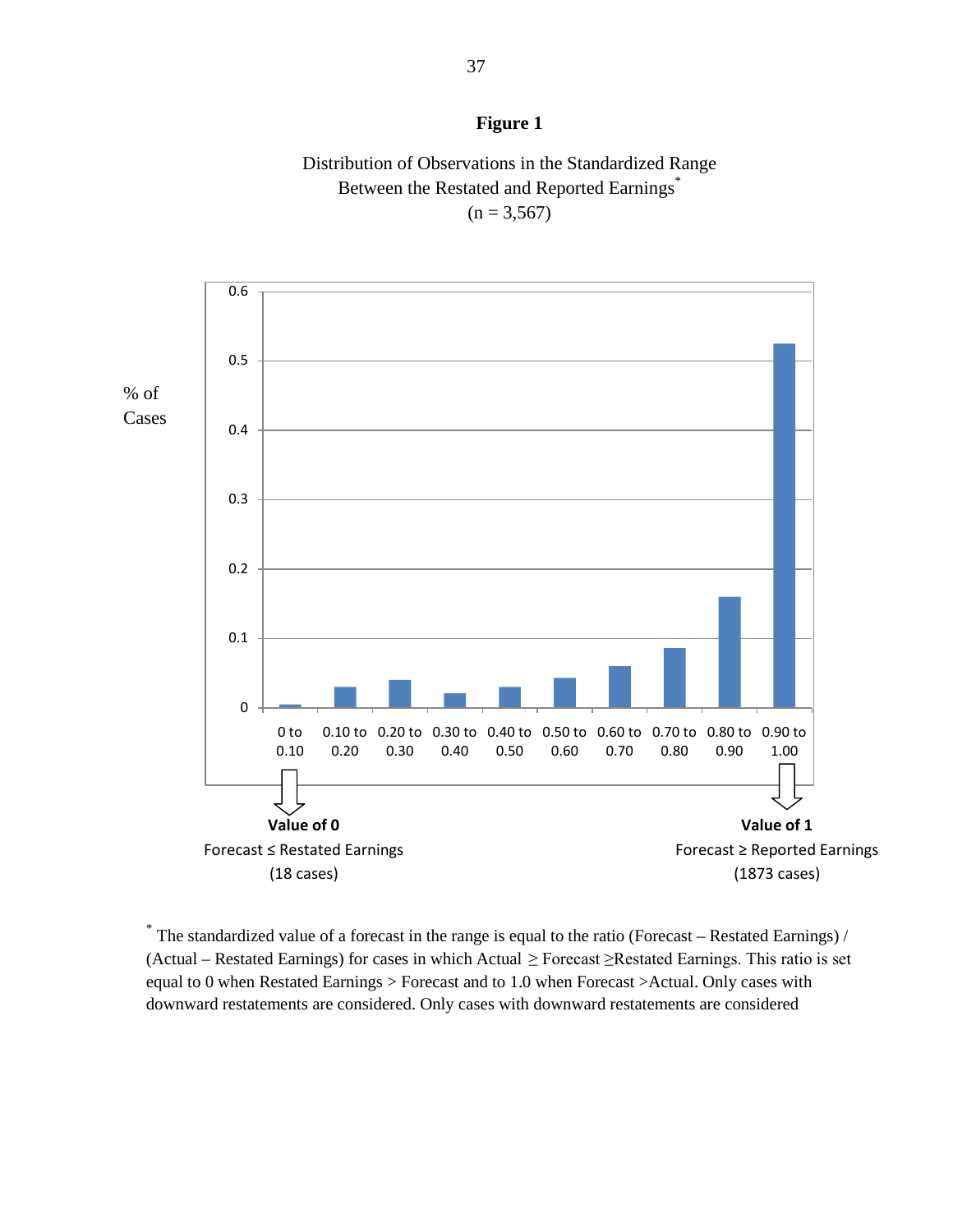## **Table 1 Restatement Sample**

|                                                                       | No. of       | $%$ of       |
|-----------------------------------------------------------------------|--------------|--------------|
|                                                                       | observations | observations |
| Number of firms issuing restated results                              | 583          |              |
| Total number of periods for which earnings were restated <sup>a</sup> | 3,567        |              |
|                                                                       |              |              |
| <b>Quarterly Reports</b>                                              |              |              |
| Total number of quarters for which earnings were restated             | 2,982        |              |
| Number of firms restating quarterly results                           | 544          | 100.0        |
| Average number of restated quarters per firm                          | 3.86         |              |
|                                                                       |              |              |
| No. of firms restating: one quarter                                   | 144          | 26.5         |
| two quarters                                                          | 73           | 13.4         |
| three quarters                                                        | 91           | 16.7         |
| four quarters                                                         | 52           | 9.6          |
| five quarters                                                         | 27           | 5.0          |
| six or more quarters                                                  | 157          | 28.8         |
|                                                                       |              |              |
| <b>Annual Reports</b>                                                 |              |              |
| Total number of years for which earnings were restated                | 405          |              |
| Number of firms restating yearly results                              | 353          | 100.0        |
| Average number of restated years per firm                             | 1.15         |              |
|                                                                       |              |              |
| No. of firms restating:<br>one year                                   | 212          | 60.0         |
| two years                                                             | 92           | 26.1         |
| three or more years                                                   | 49           | 13.9         |

<sup>a</sup> All reporting periods (both quarters and years) for which restated numbers are provided are included. A restatement of quarterly results of prior years' earnings will generally give rise to two restatement periods, the quarter and the corresponding year.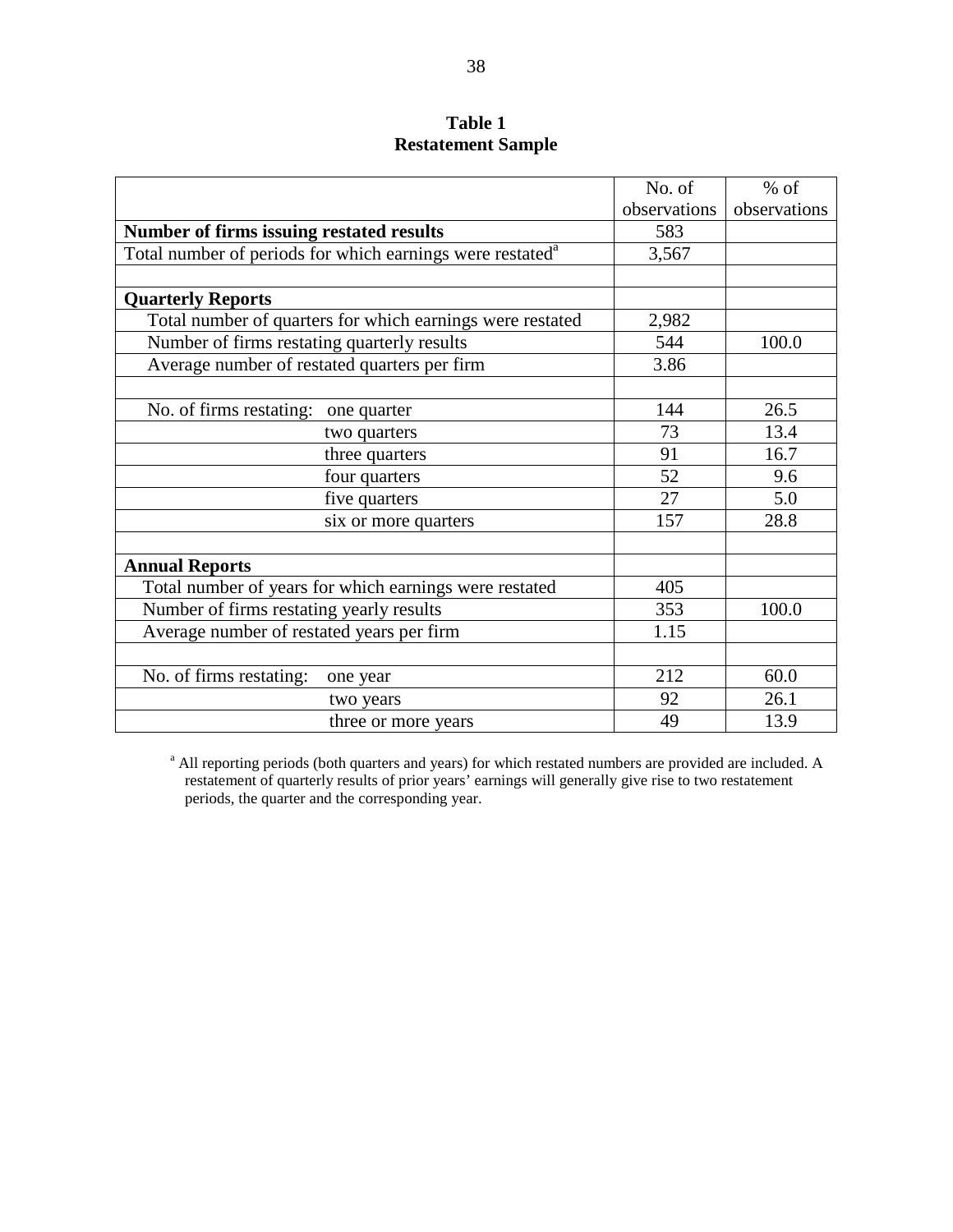## **Table 2 Magnitude of Earnings Restatements**

## **A. Magnitude of Cumulative Restatements**

*(Computed over the sequence of periods affected by a restatement incident)*

|            | All Restatement Incidents: |                |                    |                                           | <b>Downward Restatements</b> | <b>Upward Restatements</b>                |              |
|------------|----------------------------|----------------|--------------------|-------------------------------------------|------------------------------|-------------------------------------------|--------------|
|            |                            | Absolute Value |                    |                                           | $(n = 506)$                  |                                           | $(n = 77)$   |
|            |                            | $(n = 583)$    |                    |                                           |                              |                                           |              |
|            | Value                      | Deflated       | Deflated           | Deflated by                               | Deflated by                  | Deflated                                  | Deflated     |
|            | (in \$000)                 | by             | by market          | absolute                                  | market                       | by                                        | by market    |
|            |                            | absolute       | value <sup>2</sup> | earnings <sup><math>\text{L}</math></sup> | value <sup>2</sup>           | absolute                                  | value $^{2}$ |
|            |                            | earnings $1$   | $(n=522)$          |                                           | $(n=472)$                    | earnings <sup><math>\text{1}</math></sup> | $(n=70)$     |
| Mean       | \$35,420                   | 0.412          | 0.071              | 0.467                                     | 0.080                        | 0.232                                     | 0.018        |
| Std. Dev.  | \$139,276                  | 0.463          | 0.485              | 0.589                                     | 0.492                        | 0.212                                     | 0.023        |
|            |                            |                |                    |                                           |                              |                                           |              |
| Quartile 1 | \$780                      | 0.034          | 0.003              | 0.064                                     | 0.004                        | 0.033                                     | 0.003        |
| Median     | \$4,361                    | 0.265          | 0.012              | 0.301                                     | 0.013                        | 0.115                                     | 0.009        |
| Quartile 3 | \$15,842                   | 0.657          | 0.041              | 0.729                                     | 0.047                        | 0.328                                     | 0.021        |

## **B. Magnitude of Quarterly Restatements**

|            | All Restatement Incidents: |                       |                    |                                           | <b>Downward Restatements</b> | <b>Upward Restatements</b>                |                     |
|------------|----------------------------|-----------------------|--------------------|-------------------------------------------|------------------------------|-------------------------------------------|---------------------|
|            |                            | <b>Absolute Value</b> |                    |                                           | $(n = 2,411)$                |                                           | $(n = 529)$         |
|            |                            | $(n = 2,940)$         |                    |                                           |                              |                                           |                     |
|            | Value                      | Deflated              | Deflated           | Deflated by                               | Deflated by                  | Deflated                                  | Deflated            |
|            | (in \$000)                 | by                    | by market          | absolute                                  | market                       | by                                        | by market           |
|            |                            | absolute              | value <sup>2</sup> | earnings <sup><math>\text{L}</math></sup> | value <sup>2</sup>           | absolute                                  | value $\frac{2}{x}$ |
|            |                            | earnings <sup>1</sup> | $(n=2,764)$        |                                           | $(n=2,291)$                  | earnings <sup><math>\text{ }</math></sup> | $(n=508)$           |
| Mean       | \$10,021                   | 0.607                 | 0.015              | 0.698                                     | 0.021                        | 0.407                                     | 0.011               |
| Std. Dev.  | \$54,589                   | 0.693                 | 0.269              | 0.729                                     | 0.276                        | 0.558                                     | 0.049               |
|            |                            |                       |                    |                                           |                              |                                           |                     |
| Quartile 1 | \$<br>462                  | 0.082                 | 0.003              | 0.102                                     | 0.003                        | 0.062                                     | 0.002               |
| Median     | \$1,568                    | 0.254                 | 0.006              | 0.324                                     | 0.007                        | 0.149                                     | 0.006               |
| Quartile 3 | \$4,673                    | 1.013                 | 0.017              | 1.267                                     | 0.026                        | 0.387                                     | 0.014               |

<sup>1</sup> Absolute earnings is measured as the average between the absolute values of the reported earnings and the restated earnings. 2 Market value is measured at the beginning of the restated period.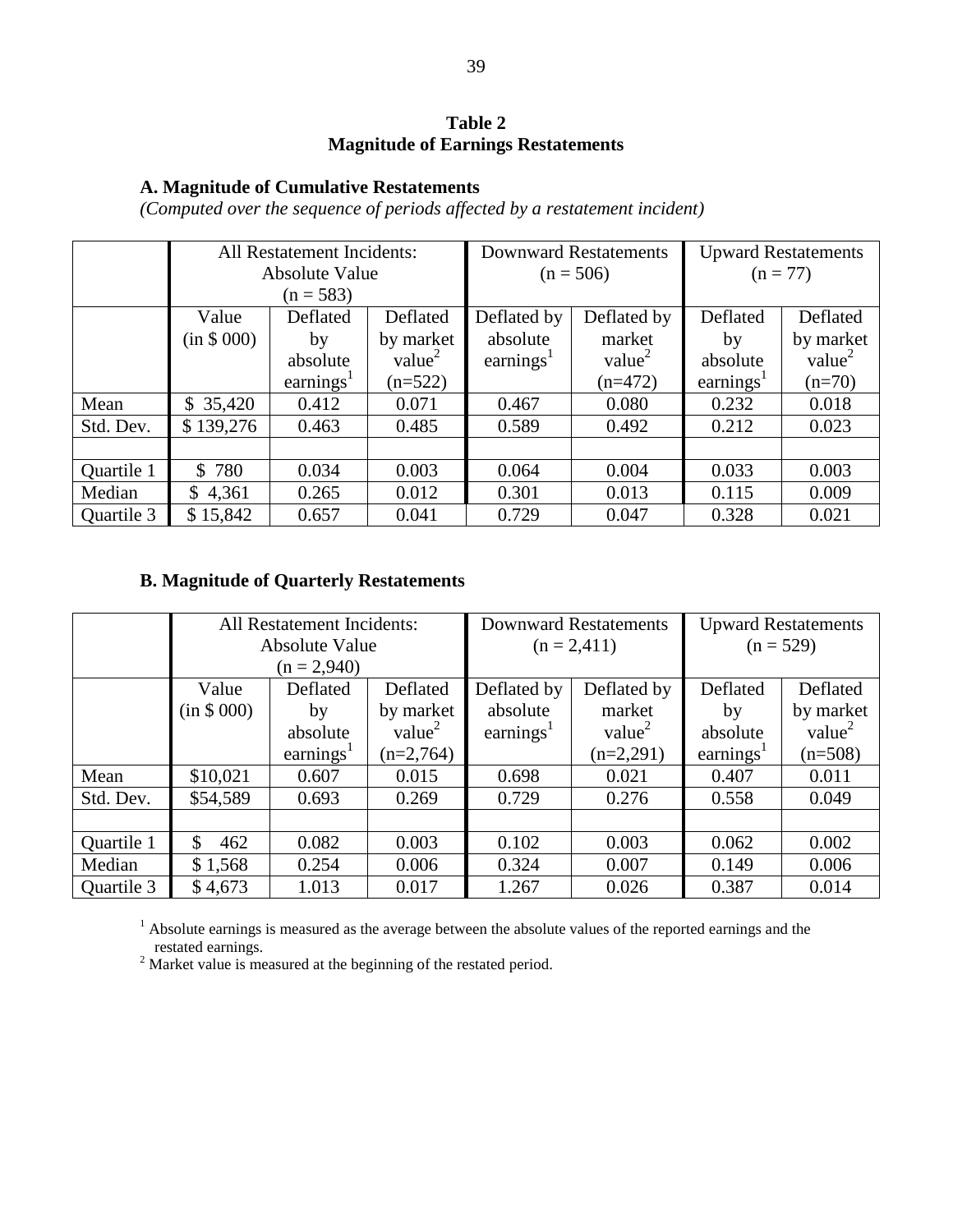|                           |                                         | ETTOTS TOT THE FILST I CLIOU III THE INESTATEMENT SEQUENCE |          |                                                     |  |  |  |
|---------------------------|-----------------------------------------|------------------------------------------------------------|----------|-----------------------------------------------------|--|--|--|
| Period and<br>Correlation | Error and Restated Amounts <sup>2</sup> |                                                            |          |                                                     |  |  |  |
| Coefficients              |                                         | Deflated by<br>Absolute Earnings Per Share <sup>3</sup>    |          | Deflated by<br>Price <sup>4</sup>                   |  |  |  |
|                           | Reported                                | Forecast Error Based on Earnings as:<br>Restated           | Reported | Forecast Error is Based on Earnings as:<br>Restated |  |  |  |
| <b>All Periods</b>        |                                         |                                                            |          |                                                     |  |  |  |
| No. of Obs.               |                                         | 566                                                        | 538      |                                                     |  |  |  |
| Pearson                   | $-0.067$                                | 0.202                                                      | $-0.085$ | 0.234                                               |  |  |  |
|                           | (0.167)                                 | (<0.001)                                                   | (0.194)  | (<0.001)                                            |  |  |  |
| Spearman                  | $-0.051$                                | 0.232                                                      | 0.018    | 0.262                                               |  |  |  |
|                           | (0.228)                                 | (<0.001)                                                   | (0.461)  | (<0.001)                                            |  |  |  |
| <b>Annual Periods</b>     |                                         |                                                            |          |                                                     |  |  |  |
| No. of Obs.               |                                         | 232                                                        |          | 215                                                 |  |  |  |
| Pearson                   | $-0.049$                                | 0.219                                                      | $-0.037$ | 0.318                                               |  |  |  |
|                           | (0.574)                                 | (0.015)                                                    | (0.712)  | (<0.001)                                            |  |  |  |
| Spearman                  | $-0.062$                                | 0.263                                                      | 0.029    | 0.287                                               |  |  |  |
|                           | (0.681)                                 | (<0.001)                                                   | (0.748)  | (<0.001)                                            |  |  |  |
| <b>Quarterly Periods</b>  |                                         |                                                            |          |                                                     |  |  |  |
| No. of Obs.               |                                         | 334                                                        |          | 334                                                 |  |  |  |
| Pearson                   | $-0.009$                                | 0.182                                                      | $-0.043$ | 0.291                                               |  |  |  |
|                           | (0.825)                                 | (0.026)                                                    | (0.645)  | (<0.001)                                            |  |  |  |
| Spearman                  | $-0.018$                                | 0.237                                                      | $-0.035$ | 0.314                                               |  |  |  |
|                           | (0.721)                                 | (<0.001)                                                   | (0.716)  | (<0.001)                                            |  |  |  |

**Table 3 Correlation between the Amount of Restatement and Analysts' Earnings Forecast Errors for the First Period in the Restatement Sequence1**

<sup>1</sup> The first (earliest) restated period in the sequence of periods covered by a restatement is a year for the annual periods and a quarter for the quarterly periods.

annual periods and a quarter for the quarterly periods.<br>
<sup>2</sup> p-values are provided in parentheses<br>
<sup>3</sup> Absolute earnings per share is measured as the average between the absolute values of the reported earnings per share

per share and the restated earnings per-share. 4 Price is measured at the beginning of the restated period.

<sup>5</sup> The forecast error is defined as the reported (or restated) earnings per-share less the last forecast of earnings per-share for the period.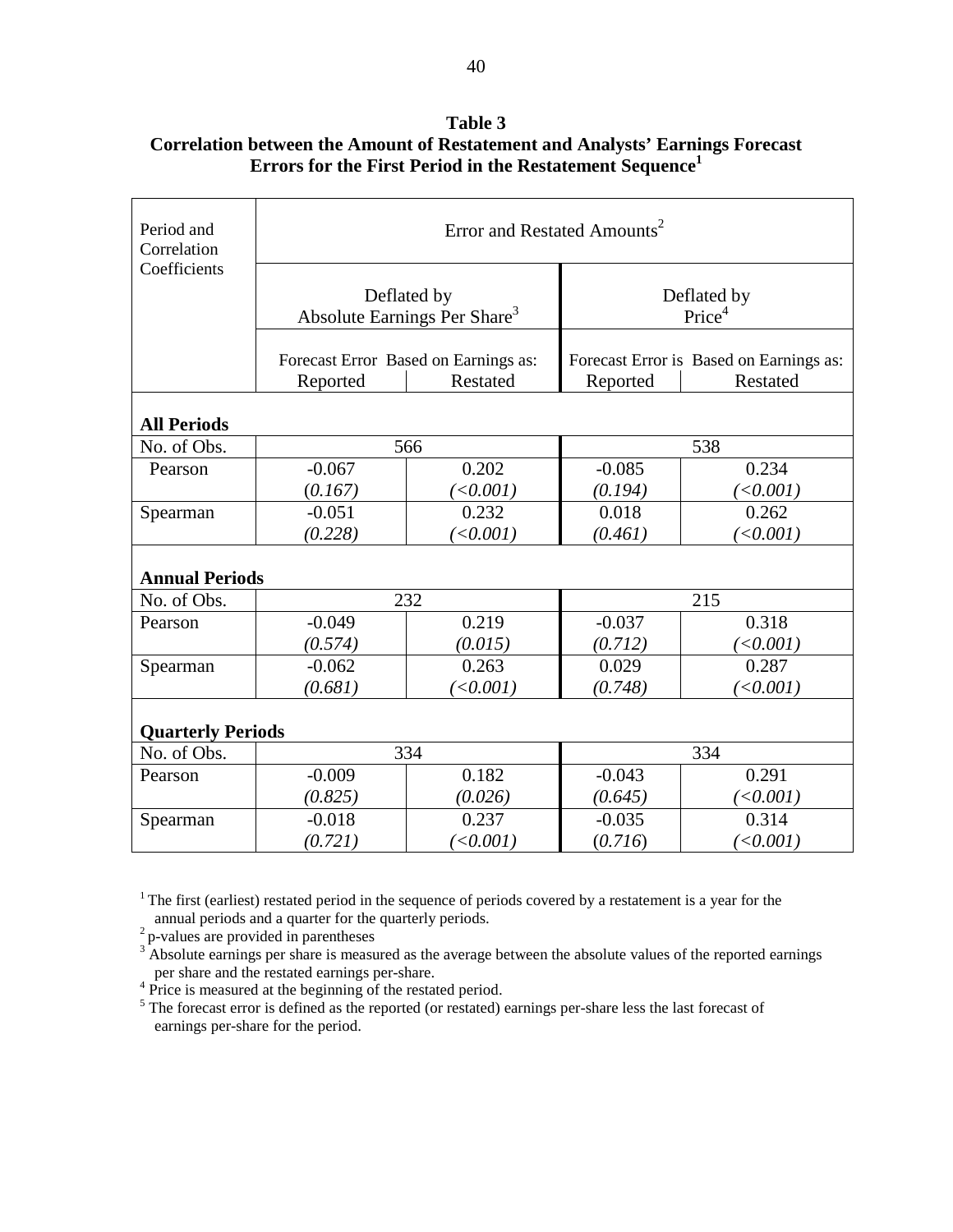## **Table 4 Difference between the Earnings Forecast Error Based on Reported Earnings and That Based on Restated Earnings for the First Period in the Restatement Sequence1,2**

|                | Absolute Error |                                          |          |                                      |     | <b>Absolute Error</b> |                    |                                      |  |
|----------------|----------------|------------------------------------------|----------|--------------------------------------|-----|-----------------------|--------------------|--------------------------------------|--|
|                | Deflated by    |                                          |          |                                      |     | Deflated by           |                    |                                      |  |
|                |                | Absolute Earnings Per Share <sup>3</sup> |          |                                      |     |                       | Price <sup>4</sup> |                                      |  |
|                |                |                                          |          |                                      |     |                       |                    |                                      |  |
|                |                |                                          |          |                                      |     |                       |                    |                                      |  |
|                |                |                                          |          | Forecast Error Based on Earnings as: |     |                       |                    | Forecast Error Based on Earnings as: |  |
|                | $\mathbf n$    | Reported                                 | Restated | Mean                                 | n   | Reported              | Restated           | Mean                                 |  |
|                |                |                                          |          | Difference <sup>a</sup>              |     |                       |                    | Difference <sup>a</sup>              |  |
| <b>All</b>     | 566            | 0.102                                    | 0.151    | $-0.049$                             | 538 | 0.014                 | 0.026              | $-0.012$                             |  |
| <b>Periods</b> |                |                                          |          | $(-4.57)$                            |     |                       |                    | $(-2.94)$                            |  |
|                |                |                                          |          |                                      |     |                       |                    |                                      |  |
| <b>Annual</b>  | 232            | 0.092                                    | 0.136    | $-0.044$                             | 215 | 0.017                 | 0.032              | $-0.015$                             |  |
| <b>Periods</b> |                |                                          |          | $(-3.97)$                            |     |                       |                    | $(-3.57)$                            |  |
|                |                |                                          |          |                                      |     |                       |                    |                                      |  |
| Quarterly      | 334            | 0.116                                    | 0.160    | $-0.048$                             | 323 | 0.010                 | 0.022              | $-0.012$                             |  |
| <b>Periods</b> |                |                                          |          | $(-4.82)$                            |     |                       |                    | $(-2.81)$                            |  |
|                |                |                                          |          |                                      |     |                       |                    |                                      |  |

<sup>a</sup> t-values are provided in parentheses

<sup>1</sup> The forecast error is defined as the absolute value of the difference between reported (or restated) earnings and last analyst forecast made just prior to the announcement of the next period's earnings.

<sup>2</sup> The first (earliest) restated period in the sequence of periods covered by a restatement could is a year for the annual periods and a quarter for the quarterly periods.

<sup>3</sup> The denominator is the average between the absolute values of the reported earnings per share and the restated earnings per share. Deflated values are truncated at  $\pm 1$ .

<sup>4</sup> The denominator is the price at the beginning of the restated period. Deflated values are truncated at <sup>4</sup>  $\pm 0.1\%$ .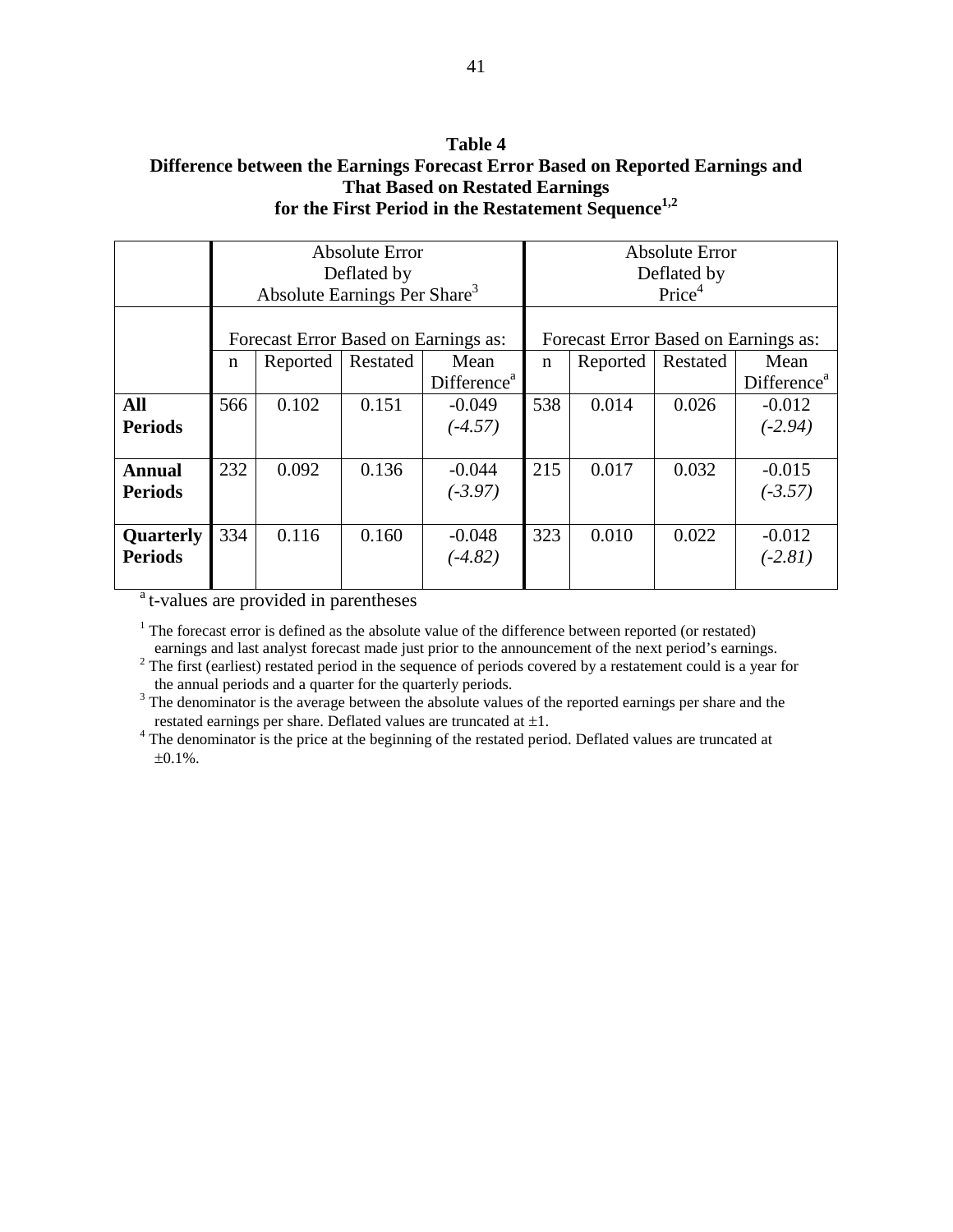| Table 5                                                          |
|------------------------------------------------------------------|
| Correlation between the Managed Earnings Component and           |
| <b>Analysts' Earnings Forecast Errors for the "Manipulators"</b> |

| $(n=1,389)^1$                 |                                                    | Panel A: "Managed Earnings Component" is Defined as Abnormal Accruals |          |                                   |
|-------------------------------|----------------------------------------------------|-----------------------------------------------------------------------|----------|-----------------------------------|
|                               |                                                    | <b>Forecast Error</b>                                                 |          | <b>Forecast Error</b>             |
| Correlation                   |                                                    | (Deflated by                                                          |          | (Deflated by Price <sup>3</sup> ) |
|                               |                                                    | <b>Absolute Earnings Per Share)</b>                                   |          |                                   |
|                               |                                                    | Based on Earnings as:                                                 |          | Based on Earnings as:             |
|                               | Reported                                           | "Unmanaged"                                                           | Reported | "Unmanaged"                       |
| Pearson                       | 0.023                                              | 0.165                                                                 | 0.020    | 0.150                             |
|                               | $(0.871)^2$                                        | (0.010)                                                               | (0.713)  | (<0.0001)                         |
| Spearman                      | 0.031                                              | 0.186                                                                 | 0.024    | 0.201                             |
|                               | (0.610)                                            | (<0.0001)                                                             | (0.657)  | (<0.0001)                         |
| Pearson                       | (1) Loss and Decline Manipulators (1,389)<br>0.047 | 0.281                                                                 | 0.067    | 0.303                             |
|                               | <b>Earnings Exceed the Threshold</b> <sup>4</sup>  |                                                                       |          |                                   |
|                               |                                                    |                                                                       |          |                                   |
|                               |                                                    |                                                                       |          |                                   |
|                               | (0.055)                                            | (<0.0001)                                                             | (0.058)  | (<0.0001)                         |
| Spearman                      | 0.049                                              | 0.336                                                                 | 0.063    | 0.267                             |
|                               | (0.052)                                            | (<0.0001)                                                             | (0.061)  | (<0.0001)                         |
| (2) Loss Manipulators (n=926) |                                                    |                                                                       |          |                                   |
| Pearson                       | 0.069                                              | 0.217                                                                 | 0.045    | 0.241                             |
|                               | (0.094)                                            | (<0.0001)                                                             | (0.154)  | $(<0.0001$ )                      |
|                               |                                                    |                                                                       |          |                                   |
| Spearman                      | 0.083                                              | 0.301                                                                 | 0.051    | 0.256                             |
|                               | (0.078)                                            | (<0.0001)                                                             | (0.172)  | (<0.0001)                         |
|                               | (3) Decline Manipulators (n=463)                   |                                                                       |          |                                   |
| Pearson                       | 0.078                                              | 0.327                                                                 | 0.104    | 0.352                             |
|                               | (0.114)                                            | (<0.0001)                                                             | (0.046)  | (<0.0001)                         |
| Spearman                      | 0.069                                              | 0.314                                                                 | 0.115    | 0.314                             |
|                               | (0.125)                                            |                                                                       |          |                                   |

 $<sup>1</sup>$ Abnormal accruals are derived from the modified Jones model as explained in section 4.3.</sup>

 $\overline{1}$ 

 $2<sup>2</sup>$  p-values are given in parentheses<br> $3<sup>3</sup>$  Price is measured at the beginning of the period.

<sup>4</sup> The managed earnings component for Loss Manipulators is equal to actual earnings minus the amount by which earnings exceed zero. The managed earnings component for the Earnings Decline Manipulators is equal to the EPS for the same quarter in the previous.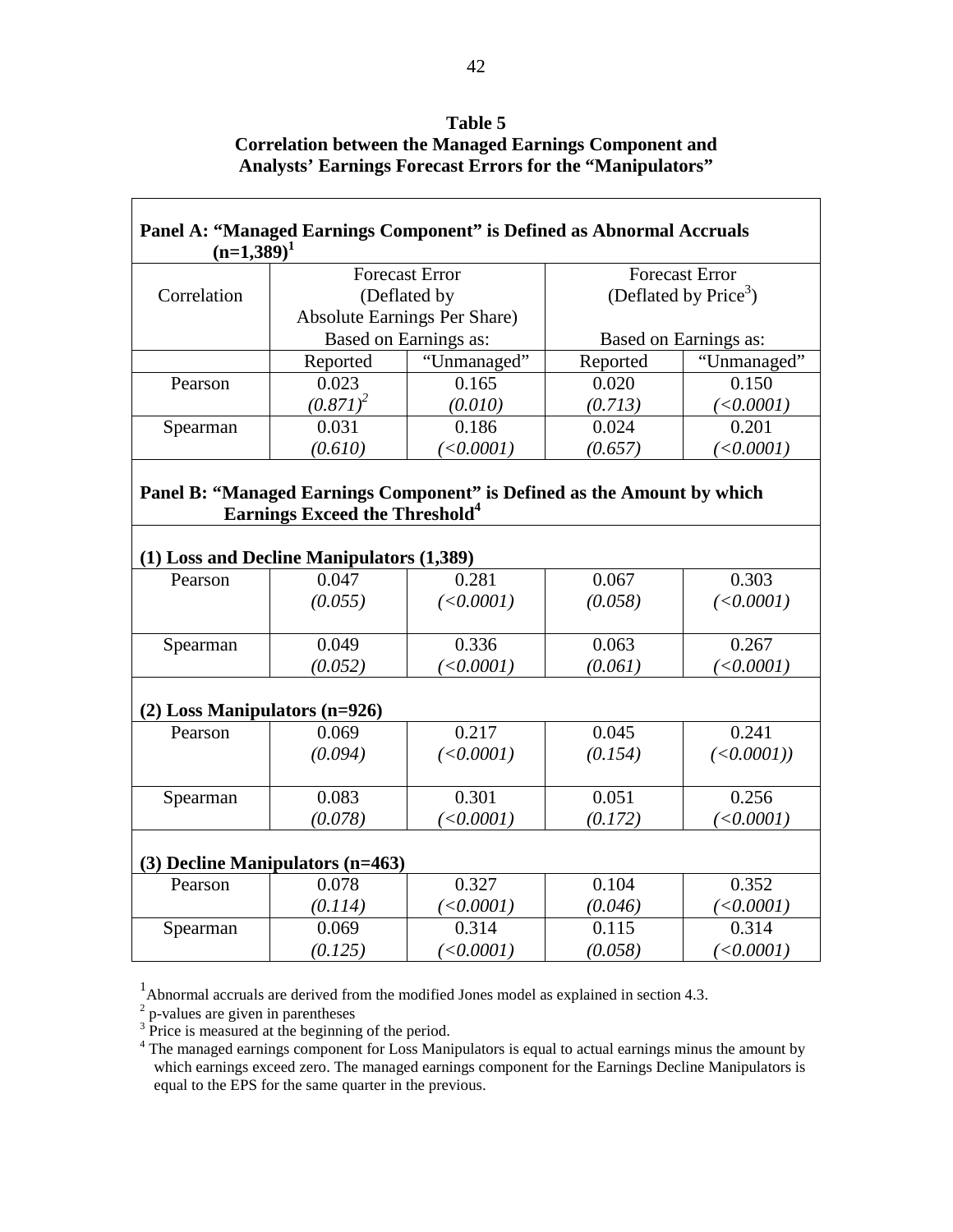### **Table 6**

## **Difference between the Earnings Forecast Error Based on the Reported (Managed) Earnings and the Unmanaged Earnings1,2 for the "Managed Earnings" Sample**

|                | Group <sup>a</sup>                   | No.<br>of |                       | <b>Absolute Forecast Error</b><br>Deflated by Absolute Earnings<br>Per Share <sup>3</sup> |                    |                       | <b>Absolute Forecast Error</b><br>Deflated by Price <sup>4</sup> |                    |  |
|----------------|--------------------------------------|-----------|-----------------------|-------------------------------------------------------------------------------------------|--------------------|-----------------------|------------------------------------------------------------------|--------------------|--|
|                |                                      | Obs.      | Reported<br>(Managed) | Unmanaged                                                                                 | Mean<br>Difference | Reported<br>(Managed) | Unmanaged                                                        | Mean<br>Difference |  |
| 1              | <b>Full Sample</b>                   | 65,164    | 0.081                 | 0.093                                                                                     | $-0.012$           | 0.017                 | 0.026                                                            | $-0.009$           |  |
|                |                                      |           |                       |                                                                                           |                    |                       |                                                                  |                    |  |
| $\overline{2}$ | Loss or Earnings<br>Decline Avoiders | 25,143    | 0.076                 | 0.123                                                                                     | $-0.047*$          | 0.019                 | 0.043                                                            | $-0.024$           |  |
| 3              | Loss or Decline<br>Manipulators      | 1,389     | 0.106                 | 0.201                                                                                     | $-0.095**$         | 0.021                 | 0.088                                                            | $-0.067**$         |  |
|                |                                      |           |                       |                                                                                           |                    |                       |                                                                  |                    |  |
| $\overline{4}$ | <b>Loss Avoiders</b>                 | 16,938    | 0.099                 | 0.142                                                                                     | $-0.043*$          | 0.017                 | 0.032                                                            | $-0.015$           |  |
| 5              | <b>Loss Manipulators</b>             | 926       | 0.136                 | 0.195                                                                                     | $-0.059**$         | 0.019                 | 0.079                                                            | $-0.060**$         |  |
|                |                                      |           |                       |                                                                                           |                    |                       |                                                                  |                    |  |
| 6              | Earnings Decline<br>Avoiders         | 10,057    | 0.038                 | 0.091                                                                                     | $-0.053**$         | 0.022                 | 0.063                                                            | $-0.041*$          |  |
| $\overline{7}$ | Earnings Decline<br>Manipulators     | 463       | 0.047                 | 0.212                                                                                     | $-0.165**$         | 0.020                 | 0.117                                                            | $-0.118**$         |  |

\* significant at the 5% significance level

\*\* significant at the 1% significance level.

<sup>a</sup> Loss or earnings decline "avoiders" and "manipulators" are defined in section 4.2.

<sup>1</sup> The forecast error is defined as the absolute value of the difference between reported (managed) earnings

per share and the last analyst forecast made just prior to the announcement of the next period's earnings.<br><sup>2</sup> The unmanaged earnings are the earnings per share that would have been reported in the absence of the discretio

 $3$  The denominator is the average between the absolute values of the reported earnings per share and the unmanaged earnings per share. Deflated values are truncated at  $\pm 1$ .<br><sup>4</sup> The denominator is the price at the beginning of the quarter. Deflated values are truncated at  $\pm 0.1$ %.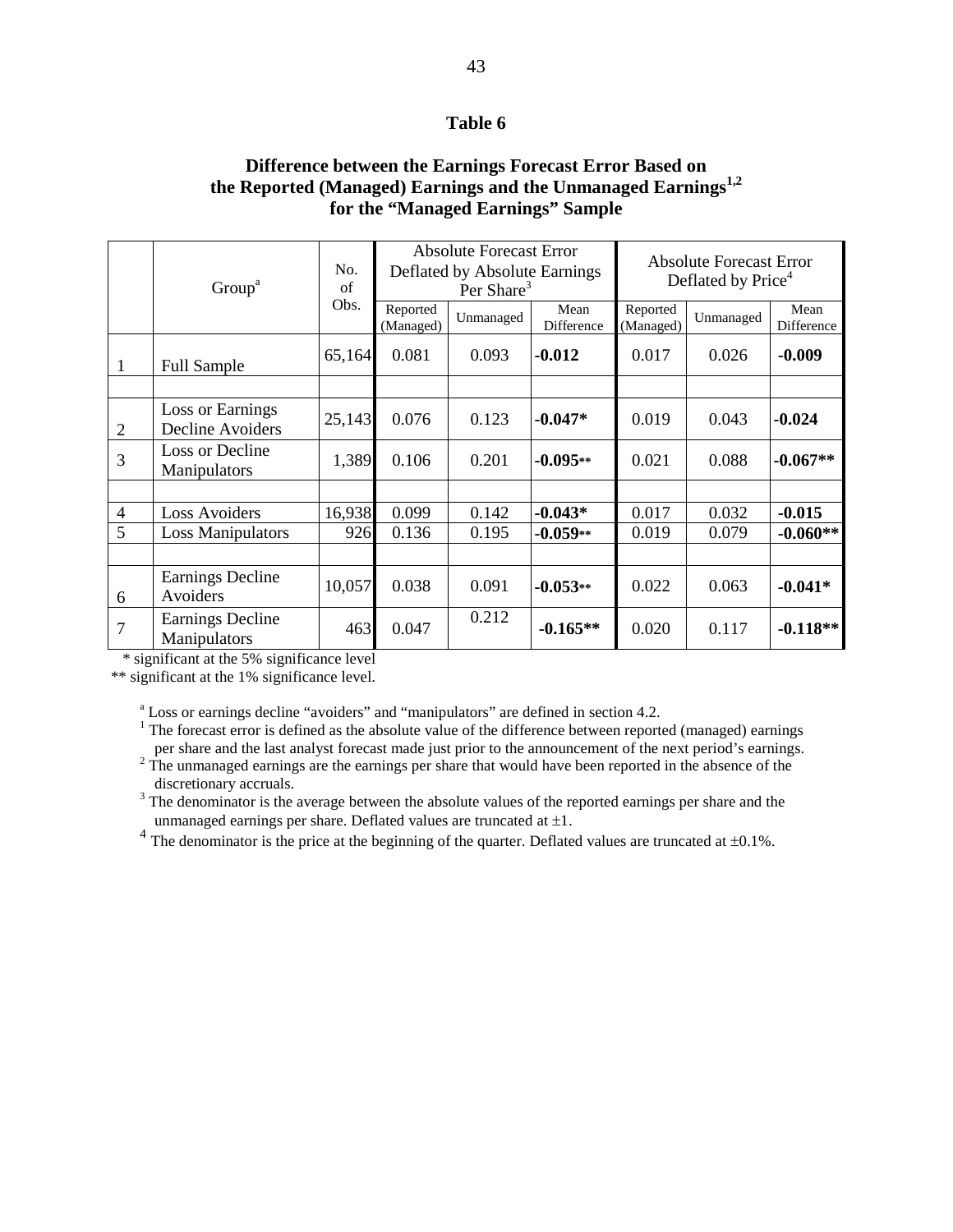| Table 7                                                                             |
|-------------------------------------------------------------------------------------|
| Analysts' Forecast Errors for Forecasts of Future Quarters' Earningsby the Sign and |
| <b>Magnitude of Unexpected Accruals in the Current Quarter:</b>                     |
| <b>Results by Portfolio of Unexpected Accruals</b>                                  |

|                       |                         | <b>MEAN</b> |           | <b>MEDIAN</b> |           | <b>SIGN OF ERROR</b> |        |         |
|-----------------------|-------------------------|-------------|-----------|---------------|-----------|----------------------|--------|---------|
| Portfolio             | Median                  | (Error/     | Error/    | (Error/       | Error/    | % Pos.               | % Zero | % Neg.  |
| of unexpected         | Unexpected              | (Actual)    | Price     | (Actual)      | Price     |                      |        |         |
| accruals <sup>a</sup> | Accruals                | $*100$      |           | $*100$        |           |                      |        |         |
| Quarter t+1           |                         |             |           |               |           |                      |        |         |
| 1 (smallest)          | $-0.281$                | 0.097       | 0.042     | 0.045         | 0.030     | 60.5                 | 14.7   | 24.8    |
| 2                     | $-0.132$                | 0.093       | 0.044     | 0.042         | 0.030     | 60.2                 | 14.4   | 25.4    |
| $\overline{3}$        | $-0.068$                | 0.089       | 0.041     | 0.04          | 0.027     | 59.3                 | 13.8   | 26.9    |
| $\overline{4}$        | $-0.026$                | 0.087       | 0.038     | 0.037         | 0.024     | 58.4                 | 13.9   | 27.7    |
| 5                     | $-0.007$                | 0.084       | 0.036     | 0.039         | 0.025     | 57.2                 | 15.5   | 27.3    |
| 6                     | 0.006                   | 0.082       | 0.039     | 0.034         | 0.022     | 56.9                 | 14.6   | 28.5    |
| $\overline{7}$        | 0.021                   | 0.081       | 0.031     | 0.032         | 0.020     | 56.5                 | 14.4   | 29.1    |
| 8                     | 0.051                   | 0.083       | 0.019     | 0.03          | 0.019     | 55.8                 | 13.9   | 30.3    |
| 9                     | 0.074                   | 0.078       | 0.021     | 0.029         | 0.019     | 55.9                 | 14.5   | 29.6    |
| 10 (largest)          | 0.263                   | 0.074       | 0.019     | 0.028         | 0.018     | 55.4                 | 14.4   | 30.2    |
|                       | Difference $([10]-[1])$ | $-0.023**$  | $-0.033*$ | $-0.017**$    | $-0.012*$ | $-5.1**$             | $-0.3$ | $5.4**$ |
| Quarter t+2           |                         |             |           |               |           |                      |        |         |
| 1 (smallest)          | $-0.281$                | 0.081       | 0.047     | 0.031         | 0.028     | 59.9                 | 14.6   | 25.5    |
| 2                     | $-0.132$                | 0.082       | 0.048     | 0.028         | 0.026     | 59.2                 | 14.4   | 26.4    |
| 3                     | $-0.068$                | 0.078       | 0.05      | 0.028         | 0.024     | 58.9                 | 14.9   | 26.2    |
| $\overline{4}$        | $-0.026$                | 0.076       | 0.049     | 0.028         | 0.022     | 57.4                 | 15.2   | 27.4    |
| 5                     | $-0.007$                | 0.074       | 0.045     | 0.025         | 0.023     | 57.6                 | 15.4   | 27      |
| 6                     | 0.006                   | 0.065       | 0.039     | 0.026         | 0.020     | 57.2                 | 14.6   | 28.2    |
| $\overline{7}$        | 0.021                   | 0.067       | 0.04      | 0.029         | 0.022     | 56.8                 | 15.1   | 28.1    |
| $\overline{8}$        | 0.051                   | 0.065       | 0.041     | 0.025         | 0.021     | 56.4                 | 14.8   | 28.8    |
| $\overline{9}$        | 0.074                   | 0.062       | 0.038     | 0.026         | 0.023     | 57.1                 | 14.6   | 28.3    |
| 10 (largest)          | 0.263                   | 0.059       | 0.035     | 0.024         | 0.02      | 55.8                 | 14.5   | 29.7    |
|                       | Difference $([10]-[1]$  | $-0.022**$  | $-0.012*$ | $-0.015**$    | $-0.008$  | $-4.1**$             | $-0.1$ | $4.2**$ |
| Quarter $t+3$         |                         |             |           |               |           |                      |        |         |
| 1 (smallest)          | $-0.281$                | 0.073       | 0.032     | 0.049         | 0.027     | 59.9                 | 14.2   | 25.9    |
| $\overline{c}$        | $-0.132$                | 0.075       | 0.039     | 0.045         | 0.024     | 59.2                 | 14.4   | 26.4    |
| $\overline{3}$        | $-0.068$                | 0.068       | 0.032     | 0.042         | 0.024     | 59.4                 | 14.0   | 26.6    |
| $\overline{4}$        | $-0.026$                | 0.066       | 0.030     | 0.035         | 0.022     | 58.6                 | 13.8   | 27.6    |
| $\overline{5}$        | $-0.007$                | 0.062       | 0.029     | 0.037         | 0.021     | 58.2                 | 13.6   | 28.2    |
| $\sqrt{6}$            | 0.006                   | 0.058       | 0.025     | 0.029         | 0.019     | 59.2                 | 14.0   | 26.8    |
| $\overline{7}$        | 0.021                   | 0.061       | 0.031     | 0.032         | 0.021     | 57.8                 | 13.7   | 28.5    |
| $8\,$                 | 0.051                   | 0.055       | 0.028     | 0.028         | 0.018     | 57.4                 | 13.9   | 28.7    |
| 9                     | 0.074                   | 0.053       | 0.022     | 0.029         | 0.018     | 56.5                 | 14.0   | 29.5    |
| 10 (largest)          | 0.263                   | 0.059       | 0.025     | 0.022         | 0.017     | 56.3                 | 14.0   | 29.7    |
|                       | Difference $(101 - 11)$ | $-0.014*$   | $-0.007$  | $-0.035*$     | $-0.010*$ | $-3.6*$              | $-0.2$ | $3.8*$  |

*Difference ([10] - [1]* -0.014\* -0.007 -0.035\* -0.010\* -3.6\* -0.2 3.8\*<br>
<sup>a</sup>There are approximately 6,550 observations in each portfolio. Unexpected accruals are estimated from the modified Jones' model.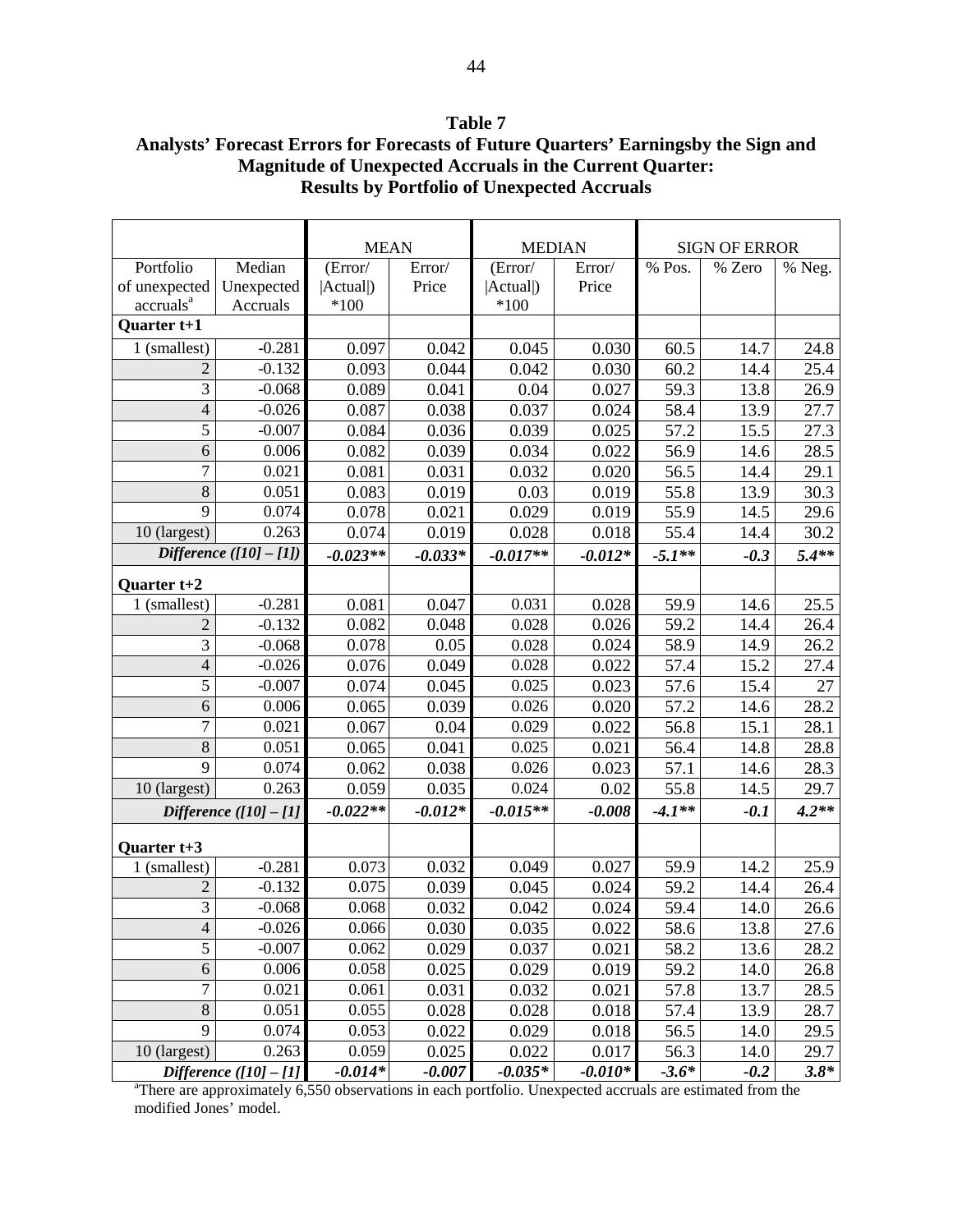## **Table 8 Analysts' Forecast Errors for Forecasts of Future Quarters' Earnings by the Likelihood of Earnings Management in the Current Quarter**

|                 |                                      | <b>MEAN</b> |            | <b>MEDIAN</b> |            |
|-----------------|--------------------------------------|-------------|------------|---------------|------------|
|                 | Period and Group                     | (Error/     | Error/     | (Error/       | Error/     |
|                 |                                      | (Actual)    | Price      | (Actual)      | Price      |
|                 | Quarter t+1                          |             |            |               |            |
| 1a              | Full Sample                          | 0.078       | 0.044      | 0.058         | 0.038      |
| 2a              | Loss or Earnings Decline Avoiders    | 0.073       | 0.042      | 0.054         | 0.039      |
| 3a              | <b>Loss or Decline Manipulators</b>  | 0.063       | 0.034      | 0.051         | 0.028      |
|                 | Difference $[(3a)-(2a)]$             | $-0.010*$   | $-0.008$   | $-0.003$      | $-0.011**$ |
|                 | Difference $[(3a)-(1a)]$             | $-0.015**$  | $-0.010*$  | $-0.007$      | $-0.010*$  |
|                 |                                      |             |            |               |            |
| 4a              | <b>Loss Avoiders</b>                 | 0.076       | 0.034      | 0.059         | 0.027      |
| $\overline{5a}$ | <b>Loss Manipulators</b>             | 0.069       | 0.031      | 0.049         | 0.023      |
|                 | Difference $[(5a)-(4a)]$             | $-0.007$    | $-0.003$   | $-0.010*$     | $-0.004$   |
|                 | Difference $[(5a)-(1a)]$             | $-0.009$    | $-0.013**$ | $-0.009$      | $-0.015**$ |
|                 |                                      |             |            |               |            |
| 6a              | <b>Earnings Decline Avoiders</b>     | 0.068       | 0.055      | 0.060         | 0.041      |
| $\overline{7a}$ | <b>Earnings Decline Manipulators</b> | 0.053       | 0.034      | 0.050         | 0.028      |
|                 | Difference $[(7a)-(6a)]$             | $-0.015**$  | $-0.021**$ | $-0.010*$     | $-0.013**$ |
|                 | Difference $[(7a)-(1a)]$             | $-0.025**$  | $-0.010*$  | $-0.008$      | $-0010*$   |
|                 |                                      |             |            |               |            |
|                 | Quarter t+2                          |             |            |               |            |
| 1 <sub>b</sub>  | <b>Full Sample</b>                   | 0.074       | 0.040      | 0.055         | 0.028      |
| 2 <sub>b</sub>  | Loss or Earnings Decline Avoiders    | 0.066       | 0.033      | 0.051         | 0.028      |
| 3 <sub>b</sub>  | <b>Loss or Decline Manipulators</b>  | 0.051       | 0.024      | 0.045         | 0.021      |
|                 | Difference $[(3b)-(2b)]$             | $-0.014**$  | $-0.009$   | $-0.006$      | $-0.007$   |
|                 | Difference $[(3b)-(1b)]$             | $-0.0238*$  | $-0.016**$ | $-0.010*$     | $-0.007$   |
|                 |                                      |             |            |               |            |
| 4b              | <b>Loss Avoiders</b>                 | 0.079       | 0.033      | 0.054         | 0.024      |
| 5 <sub>b</sub>  | <b>Loss Manipulators</b>             | 0.062       | 0.021      | 0.047         | 0.014      |
|                 | Difference $[(5b)-(4b)]$             | $-0.017*$   | $-0.012*$  | $-0.007$      | $-0.010$   |
|                 | Difference $[(5b)-(1b)]$             | $-0.012*$   | $-0.019**$ | $-0.008$      | $-0.014**$ |
|                 |                                      |             |            |               |            |
| 6 <sub>b</sub>  | Earnings Decline Avoiders            | 0.067       | 0.034      | 0.051         | 0.023      |
| 7 <sub>b</sub>  | <b>Earnings Decline Manipulators</b> | 0.057       | 0.029      | 0.047         | 0.024      |
|                 | Difference $[(7b)-(6b)]$             | $-0.010*$   | $-0.005$   | $-0.004$      | 0.001      |
|                 | Difference $[(7b)-(1b)]$             | $-0.017**$  | $-0.011*$  | $-0.008$      | $-0.004$   |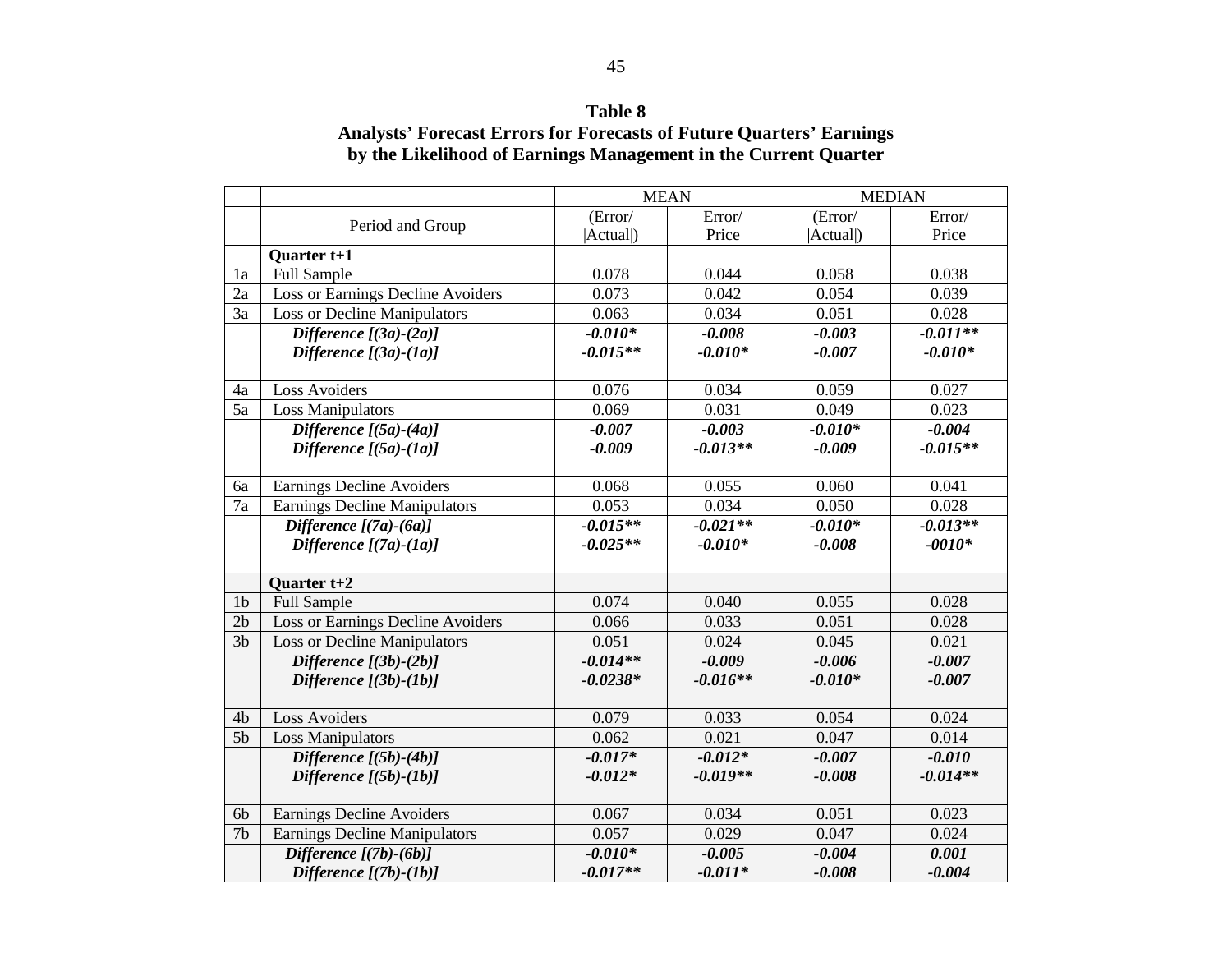| Table 8 (Cont.)                                                            |
|----------------------------------------------------------------------------|
| <b>Analysts' Forecast Errors for Forecasts of Future Quarters' Earning</b> |
| by the Likelihood of Earnings Management in the Current Quarter            |

|    |                                      |          | <b>MEAN</b> | <b>MEDIAN</b> |          |  |  |
|----|--------------------------------------|----------|-------------|---------------|----------|--|--|
|    | Period and Group                     | Error/   | Error/      | (Error/       | Error/   |  |  |
|    |                                      | Actual)  | Price       | Actual )      | Price    |  |  |
|    | Quarter $t+3$                        |          |             |               |          |  |  |
| 1c | <b>Full Sample</b>                   | 0.076    | 0.045       | 0.056         | 0.031    |  |  |
| 2c | Loss or Earnings Decline Avoiders    | 0.068    | 0.033       | 0.053         | 0.024    |  |  |
| 3c | <b>Loss or Decline Manipulators</b>  | 0.069    | 0.032       | 0.05          | 0.022    |  |  |
|    | Difference $[(3c)-(2c)]$             | 0.001    | $-0.001$    | $-0.003$      | $-0.002$ |  |  |
|    | Difference $[(3c)-(1c)]$             | $-0.007$ | $-0.013*$   | $-0.006$      | $-0.009$ |  |  |
|    |                                      |          |             |               |          |  |  |
| 4c | <b>Loss Avoiders</b>                 | 0.066    | 0.028       | 0.055         | 0.023    |  |  |
| 5c | <b>Loss Manipulators</b>             | 0.071    | 0.034       | 0.065         | 0.028    |  |  |
|    | Difference $[(5c)-(4c)]$             | 0.005    | 0.006       | $0.010*$      | 0.005    |  |  |
|    | Difference $[(5c)-(1c)]$             | $-0.005$ | $-0.011*$   | 0.009         | $-0.003$ |  |  |
|    |                                      |          |             |               |          |  |  |
| 6c | Earnings Decline Avoiders            | 0.072    | 0.040       | 0.059         | 0.031    |  |  |
| 7c | <b>Earnings Decline Manipulators</b> | 0.069    | 0.042       | 0.055         | 0.034    |  |  |
|    | Difference $[(7c)-(6c)]$             | $-0.003$ | 0.002       | $-0.004$      | 0.003    |  |  |
|    | Difference $[(7c)-(1c)]$             | $-0.007$ | $-0.003$    | $-0.001$      | 0.003    |  |  |
|    |                                      |          |             |               |          |  |  |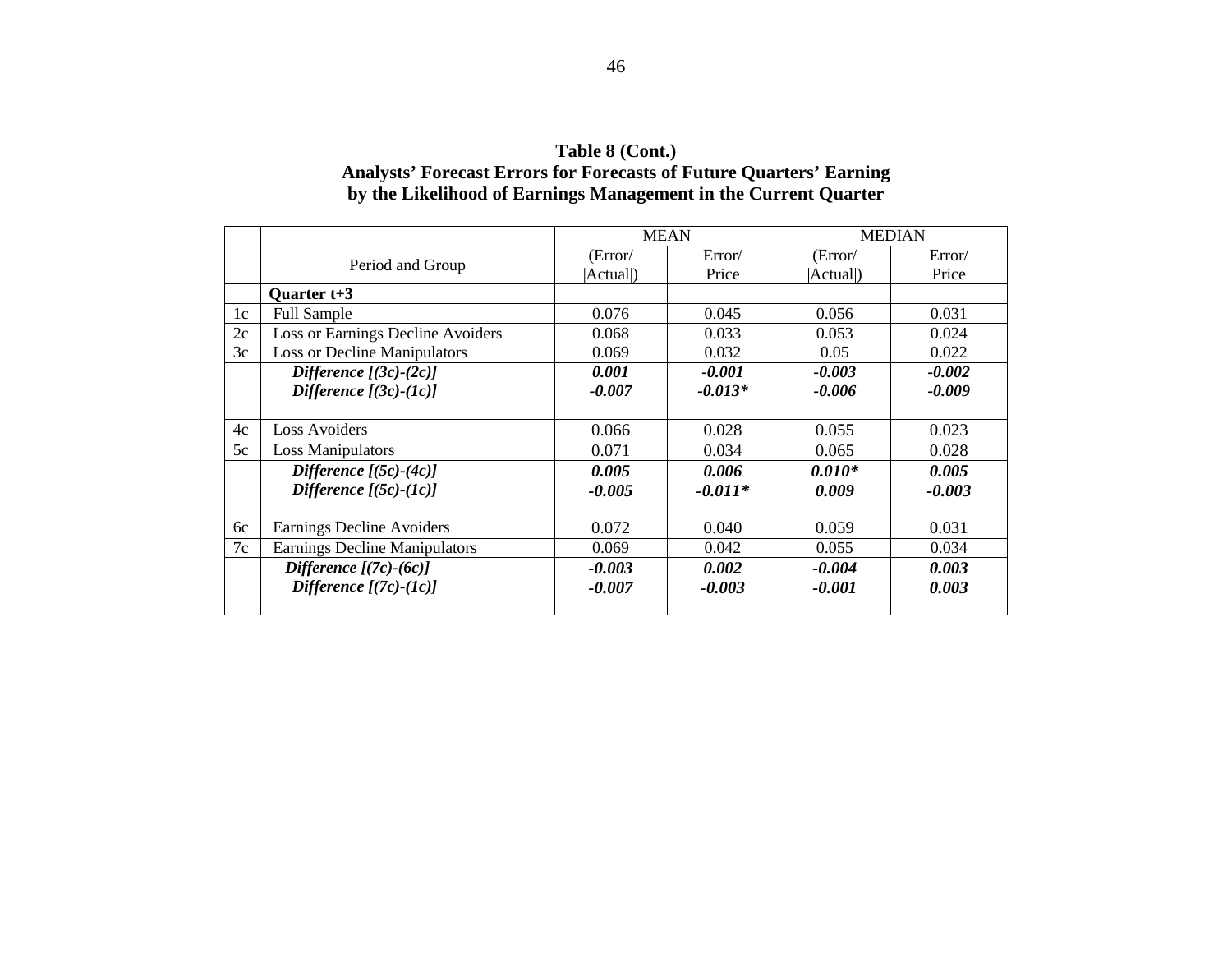## **Table 9 Revisions in Analysts' Recommendations from the Pre-Restatement Period to the Post-Restatement Period**

|              |                                                            | Mean Change in the Relative Frequency of the Recommendation between the Quarter Immediately<br>Preceding the Restatement Period and: |                                             |                           |                        |                                                                     |                         |                        |                        |  |  |  |
|--------------|------------------------------------------------------------|--------------------------------------------------------------------------------------------------------------------------------------|---------------------------------------------|---------------------------|------------------------|---------------------------------------------------------------------|-------------------------|------------------------|------------------------|--|--|--|
|              | Sample                                                     |                                                                                                                                      | The First Quarter Following the Restatement | Period <sup>a</sup>       |                        | The Second Quarter Following the Restatement<br>Period <sup>a</sup> |                         |                        |                        |  |  |  |
|              |                                                            | No. of<br>firms                                                                                                                      | Buy                                         | Hold                      | Sell                   | No. of<br>firms                                                     | Buy                     | Hold                   | Sell                   |  |  |  |
| $\mathbf{1}$ | <b>Restatement Firms</b>                                   | 578                                                                                                                                  | 4.68%<br>$(3.89)$ **                        | $-3.76%$<br>$(2.77)*$     | $-0.92\%$<br>$(-1.14)$ | 567                                                                 | 3.97%<br>$(3.47)$ **    | $-3.12%$<br>$(-2.71)$  | $-0.85%$<br>$(-0.83)$  |  |  |  |
| 2            | Control Group of<br>Firms in Same<br>Industry <sup>b</sup> | 1,148                                                                                                                                | 2.47%<br>(2.63)                             | 1.93%<br>(1.58)           | $-0.54%$<br>$(-0.82)$  | 1,133                                                               | 2.11%<br>(2.38)         | $-1.59\%$<br>$(-1.40)$ | 0.52%<br>(0.71)        |  |  |  |
|              | Difference: $([1] - [2])$                                  |                                                                                                                                      | 2.21%<br>$(2.87)$ **                        | $-1.83\%$<br>$(-1.98)$ ** | $-0.38\%$<br>$(-0.69)$ |                                                                     | $1.86\%$<br>$(2.04)$ ** | $-1.53\%$<br>$(-1.60)$ | $-0.33\%$<br>$(-0.64)$ |  |  |  |

<sup>\*\*</sup> Significant at the 0.01 level; \* significant at the 0.05 level

<sup>a</sup> Observations for which the restatement announcement occurs within the two quarters following the restatement period are excluded.

<sup>b</sup> The control group is constructed by matching each observations with two firms in the same industry (based on four-digit SIC code) that are closest in size to the restatement firm based on total assets at the end of the quarter preceding the first restatement quarter. The change in the analysts' recommendations is computed for the same quarters as for the matched sample firm.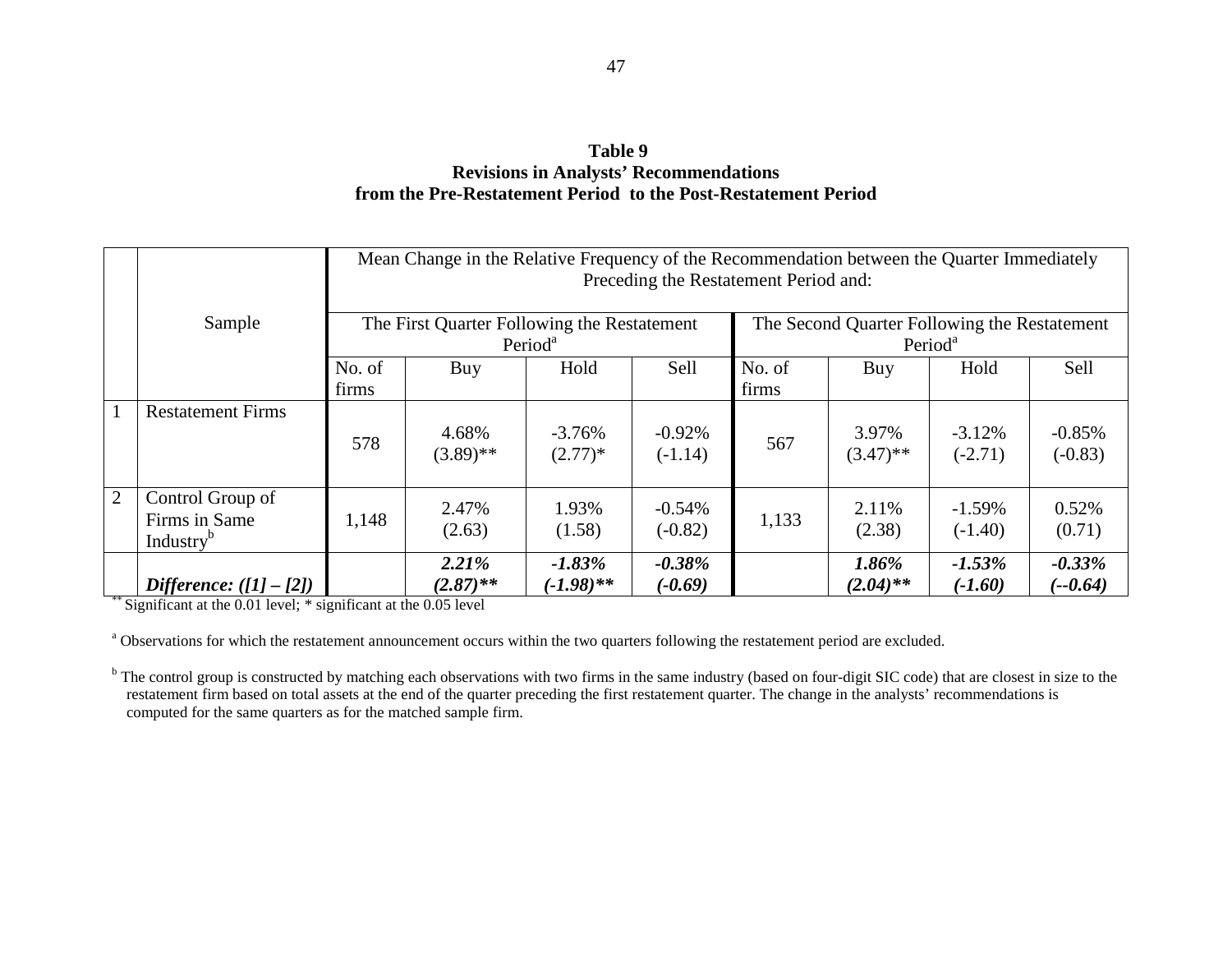## **Table 10**

**Revisions in Analysts' Recommendations in the Months Following the End of the Quarter with Likely Earnings Management:** Results for Firm Groups Based on the Likelihood of Earnings Management in the Quarter<sup>a</sup>

|                |                                                  |                 |                            | First Month after the<br>"Managed" Quarter |         |         | Second Month after the<br>"Managed" Quarter |         | Third Month after the<br>"Managed" Quarter |           |         |
|----------------|--------------------------------------------------|-----------------|----------------------------|--------------------------------------------|---------|---------|---------------------------------------------|---------|--------------------------------------------|-----------|---------|
|                |                                                  | No. of<br>firms | <b>Sell</b><br>Hold<br>Buy |                                            |         | Buy     | Hold                                        | Sell    | Buy                                        | Hold      | Sell    |
|                | <b>Full Sample</b>                               | 65,164          | $-0.21$                    | 0.54                                       | $-0.33$ | $-0.27$ | 0.31                                        | $-0.04$ | $-0.32$                                    | 0.53      | $-0.21$ |
|                |                                                  |                 |                            |                                            |         |         |                                             |         |                                            |           |         |
| 2              | Loss or Earnings-<br>Decline Avoiders            | 24,143          | $-0.09$                    | 0.23                                       | $-0.14$ | $-0.19$ | 0.13                                        | 0.06    | $-0.14$                                    | 0.25      | $-0.11$ |
| $\overline{3}$ | Loss or Earnings-<br><b>Decline Manipulators</b> | 1,359           | 0.69                       | $-0.10$                                    | $-0.59$ | 0.40    | $-0.42$                                     | 0.02    | 0.18                                       | $-0.61$   | 0.43    |
|                |                                                  |                 |                            |                                            |         |         |                                             |         |                                            |           |         |
|                | Difference $(3]-[2]$                             |                 | $0.78**$                   | $-0.33$                                    | $-0.45$ | $0.59*$ | $-0.55$                                     | $-0.04$ | 0.32                                       | $-0.86**$ | 0.13    |
|                | Difference $(3]-[1]$                             |                 | $0.90**$                   | $-0.64*$                                   | $-0.26$ | $0.67*$ | $0.73*$                                     | 0.06    | 0.50                                       | $-1.14**$ | $0.64*$ |

\*\* Significant at the 0.01 level; \* significant at the 0.05 level<br><sup>a</sup> Values reported in the table are the change in the percentage of analysts' Buy, Hold and Sell recommendations.